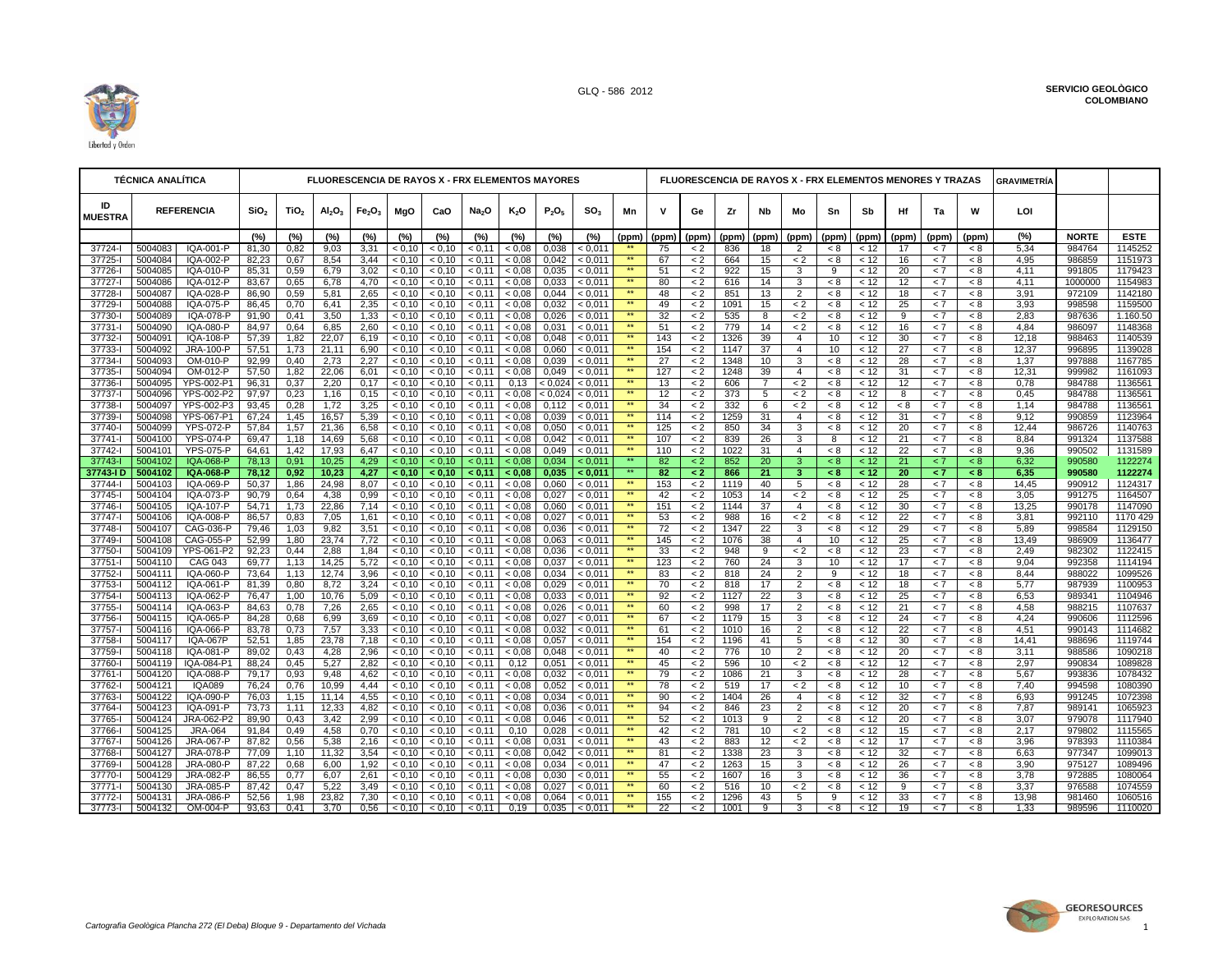

|                      | <b>TÉCNICA ANALÍTICA</b>                                                                                                                                                                                                                                                                                                                                                                                                                                                                                                                                                                                                                                                                                                                                                                                                                                                                                                                                                                                                                                                                                                                                                                                                                                                                                                                                                                                                                                                                                                                                                                                                                                                                                                                                                                                                                                                                                                                                                                                                                                                                                                                                                                                                                                                                                                                                                                                                                                                                                                                                                                                                                                                                                                                                                                                                                                                                                                                                                                                                                                                                                                                                                                                                                                                                                                                                                                                                                                                                                                                                                                                                                                                                                                                                                                                                                                                                                                                                                                                                                                                                                                                                                                                                                                                                                                                                                                                                                                                                                                                                                                                                                                                                                                                                                                                                                                                                                                                                                                                                                                                                                                                                                                                                                                                                                                                                                                                                                                                                                                                                                                                                                                                                                                                                                                                                                                                                                                                                                                                                                                                                                                                                                                                                                                                                                                                                                                                                                                                                                                                                                                                                                                                                                                                                                                                                                                                                                                                                                                                                                                                                                                                                                                                                                                                                                                                                                                                                                                                                                                                                                                                                                                                                                                                                                                                                                                                                                                                                                                                                                                                                                                                                                                                                                                                                                                                                                                                                                                                                                                                                                                                                                                                                                                                                                                                 |                                                                                 |                  |                  |                                |                                |                  | FLUORESCENCIA DE RAYOS X - FRX ELEMENTOS MAYORES |                   |                  |                |                    |                                    |                  |                    |             |          |                           |                |              | FLUORESCENCIA DE RAYOS X - FRX ELEMENTOS MENORES Y TRAZAS |            |              | GRAVIMETRÍA   |                        |                    |
|----------------------|----------------------------------------------------------------------------------------------------------------------------------------------------------------------------------------------------------------------------------------------------------------------------------------------------------------------------------------------------------------------------------------------------------------------------------------------------------------------------------------------------------------------------------------------------------------------------------------------------------------------------------------------------------------------------------------------------------------------------------------------------------------------------------------------------------------------------------------------------------------------------------------------------------------------------------------------------------------------------------------------------------------------------------------------------------------------------------------------------------------------------------------------------------------------------------------------------------------------------------------------------------------------------------------------------------------------------------------------------------------------------------------------------------------------------------------------------------------------------------------------------------------------------------------------------------------------------------------------------------------------------------------------------------------------------------------------------------------------------------------------------------------------------------------------------------------------------------------------------------------------------------------------------------------------------------------------------------------------------------------------------------------------------------------------------------------------------------------------------------------------------------------------------------------------------------------------------------------------------------------------------------------------------------------------------------------------------------------------------------------------------------------------------------------------------------------------------------------------------------------------------------------------------------------------------------------------------------------------------------------------------------------------------------------------------------------------------------------------------------------------------------------------------------------------------------------------------------------------------------------------------------------------------------------------------------------------------------------------------------------------------------------------------------------------------------------------------------------------------------------------------------------------------------------------------------------------------------------------------------------------------------------------------------------------------------------------------------------------------------------------------------------------------------------------------------------------------------------------------------------------------------------------------------------------------------------------------------------------------------------------------------------------------------------------------------------------------------------------------------------------------------------------------------------------------------------------------------------------------------------------------------------------------------------------------------------------------------------------------------------------------------------------------------------------------------------------------------------------------------------------------------------------------------------------------------------------------------------------------------------------------------------------------------------------------------------------------------------------------------------------------------------------------------------------------------------------------------------------------------------------------------------------------------------------------------------------------------------------------------------------------------------------------------------------------------------------------------------------------------------------------------------------------------------------------------------------------------------------------------------------------------------------------------------------------------------------------------------------------------------------------------------------------------------------------------------------------------------------------------------------------------------------------------------------------------------------------------------------------------------------------------------------------------------------------------------------------------------------------------------------------------------------------------------------------------------------------------------------------------------------------------------------------------------------------------------------------------------------------------------------------------------------------------------------------------------------------------------------------------------------------------------------------------------------------------------------------------------------------------------------------------------------------------------------------------------------------------------------------------------------------------------------------------------------------------------------------------------------------------------------------------------------------------------------------------------------------------------------------------------------------------------------------------------------------------------------------------------------------------------------------------------------------------------------------------------------------------------------------------------------------------------------------------------------------------------------------------------------------------------------------------------------------------------------------------------------------------------------------------------------------------------------------------------------------------------------------------------------------------------------------------------------------------------------------------------------------------------------------------------------------------------------------------------------------------------------------------------------------------------------------------------------------------------------------------------------------------------------------------------------------------------------------------------------------------------------------------------------------------------------------------------------------------------------------------------------------------------------------------------------------------------------------------------------------------------------------------------------------------------------------------------------------------------------------------------------------------------------------------------------------------------------------------------------------------------------------------------------------------------------------------------------------------------------------------------------------------------------------------------------------------------------------------------------------------------------------------------------------------------------------------------------------------------------------------------------------------------------------------------------------------------------------------------------------------------------------------------------------------------------------------------------------------------------------------------------------------------------------------------------------------------------------------------------------------------------------------------------------------------------------------------------------------------------------------------------------------------------------------------------------------------------------------------------------------|---------------------------------------------------------------------------------|------------------|------------------|--------------------------------|--------------------------------|------------------|--------------------------------------------------|-------------------|------------------|----------------|--------------------|------------------------------------|------------------|--------------------|-------------|----------|---------------------------|----------------|--------------|-----------------------------------------------------------|------------|--------------|---------------|------------------------|--------------------|
| ID<br><b>MUESTRA</b> |                                                                                                                                                                                                                                                                                                                                                                                                                                                                                                                                                                                                                                                                                                                                                                                                                                                                                                                                                                                                                                                                                                                                                                                                                                                                                                                                                                                                                                                                                                                                                                                                                                                                                                                                                                                                                                                                                                                                                                                                                                                                                                                                                                                                                                                                                                                                                                                                                                                                                                                                                                                                                                                                                                                                                                                                                                                                                                                                                                                                                                                                                                                                                                                                                                                                                                                                                                                                                                                                                                                                                                                                                                                                                                                                                                                                                                                                                                                                                                                                                                                                                                                                                                                                                                                                                                                                                                                                                                                                                                                                                                                                                                                                                                                                                                                                                                                                                                                                                                                                                                                                                                                                                                                                                                                                                                                                                                                                                                                                                                                                                                                                                                                                                                                                                                                                                                                                                                                                                                                                                                                                                                                                                                                                                                                                                                                                                                                                                                                                                                                                                                                                                                                                                                                                                                                                                                                                                                                                                                                                                                                                                                                                                                                                                                                                                                                                                                                                                                                                                                                                                                                                                                                                                                                                                                                                                                                                                                                                                                                                                                                                                                                                                                                                                                                                                                                                                                                                                                                                                                                                                                                                                                                                                                                                                                                                          | <b>REFERENCIA</b>                                                               | SiO <sub>2</sub> | TiO <sub>2</sub> | AI <sub>2</sub> O <sub>3</sub> | Fe <sub>2</sub> O <sub>3</sub> | MgO              | CaO                                              | Na <sub>2</sub> O | $K_2O$           | $P_2O_5$       | SO <sub>3</sub>    | Mn                                 | $\mathbf v$      | Ge                 | Zr          | Nb       | Mo                        | Sn             | Sb           | Ηf                                                        | Та         | W            | LOI           |                        |                    |
|                      |                                                                                                                                                                                                                                                                                                                                                                                                                                                                                                                                                                                                                                                                                                                                                                                                                                                                                                                                                                                                                                                                                                                                                                                                                                                                                                                                                                                                                                                                                                                                                                                                                                                                                                                                                                                                                                                                                                                                                                                                                                                                                                                                                                                                                                                                                                                                                                                                                                                                                                                                                                                                                                                                                                                                                                                                                                                                                                                                                                                                                                                                                                                                                                                                                                                                                                                                                                                                                                                                                                                                                                                                                                                                                                                                                                                                                                                                                                                                                                                                                                                                                                                                                                                                                                                                                                                                                                                                                                                                                                                                                                                                                                                                                                                                                                                                                                                                                                                                                                                                                                                                                                                                                                                                                                                                                                                                                                                                                                                                                                                                                                                                                                                                                                                                                                                                                                                                                                                                                                                                                                                                                                                                                                                                                                                                                                                                                                                                                                                                                                                                                                                                                                                                                                                                                                                                                                                                                                                                                                                                                                                                                                                                                                                                                                                                                                                                                                                                                                                                                                                                                                                                                                                                                                                                                                                                                                                                                                                                                                                                                                                                                                                                                                                                                                                                                                                                                                                                                                                                                                                                                                                                                                                                                                                                                                                                          |                                                                                 | (%)              | (%)              | (%)                            | (%)                            | (%)              | (%)                                              | (%)               | (%)              | (%)            | (%)                | (ppm)                              | (ppm)            | (ppm) (ppm)        |             | (ppm)    | (ppm)                     | (ppm)          | (ppm)        | (ppm)                                                     | (ppm)      | (ppm)        | (%)           | <b>NORTE</b>           | <b>ESTE</b>        |
| 37774-l              | 5004133                                                                                                                                                                                                                                                                                                                                                                                                                                                                                                                                                                                                                                                                                                                                                                                                                                                                                                                                                                                                                                                                                                                                                                                                                                                                                                                                                                                                                                                                                                                                                                                                                                                                                                                                                                                                                                                                                                                                                                                                                                                                                                                                                                                                                                                                                                                                                                                                                                                                                                                                                                                                                                                                                                                                                                                                                                                                                                                                                                                                                                                                                                                                                                                                                                                                                                                                                                                                                                                                                                                                                                                                                                                                                                                                                                                                                                                                                                                                                                                                                                                                                                                                                                                                                                                                                                                                                                                                                                                                                                                                                                                                                                                                                                                                                                                                                                                                                                                                                                                                                                                                                                                                                                                                                                                                                                                                                                                                                                                                                                                                                                                                                                                                                                                                                                                                                                                                                                                                                                                                                                                                                                                                                                                                                                                                                                                                                                                                                                                                                                                                                                                                                                                                                                                                                                                                                                                                                                                                                                                                                                                                                                                                                                                                                                                                                                                                                                                                                                                                                                                                                                                                                                                                                                                                                                                                                                                                                                                                                                                                                                                                                                                                                                                                                                                                                                                                                                                                                                                                                                                                                                                                                                                                                                                                                                                                  | <b>YPS-065-P</b>                                                                | 53,59            | 1,94             | 24,00                          | 6,98                           | < 0.10           | < 0.10                                           | < 0.11            | < 0.08           | 0,052          | < 0.011            |                                    | 151              | $\lt 2$            | 1369        | 41       | $\overline{4}$            | 10             | < 12         | 34                                                        | < 7        | < 8          | 13,15         | 987752                 | 1117439            |
| 37775-l              | 5004134                                                                                                                                                                                                                                                                                                                                                                                                                                                                                                                                                                                                                                                                                                                                                                                                                                                                                                                                                                                                                                                                                                                                                                                                                                                                                                                                                                                                                                                                                                                                                                                                                                                                                                                                                                                                                                                                                                                                                                                                                                                                                                                                                                                                                                                                                                                                                                                                                                                                                                                                                                                                                                                                                                                                                                                                                                                                                                                                                                                                                                                                                                                                                                                                                                                                                                                                                                                                                                                                                                                                                                                                                                                                                                                                                                                                                                                                                                                                                                                                                                                                                                                                                                                                                                                                                                                                                                                                                                                                                                                                                                                                                                                                                                                                                                                                                                                                                                                                                                                                                                                                                                                                                                                                                                                                                                                                                                                                                                                                                                                                                                                                                                                                                                                                                                                                                                                                                                                                                                                                                                                                                                                                                                                                                                                                                                                                                                                                                                                                                                                                                                                                                                                                                                                                                                                                                                                                                                                                                                                                                                                                                                                                                                                                                                                                                                                                                                                                                                                                                                                                                                                                                                                                                                                                                                                                                                                                                                                                                                                                                                                                                                                                                                                                                                                                                                                                                                                                                                                                                                                                                                                                                                                                                                                                                                                                  | <b>YPS-081-P</b>                                                                | 51,00            | 1,84             | 20,65                          | 14,76                          | < 0.10           | < 0.10                                           | < 0.11            | 0,44             | 0,067          | < 0.011            | $\overline{**}$<br>$^{\star\star}$ | 241              | $\lt 2$            | 1521        | 41       | 7                         | 8              | < 12         | 38                                                        | $\lt$ 7    | < 8          | 10,81         | 996769                 | 1065392            |
| 37776-l<br>37777-l   | 5004135<br>5004136                                                                                                                                                                                                                                                                                                                                                                                                                                                                                                                                                                                                                                                                                                                                                                                                                                                                                                                                                                                                                                                                                                                                                                                                                                                                                                                                                                                                                                                                                                                                                                                                                                                                                                                                                                                                                                                                                                                                                                                                                                                                                                                                                                                                                                                                                                                                                                                                                                                                                                                                                                                                                                                                                                                                                                                                                                                                                                                                                                                                                                                                                                                                                                                                                                                                                                                                                                                                                                                                                                                                                                                                                                                                                                                                                                                                                                                                                                                                                                                                                                                                                                                                                                                                                                                                                                                                                                                                                                                                                                                                                                                                                                                                                                                                                                                                                                                                                                                                                                                                                                                                                                                                                                                                                                                                                                                                                                                                                                                                                                                                                                                                                                                                                                                                                                                                                                                                                                                                                                                                                                                                                                                                                                                                                                                                                                                                                                                                                                                                                                                                                                                                                                                                                                                                                                                                                                                                                                                                                                                                                                                                                                                                                                                                                                                                                                                                                                                                                                                                                                                                                                                                                                                                                                                                                                                                                                                                                                                                                                                                                                                                                                                                                                                                                                                                                                                                                                                                                                                                                                                                                                                                                                                                                                                                                                                       | <b>YPS-082-P</b><br>OM-013-P                                                    | 57,37<br>89,23   | 1,88<br>0,51     | 21,26<br>4,89                  | 6,57<br>2,20                   | < 0,10<br>< 0.10 | < 0,10<br>< 0.10                                 | < 0,11<br>< 0.11  | < 0.08<br>< 0.08 | 0,054<br>0.031 | < 0,011<br>< 0.011 | $\star\star$                       | 131<br>43        | $\lt 2$<br>< 2     | 1272<br>773 | 39<br>11 | $\overline{4}$<br>$\lt 2$ | $< 8\,$<br>< 8 | < 12<br>< 12 | 31<br>17                                                  | < 7<br>< 7 | $< 8$<br>< 8 | 12,58<br>3,09 | 995073<br>956933       | 1061845<br>1001645 |
| 37778-l              | 5004137                                                                                                                                                                                                                                                                                                                                                                                                                                                                                                                                                                                                                                                                                                                                                                                                                                                                                                                                                                                                                                                                                                                                                                                                                                                                                                                                                                                                                                                                                                                                                                                                                                                                                                                                                                                                                                                                                                                                                                                                                                                                                                                                                                                                                                                                                                                                                                                                                                                                                                                                                                                                                                                                                                                                                                                                                                                                                                                                                                                                                                                                                                                                                                                                                                                                                                                                                                                                                                                                                                                                                                                                                                                                                                                                                                                                                                                                                                                                                                                                                                                                                                                                                                                                                                                                                                                                                                                                                                                                                                                                                                                                                                                                                                                                                                                                                                                                                                                                                                                                                                                                                                                                                                                                                                                                                                                                                                                                                                                                                                                                                                                                                                                                                                                                                                                                                                                                                                                                                                                                                                                                                                                                                                                                                                                                                                                                                                                                                                                                                                                                                                                                                                                                                                                                                                                                                                                                                                                                                                                                                                                                                                                                                                                                                                                                                                                                                                                                                                                                                                                                                                                                                                                                                                                                                                                                                                                                                                                                                                                                                                                                                                                                                                                                                                                                                                                                                                                                                                                                                                                                                                                                                                                                                                                                                                                                  | OM-014-P                                                                        | 68,94            | 1,19             | 15,38                          | 4,83                           | < 0,10           | < 0,10                                           | < 0.11            | < 0.08           | 0,056          | < 0,011            | $\star\star$                       | 101              | $\lt 2$            | 677         | 25       | 3                         | < 8            | < 12         | 16                                                        | < 7        | < 8          | 9,41          | 955474                 | 1000188            |
| 37779-l              | 5004138                                                                                                                                                                                                                                                                                                                                                                                                                                                                                                                                                                                                                                                                                                                                                                                                                                                                                                                                                                                                                                                                                                                                                                                                                                                                                                                                                                                                                                                                                                                                                                                                                                                                                                                                                                                                                                                                                                                                                                                                                                                                                                                                                                                                                                                                                                                                                                                                                                                                                                                                                                                                                                                                                                                                                                                                                                                                                                                                                                                                                                                                                                                                                                                                                                                                                                                                                                                                                                                                                                                                                                                                                                                                                                                                                                                                                                                                                                                                                                                                                                                                                                                                                                                                                                                                                                                                                                                                                                                                                                                                                                                                                                                                                                                                                                                                                                                                                                                                                                                                                                                                                                                                                                                                                                                                                                                                                                                                                                                                                                                                                                                                                                                                                                                                                                                                                                                                                                                                                                                                                                                                                                                                                                                                                                                                                                                                                                                                                                                                                                                                                                                                                                                                                                                                                                                                                                                                                                                                                                                                                                                                                                                                                                                                                                                                                                                                                                                                                                                                                                                                                                                                                                                                                                                                                                                                                                                                                                                                                                                                                                                                                                                                                                                                                                                                                                                                                                                                                                                                                                                                                                                                                                                                                                                                                                                                  | OM-015-P                                                                        | 90,77            | 0,37             | 4,32                           | 1,40                           | < 0,10           | < 0,10                                           | < 0,11            | < 0,08           | 0,026          | < 0,011            | $\star\star$                       | 36               | $\lt 2$            | 465         | 9        | $\lt 2$                   | < 8            | < 12         | 10                                                        | < 7        | < 8          | 3,03          | 953837                 | 1001460            |
| 37780-l              |                                                                                                                                                                                                                                                                                                                                                                                                                                                                                                                                                                                                                                                                                                                                                                                                                                                                                                                                                                                                                                                                                                                                                                                                                                                                                                                                                                                                                                                                                                                                                                                                                                                                                                                                                                                                                                                                                                                                                                                                                                                                                                                                                                                                                                                                                                                                                                                                                                                                                                                                                                                                                                                                                                                                                                                                                                                                                                                                                                                                                                                                                                                                                                                                                                                                                                                                                                                                                                                                                                                                                                                                                                                                                                                                                                                                                                                                                                                                                                                                                                                                                                                                                                                                                                                                                                                                                                                                                                                                                                                                                                                                                                                                                                                                                                                                                                                                                                                                                                                                                                                                                                                                                                                                                                                                                                                                                                                                                                                                                                                                                                                                                                                                                                                                                                                                                                                                                                                                                                                                                                                                                                                                                                                                                                                                                                                                                                                                                                                                                                                                                                                                                                                                                                                                                                                                                                                                                                                                                                                                                                                                                                                                                                                                                                                                                                                                                                                                                                                                                                                                                                                                                                                                                                                                                                                                                                                                                                                                                                                                                                                                                                                                                                                                                                                                                                                                                                                                                                                                                                                                                                                                                                                                                                                                                                                                          |                                                                                 |                  |                  |                                |                                |                  |                                                  |                   |                  |                |                    |                                    |                  |                    |             |          |                           |                |              |                                                           |            |              |               | 951889                 | 1004948            |
| 37781-<br>37782-l    |                                                                                                                                                                                                                                                                                                                                                                                                                                                                                                                                                                                                                                                                                                                                                                                                                                                                                                                                                                                                                                                                                                                                                                                                                                                                                                                                                                                                                                                                                                                                                                                                                                                                                                                                                                                                                                                                                                                                                                                                                                                                                                                                                                                                                                                                                                                                                                                                                                                                                                                                                                                                                                                                                                                                                                                                                                                                                                                                                                                                                                                                                                                                                                                                                                                                                                                                                                                                                                                                                                                                                                                                                                                                                                                                                                                                                                                                                                                                                                                                                                                                                                                                                                                                                                                                                                                                                                                                                                                                                                                                                                                                                                                                                                                                                                                                                                                                                                                                                                                                                                                                                                                                                                                                                                                                                                                                                                                                                                                                                                                                                                                                                                                                                                                                                                                                                                                                                                                                                                                                                                                                                                                                                                                                                                                                                                                                                                                                                                                                                                                                                                                                                                                                                                                                                                                                                                                                                                                                                                                                                                                                                                                                                                                                                                                                                                                                                                                                                                                                                                                                                                                                                                                                                                                                                                                                                                                                                                                                                                                                                                                                                                                                                                                                                                                                                                                                                                                                                                                                                                                                                                                                                                                                                                                                                                                                          |                                                                                 |                  |                  |                                |                                |                  |                                                  |                   |                  |                |                    |                                    |                  |                    |             |          |                           |                |              |                                                           |            |              |               | 951859<br>951666       | 1007042<br>1009018 |
| 37783-l              |                                                                                                                                                                                                                                                                                                                                                                                                                                                                                                                                                                                                                                                                                                                                                                                                                                                                                                                                                                                                                                                                                                                                                                                                                                                                                                                                                                                                                                                                                                                                                                                                                                                                                                                                                                                                                                                                                                                                                                                                                                                                                                                                                                                                                                                                                                                                                                                                                                                                                                                                                                                                                                                                                                                                                                                                                                                                                                                                                                                                                                                                                                                                                                                                                                                                                                                                                                                                                                                                                                                                                                                                                                                                                                                                                                                                                                                                                                                                                                                                                                                                                                                                                                                                                                                                                                                                                                                                                                                                                                                                                                                                                                                                                                                                                                                                                                                                                                                                                                                                                                                                                                                                                                                                                                                                                                                                                                                                                                                                                                                                                                                                                                                                                                                                                                                                                                                                                                                                                                                                                                                                                                                                                                                                                                                                                                                                                                                                                                                                                                                                                                                                                                                                                                                                                                                                                                                                                                                                                                                                                                                                                                                                                                                                                                                                                                                                                                                                                                                                                                                                                                                                                                                                                                                                                                                                                                                                                                                                                                                                                                                                                                                                                                                                                                                                                                                                                                                                                                                                                                                                                                                                                                                                                                                                                                                                          |                                                                                 |                  |                  |                                |                                |                  |                                                  |                   |                  |                |                    | $\overline{**}$                    |                  |                    |             |          |                           |                |              |                                                           |            |              |               | 951642                 | 1010943            |
| 37784-l              | 5004143                                                                                                                                                                                                                                                                                                                                                                                                                                                                                                                                                                                                                                                                                                                                                                                                                                                                                                                                                                                                                                                                                                                                                                                                                                                                                                                                                                                                                                                                                                                                                                                                                                                                                                                                                                                                                                                                                                                                                                                                                                                                                                                                                                                                                                                                                                                                                                                                                                                                                                                                                                                                                                                                                                                                                                                                                                                                                                                                                                                                                                                                                                                                                                                                                                                                                                                                                                                                                                                                                                                                                                                                                                                                                                                                                                                                                                                                                                                                                                                                                                                                                                                                                                                                                                                                                                                                                                                                                                                                                                                                                                                                                                                                                                                                                                                                                                                                                                                                                                                                                                                                                                                                                                                                                                                                                                                                                                                                                                                                                                                                                                                                                                                                                                                                                                                                                                                                                                                                                                                                                                                                                                                                                                                                                                                                                                                                                                                                                                                                                                                                                                                                                                                                                                                                                                                                                                                                                                                                                                                                                                                                                                                                                                                                                                                                                                                                                                                                                                                                                                                                                                                                                                                                                                                                                                                                                                                                                                                                                                                                                                                                                                                                                                                                                                                                                                                                                                                                                                                                                                                                                                                                                                                                                                                                                                                                  | OM-020-P                                                                        | 90,85            | 0,63             | 4,24                           | 1,41                           | < 0,10           | < 0,10                                           |                   | < 0,08           | 0,033          | < 0,011            | $\star\star$                       | 36               | $\leq$ 2           | 1045        | 12       | $\lt 2$                   | $< 8\,$        | < 12         | 24                                                        | < 7        | $< 8$        | 2,67          | 949424                 | 1009986            |
| 37785-l              | 5004144                                                                                                                                                                                                                                                                                                                                                                                                                                                                                                                                                                                                                                                                                                                                                                                                                                                                                                                                                                                                                                                                                                                                                                                                                                                                                                                                                                                                                                                                                                                                                                                                                                                                                                                                                                                                                                                                                                                                                                                                                                                                                                                                                                                                                                                                                                                                                                                                                                                                                                                                                                                                                                                                                                                                                                                                                                                                                                                                                                                                                                                                                                                                                                                                                                                                                                                                                                                                                                                                                                                                                                                                                                                                                                                                                                                                                                                                                                                                                                                                                                                                                                                                                                                                                                                                                                                                                                                                                                                                                                                                                                                                                                                                                                                                                                                                                                                                                                                                                                                                                                                                                                                                                                                                                                                                                                                                                                                                                                                                                                                                                                                                                                                                                                                                                                                                                                                                                                                                                                                                                                                                                                                                                                                                                                                                                                                                                                                                                                                                                                                                                                                                                                                                                                                                                                                                                                                                                                                                                                                                                                                                                                                                                                                                                                                                                                                                                                                                                                                                                                                                                                                                                                                                                                                                                                                                                                                                                                                                                                                                                                                                                                                                                                                                                                                                                                                                                                                                                                                                                                                                                                                                                                                                                                                                                                                                  | OM-021-P                                                                        | 90,96            | 0,56             | 3,86                           | 1,83                           | < 0.10           | < 0.10                                           |                   | < 0.08           | 0,032          | < 0.011            |                                    | 44               | $\lt 2$            | 1093        | 11       |                           | < 8            | < 12         | 23                                                        | < 7        | < 8          | 2,64          | 948726                 | 1011849            |
| 37786-l<br>37787-l   |                                                                                                                                                                                                                                                                                                                                                                                                                                                                                                                                                                                                                                                                                                                                                                                                                                                                                                                                                                                                                                                                                                                                                                                                                                                                                                                                                                                                                                                                                                                                                                                                                                                                                                                                                                                                                                                                                                                                                                                                                                                                                                                                                                                                                                                                                                                                                                                                                                                                                                                                                                                                                                                                                                                                                                                                                                                                                                                                                                                                                                                                                                                                                                                                                                                                                                                                                                                                                                                                                                                                                                                                                                                                                                                                                                                                                                                                                                                                                                                                                                                                                                                                                                                                                                                                                                                                                                                                                                                                                                                                                                                                                                                                                                                                                                                                                                                                                                                                                                                                                                                                                                                                                                                                                                                                                                                                                                                                                                                                                                                                                                                                                                                                                                                                                                                                                                                                                                                                                                                                                                                                                                                                                                                                                                                                                                                                                                                                                                                                                                                                                                                                                                                                                                                                                                                                                                                                                                                                                                                                                                                                                                                                                                                                                                                                                                                                                                                                                                                                                                                                                                                                                                                                                                                                                                                                                                                                                                                                                                                                                                                                                                                                                                                                                                                                                                                                                                                                                                                                                                                                                                                                                                                                                                                                                                                                          |                                                                                 |                  |                  |                                |                                |                  |                                                  |                   |                  |                |                    |                                    |                  |                    |             |          |                           |                |              |                                                           |            |              |               | 949361<br>948908       | 1013947<br>1016048 |
| 37788-l              |                                                                                                                                                                                                                                                                                                                                                                                                                                                                                                                                                                                                                                                                                                                                                                                                                                                                                                                                                                                                                                                                                                                                                                                                                                                                                                                                                                                                                                                                                                                                                                                                                                                                                                                                                                                                                                                                                                                                                                                                                                                                                                                                                                                                                                                                                                                                                                                                                                                                                                                                                                                                                                                                                                                                                                                                                                                                                                                                                                                                                                                                                                                                                                                                                                                                                                                                                                                                                                                                                                                                                                                                                                                                                                                                                                                                                                                                                                                                                                                                                                                                                                                                                                                                                                                                                                                                                                                                                                                                                                                                                                                                                                                                                                                                                                                                                                                                                                                                                                                                                                                                                                                                                                                                                                                                                                                                                                                                                                                                                                                                                                                                                                                                                                                                                                                                                                                                                                                                                                                                                                                                                                                                                                                                                                                                                                                                                                                                                                                                                                                                                                                                                                                                                                                                                                                                                                                                                                                                                                                                                                                                                                                                                                                                                                                                                                                                                                                                                                                                                                                                                                                                                                                                                                                                                                                                                                                                                                                                                                                                                                                                                                                                                                                                                                                                                                                                                                                                                                                                                                                                                                                                                                                                                                                                                                                                          |                                                                                 |                  |                  |                                |                                |                  |                                                  |                   |                  |                |                    | $\star\star$                       |                  |                    |             |          |                           |                |              |                                                           |            |              |               | 947816                 | 1018180            |
| 37789-l              | 5004148                                                                                                                                                                                                                                                                                                                                                                                                                                                                                                                                                                                                                                                                                                                                                                                                                                                                                                                                                                                                                                                                                                                                                                                                                                                                                                                                                                                                                                                                                                                                                                                                                                                                                                                                                                                                                                                                                                                                                                                                                                                                                                                                                                                                                                                                                                                                                                                                                                                                                                                                                                                                                                                                                                                                                                                                                                                                                                                                                                                                                                                                                                                                                                                                                                                                                                                                                                                                                                                                                                                                                                                                                                                                                                                                                                                                                                                                                                                                                                                                                                                                                                                                                                                                                                                                                                                                                                                                                                                                                                                                                                                                                                                                                                                                                                                                                                                                                                                                                                                                                                                                                                                                                                                                                                                                                                                                                                                                                                                                                                                                                                                                                                                                                                                                                                                                                                                                                                                                                                                                                                                                                                                                                                                                                                                                                                                                                                                                                                                                                                                                                                                                                                                                                                                                                                                                                                                                                                                                                                                                                                                                                                                                                                                                                                                                                                                                                                                                                                                                                                                                                                                                                                                                                                                                                                                                                                                                                                                                                                                                                                                                                                                                                                                                                                                                                                                                                                                                                                                                                                                                                                                                                                                                                                                                                                                                  | OM-028-P                                                                        | 87,28            | 0,72             | 5,96                           | 2,01                           | < 0,10           | < 0,10                                           | < 0,11            | < 0,08           | 0,028          | < 0,011            | $***$                              | 48               | $\lt 2$            | 860         | 14       | $\leq 2$                  | < 8            | < 12         | 19                                                        | $\lt$ 7    | < 8          | 3,85          | 947620                 | 1020402            |
| 37790-l              | 5004149                                                                                                                                                                                                                                                                                                                                                                                                                                                                                                                                                                                                                                                                                                                                                                                                                                                                                                                                                                                                                                                                                                                                                                                                                                                                                                                                                                                                                                                                                                                                                                                                                                                                                                                                                                                                                                                                                                                                                                                                                                                                                                                                                                                                                                                                                                                                                                                                                                                                                                                                                                                                                                                                                                                                                                                                                                                                                                                                                                                                                                                                                                                                                                                                                                                                                                                                                                                                                                                                                                                                                                                                                                                                                                                                                                                                                                                                                                                                                                                                                                                                                                                                                                                                                                                                                                                                                                                                                                                                                                                                                                                                                                                                                                                                                                                                                                                                                                                                                                                                                                                                                                                                                                                                                                                                                                                                                                                                                                                                                                                                                                                                                                                                                                                                                                                                                                                                                                                                                                                                                                                                                                                                                                                                                                                                                                                                                                                                                                                                                                                                                                                                                                                                                                                                                                                                                                                                                                                                                                                                                                                                                                                                                                                                                                                                                                                                                                                                                                                                                                                                                                                                                                                                                                                                                                                                                                                                                                                                                                                                                                                                                                                                                                                                                                                                                                                                                                                                                                                                                                                                                                                                                                                                                                                                                                                                  | OM-029-P                                                                        | 83,44            | 0,89             | 8,13                           | 2,70                           | < 0,10           | < 0,10                                           | < 0,11            | 0,13             | 0,030          | < 0,011            |                                    | 67               | $\lt 2$            | 918         | 17       | $\leq 2$                  | < 8            | < 12         | 18                                                        | < 7        | < 8          | 4,51          | 947245                 | 1028613            |
| 37791-l              |                                                                                                                                                                                                                                                                                                                                                                                                                                                                                                                                                                                                                                                                                                                                                                                                                                                                                                                                                                                                                                                                                                                                                                                                                                                                                                                                                                                                                                                                                                                                                                                                                                                                                                                                                                                                                                                                                                                                                                                                                                                                                                                                                                                                                                                                                                                                                                                                                                                                                                                                                                                                                                                                                                                                                                                                                                                                                                                                                                                                                                                                                                                                                                                                                                                                                                                                                                                                                                                                                                                                                                                                                                                                                                                                                                                                                                                                                                                                                                                                                                                                                                                                                                                                                                                                                                                                                                                                                                                                                                                                                                                                                                                                                                                                                                                                                                                                                                                                                                                                                                                                                                                                                                                                                                                                                                                                                                                                                                                                                                                                                                                                                                                                                                                                                                                                                                                                                                                                                                                                                                                                                                                                                                                                                                                                                                                                                                                                                                                                                                                                                                                                                                                                                                                                                                                                                                                                                                                                                                                                                                                                                                                                                                                                                                                                                                                                                                                                                                                                                                                                                                                                                                                                                                                                                                                                                                                                                                                                                                                                                                                                                                                                                                                                                                                                                                                                                                                                                                                                                                                                                                                                                                                                                                                                                                                                          |                                                                                 |                  |                  |                                |                                |                  |                                                  |                   |                  |                |                    |                                    |                  |                    |             |          |                           |                |              |                                                           |            |              |               | 947594                 | 1029945            |
| 37792-l<br>37793-l   |                                                                                                                                                                                                                                                                                                                                                                                                                                                                                                                                                                                                                                                                                                                                                                                                                                                                                                                                                                                                                                                                                                                                                                                                                                                                                                                                                                                                                                                                                                                                                                                                                                                                                                                                                                                                                                                                                                                                                                                                                                                                                                                                                                                                                                                                                                                                                                                                                                                                                                                                                                                                                                                                                                                                                                                                                                                                                                                                                                                                                                                                                                                                                                                                                                                                                                                                                                                                                                                                                                                                                                                                                                                                                                                                                                                                                                                                                                                                                                                                                                                                                                                                                                                                                                                                                                                                                                                                                                                                                                                                                                                                                                                                                                                                                                                                                                                                                                                                                                                                                                                                                                                                                                                                                                                                                                                                                                                                                                                                                                                                                                                                                                                                                                                                                                                                                                                                                                                                                                                                                                                                                                                                                                                                                                                                                                                                                                                                                                                                                                                                                                                                                                                                                                                                                                                                                                                                                                                                                                                                                                                                                                                                                                                                                                                                                                                                                                                                                                                                                                                                                                                                                                                                                                                                                                                                                                                                                                                                                                                                                                                                                                                                                                                                                                                                                                                                                                                                                                                                                                                                                                                                                                                                                                                                                                                                          |                                                                                 |                  |                  |                                |                                |                  |                                                  |                   |                  |                |                    | $\overline{\star\star}$            |                  |                    |             |          |                           |                |              |                                                           |            |              |               | 949753<br>945563       | 1004690<br>1005706 |
| 37794-l              | 5004153                                                                                                                                                                                                                                                                                                                                                                                                                                                                                                                                                                                                                                                                                                                                                                                                                                                                                                                                                                                                                                                                                                                                                                                                                                                                                                                                                                                                                                                                                                                                                                                                                                                                                                                                                                                                                                                                                                                                                                                                                                                                                                                                                                                                                                                                                                                                                                                                                                                                                                                                                                                                                                                                                                                                                                                                                                                                                                                                                                                                                                                                                                                                                                                                                                                                                                                                                                                                                                                                                                                                                                                                                                                                                                                                                                                                                                                                                                                                                                                                                                                                                                                                                                                                                                                                                                                                                                                                                                                                                                                                                                                                                                                                                                                                                                                                                                                                                                                                                                                                                                                                                                                                                                                                                                                                                                                                                                                                                                                                                                                                                                                                                                                                                                                                                                                                                                                                                                                                                                                                                                                                                                                                                                                                                                                                                                                                                                                                                                                                                                                                                                                                                                                                                                                                                                                                                                                                                                                                                                                                                                                                                                                                                                                                                                                                                                                                                                                                                                                                                                                                                                                                                                                                                                                                                                                                                                                                                                                                                                                                                                                                                                                                                                                                                                                                                                                                                                                                                                                                                                                                                                                                                                                                                                                                                                                                  | OM-034-P                                                                        | 86,06            |                  | 6,60                           |                                |                  |                                                  | < 0.11            | 0,09             | 0,034          | < 0.011            | $\star\star$                       | 57               |                    | 879         | 14       |                           | < 8            |              | 19                                                        | < 7        | < 8          | 4.00          | 943588                 | 1006716            |
| 37794-I D            | 5004153                                                                                                                                                                                                                                                                                                                                                                                                                                                                                                                                                                                                                                                                                                                                                                                                                                                                                                                                                                                                                                                                                                                                                                                                                                                                                                                                                                                                                                                                                                                                                                                                                                                                                                                                                                                                                                                                                                                                                                                                                                                                                                                                                                                                                                                                                                                                                                                                                                                                                                                                                                                                                                                                                                                                                                                                                                                                                                                                                                                                                                                                                                                                                                                                                                                                                                                                                                                                                                                                                                                                                                                                                                                                                                                                                                                                                                                                                                                                                                                                                                                                                                                                                                                                                                                                                                                                                                                                                                                                                                                                                                                                                                                                                                                                                                                                                                                                                                                                                                                                                                                                                                                                                                                                                                                                                                                                                                                                                                                                                                                                                                                                                                                                                                                                                                                                                                                                                                                                                                                                                                                                                                                                                                                                                                                                                                                                                                                                                                                                                                                                                                                                                                                                                                                                                                                                                                                                                                                                                                                                                                                                                                                                                                                                                                                                                                                                                                                                                                                                                                                                                                                                                                                                                                                                                                                                                                                                                                                                                                                                                                                                                                                                                                                                                                                                                                                                                                                                                                                                                                                                                                                                                                                                                                                                                                                                  | <b>OM-034-P</b>                                                                 | 85,99            | 0,65             | 6,62                           | 2,41                           | < 0,10           | < 0,10                                           | < 0,11            | 0,09             | 0,034          | < 0,011            | $\star\star$                       | 57               | $\leq$ 2           | 893         | 14       | $\leq$ 2                  | 10             | < 12         | 19                                                        | $\leq 7$   | < 8          | 4,03          | 943588                 | 1006716            |
| 37795-l              | 5004154                                                                                                                                                                                                                                                                                                                                                                                                                                                                                                                                                                                                                                                                                                                                                                                                                                                                                                                                                                                                                                                                                                                                                                                                                                                                                                                                                                                                                                                                                                                                                                                                                                                                                                                                                                                                                                                                                                                                                                                                                                                                                                                                                                                                                                                                                                                                                                                                                                                                                                                                                                                                                                                                                                                                                                                                                                                                                                                                                                                                                                                                                                                                                                                                                                                                                                                                                                                                                                                                                                                                                                                                                                                                                                                                                                                                                                                                                                                                                                                                                                                                                                                                                                                                                                                                                                                                                                                                                                                                                                                                                                                                                                                                                                                                                                                                                                                                                                                                                                                                                                                                                                                                                                                                                                                                                                                                                                                                                                                                                                                                                                                                                                                                                                                                                                                                                                                                                                                                                                                                                                                                                                                                                                                                                                                                                                                                                                                                                                                                                                                                                                                                                                                                                                                                                                                                                                                                                                                                                                                                                                                                                                                                                                                                                                                                                                                                                                                                                                                                                                                                                                                                                                                                                                                                                                                                                                                                                                                                                                                                                                                                                                                                                                                                                                                                                                                                                                                                                                                                                                                                                                                                                                                                                                                                                                                                  | OM-035-P                                                                        | 86,05            | 0,71             | 6,64                           | 2,38                           | < 0.10           | < 0.10                                           | < 0.11            | < 0.08           | 0,033          | < 0.011            |                                    | 54               | $\lt 2$            | 994         | 15       | 2                         | < 8            | < 12         |                                                           | < 7        | < 8          | 3,96          | 942720                 | 1008570            |
| 37796-l<br>37797-l   | $\star\star$<br>5004139<br>OM-016-P<br>87,21<br>11<br>0,49<br>6,00<br>2,62<br>< 0.10<br>< 0.10<br>< 0.11<br>0.08<br>0,030<br>< 0.011<br>62<br>$\lt 2$<br>518<br>$\lt 2$<br>8<br>< 12<br>8<br>< 7<br>< 8<br>3,62<br>$\star\star$<br>5004140<br>OM-017-P<br>89,58<br>0,42<br>4,78<br>2.17<br>< 0,10<br>< 0.10<br>< 0.11<br>${}_{< 0.08}$<br>0,027<br>< 0.011<br>48<br>$\lt 2$<br>408<br>8<br>$\lt 2$<br>< 8<br>< 12<br>8<br>< 7<br>$< 8$<br>3,05<br>$\star\star$<br>5004141<br>OM-018-P<br>2,92<br>18<br>81,43<br>0,88<br>9,33<br>< 0,10<br>< 0,10<br>< 0.11<br>< 0,08<br>0,032<br>< 0,011<br>67<br>< 2<br>972<br>2<br>8<br>< 12<br>23<br>< 8<br>5,23<br>< 7<br>5004142<br>OM-019-P<br>90,94<br>0,33<br>4,37<br>1,66<br>< 0,10<br>< 0,10<br>< 0,11<br>< 0,08<br>0,028<br>< 0,011<br>41<br>$\lt 2$<br>228<br>$\overline{7}$<br>$\leq 2$<br>< 8<br>< 12<br>< 8<br>< 7<br>$< 8$<br>2,68<br>< 0,11<br>$\star\star$<br>$\overline{2}$<br>< 0.11<br>$\star\star$<br>5004145<br>OM-023-P<br>77,41<br>0,85<br>8,95<br>7,49<br>< 0,10<br>< 0,10<br>< 0.11<br>0,11<br>0,037<br>< 0.011<br>129<br>$\lt 2$<br>925<br>17<br>$\overline{2}$<br>< 8<br>< 12<br>20<br>$\lt$ 7<br>< 8<br>4,94<br>$\star\star$<br>5004146<br>OM-024-P<br>81,34<br>0,93<br>2,83<br>< 0.10<br>< 0.10<br>< 0.11<br>< 0.08<br>0,034<br>< 0.011<br>72<br>704<br>18<br>< 8<br>< 12<br>17<br>$< 8$<br>9,12<br>$\leq$ 2<br>$\lt 2$<br>$\lt$ 7<br>5,54<br>5004147<br>OM-025-P<br>82,31<br>0,85<br>8,53<br>3,10<br>< 0.10<br>< 0.10<br>< 0.11<br>< 0.08<br>0,036<br>< 0.011<br>68<br>$\lt 2$<br>730<br>16<br>$\lt 2$<br>< 8<br>< 12<br>14<br>$\lt$ 7<br>< 8<br>4,94<br>$\star\star$<br>$\star\star$<br>5004150<br>OM-030-P<br>77,75<br>0,87<br>10,09<br>4,78<br>0,13<br>< 0.11<br>0,39<br>0,045<br>< 0.011<br>104<br>$\lt 2$<br>502<br>16<br>$\lt 2$<br>9<br>< 12<br>11<br>< 7<br>< 0.10<br>< 8<br>5.85<br>$\star\star$<br>5004151<br>OM-031-P<br>91,89<br>0,38<br>3,66<br>1,54<br>< 0,10<br>< 0,10<br>< 0,11<br>0,08<br>0,029<br>< 0,011<br>43<br>$\lt 2$<br>504<br>8<br>$\lt 2$<br>$< 8\,$<br>< 12<br>$< 8$<br>9<br>< 7<br>2,47<br>OM-033-P<br>0,70<br>$\lt 2$<br>791<br>$\lt 2$<br>< 12<br>5004152<br>93,92<br>0,43<br>2,95<br>< 0,10<br>< 0,10<br>< 0,11<br>< 0.08<br>0,025<br>< 0,011<br>28<br>9<br>< 8<br>16<br>< 7<br>< 8<br>1,90<br>0,68<br>2,37<br>< 0,10<br>< 0,10<br>$\leq$ 2<br>$\lt 2$<br>< 12<br>$\overline{**}$<br>23<br>$\star\star$<br>5004155<br>OM-039-P<br>87,17<br>0,91<br>6,32<br>2,14<br>< 0,10<br>< 0,10<br>< 0,11<br>< 0,08<br>0,032<br>< 0,011<br>61<br>$\lt 2$<br>1121<br>17<br>$\overline{c}$<br>$< 8$<br>< 12<br>23<br>$< 8$<br>3,20<br>< 7<br>$\star\star$<br>OM-040-P<br>5004156<br>78,07<br>0,96<br>10,76<br>3,80<br>0,14<br>< 0.10<br>< 0.11<br>0,43<br>0,040<br>< 0.011<br>101<br>< 2<br>544<br>18<br>$\lt 2$<br>< 8<br>< 12<br>14<br>< 8<br>< 7<br>5,70<br>$\star\star$<br>5004157<br>OM-041-P<br>76,07<br>1,05<br>11,83<br>5,42<br>0,13<br>< 0,10<br>< 0.11<br>0,51<br>0,043<br>< 0,011<br>113<br>< 2<br>591<br>19<br>$\lt 2$<br>< 8<br>< 12<br>12<br>< 7<br>< 8<br>4,83<br>$\star\star$<br>5004158<br>IQA-092-P<br>55,16<br>22,62<br>< 0,10<br>< 0,08<br>0,053<br>< 0,011<br>129<br>$\lt 2$<br>1041<br>40<br>$\lt$ 7<br>13,71<br>1,86<br>6,36<br>< 0,10<br>< 0,11<br>$\overline{4}$<br>$< 8\,$<br>< 12<br>25<br>$< 8$<br>$\star\star$<br>5004159<br>IQA-093-P<br>55,74<br>1,95<br>22,62<br>< 0.10<br>0,057<br>$\lt 2$<br>1363<br>42<br>34<br>6,90<br>< 0.10<br>< 0.11<br>< 0.08<br>< 0.011<br>146<br>4<br>< 8<br>< 12<br>< 7<br>< 8<br>12.41<br>$\star\star$<br>IQA-095-P<br>20,77<br>6,74<br>40<br>5<br>32<br>5004160<br>60,11<br>1,84<br>< 0,10<br>< 0,10<br>< 0.11<br>0,09<br>0,054<br>< 0,011<br>139<br>< 2<br>1356<br>10<br>< 12<br>< 7<br>< 8<br>10.11<br>**<br>5,58<br>0,048<br>< 0,011<br>31<br>$\lt 8$<br>5004161<br>IQA-096-P<br>66,79<br>1,45<br>16,06<br>< 0,10<br>< 0,10<br>< 0,11<br>< 0,08<br>107<br>< 2<br>1092<br>$\overline{4}$<br>9<br>< 12<br>24<br>< 7<br>9,79<br>$\star\star$<br>IQA-099-P<br>3,42<br>2,10<br>0,030<br>< 2<br>1881<br>39<br>5004162<br>91,03<br>0,67<br>< 0.10<br>< 0.10<br>< 0.11<br>< 0.08<br>< 0.011<br>37<br>15<br>$\overline{4}$<br>< 8<br>< 12<br>< 7<br>< 8<br>2.48<br>$\star\star$<br>5004163<br>IQA-101-P<br>71,53<br>1,39<br>13,34<br>5,14<br>< 0,10<br>< 0,10<br>< 0,11<br>< 0,08<br>0,042<br>< 0,011<br>96<br>$\lt 2$<br>1186<br>30<br>3<br>8<br>< 12<br>30<br>< 7<br>$< 8$<br>8,30<br>$\star\star$<br>22<br>5004164<br>IQA-102-P<br>63,96<br>1,59<br>16,99<br>5,35<br>< 0,10<br>< 0,10<br>< 0,11<br>< 0,08<br>0,049<br>< 0,011<br>105<br>$\lt 2$<br>1132<br>33<br>3<br>< 8<br>< 12<br>< 7<br>< 8<br>11,67<br>$\overline{\star\star}$<br>5004165<br>IQA-104-P<br>86,68<br>0,72<br>6,09<br>2,08<br>< 0,10<br>< 0,10<br>< 0.11<br>0,09<br>0,034<br>< 0,011<br>52<br>$\lt 2$<br>1014<br>15<br>$\leq 2$<br>< 8<br>< 12<br>21<br>< 7<br>$< 8$<br>4,14<br>$\star\star$<br>5004166<br>JRA-048-P<br>14,71<br>5,14<br>< 0,10<br>< 0,10<br>< 0.11<br>0,27<br>< 0.011<br>104<br>$\lt 2$<br>1103<br>29<br>3<br>< 12<br>< 8<br>7,39<br>70,85<br>1,34<br>0,050<br>< 8<br>26<br>< 7<br>$\star\star$<br>5004167<br>JRA-087-P<br>71,82<br>5,70<br>< 0,10<br>< 0,10<br>< 0.08<br>0,042<br>< 0,011<br>$\leq$ 2<br>913<br>24<br>< 12<br>20<br>< 8<br>7,97<br>1,11<br>13,24<br>< 0.11<br>115<br>4<br>< 8<br>< 7<br><b>JRA-088-P</b><br>< 0,011<br>$\star\star$<br>5004168<br>77,49<br>1,48<br>12,59<br>1,17<br>< 0,10<br>< 0,10<br>< 0,11<br>< 0,08<br>0,031<br>49<br>$\lt 2$<br>985<br>31<br>$\leq$ 2<br>< 8<br>< 12<br>21<br>< 7<br>< 8<br>7,07<br>$\star\star$<br>YPS-043-P1<br>0,53<br>5004169<br>91,02<br>4,27<br>1,07<br>< 0.10<br>< 0.10<br>< 0.11<br>< 0.08<br>0,025<br>< 0,011<br>34<br>$\lt 2$<br>890<br>11<br>$\lt 2$<br>< 8<br>< 12<br>17<br>< 7<br>3,01<br>< 8<br>$\star\star$<br><b>YPS-083-P</b><br>23,10<br>5004170<br>55,59<br>1,94<br>6,16<br>< 0.10<br>< 0.10<br>< 0.11<br>< 0.08<br>0,051<br>< 0.011<br>133<br>$\lt 2$<br>1190<br>42<br>4<br>9<br>< 12<br>29<br>< 7<br>< 8<br>12,84<br>$\star\star$<br><b>YPS-084-P</b><br>5004171<br>77,19<br>1,12<br>10,38<br>3,63<br>< 0,10<br>< 0,10<br>< 0,11<br>0,09<br>0,043<br>< 0,011<br>71<br>< 2<br>1389<br>25<br>3<br>< 8<br>< 12<br>31<br>< 7<br>< 8<br>7,33<br>$\star\star$<br><b>YPS-087-P</b><br>< 12<br>5004172<br>61,53<br>1,65<br>18,91<br>5.77<br>< 0,10<br>< 0,10<br>< 0,11<br>< 0,08<br>0,053<br>< 0,011<br>122<br>$\lt 2$<br>1202<br>37<br>$\overline{4}$<br>9<br>28<br>< 7<br>< 8<br>11.78<br>$\star\star$<br>5004173<br><b>YPS-088-P</b><br>23,43<br>0,50<br>11,18<br>55,82<br>< 0.10<br>< 0.10<br>< 0.11<br>0,43<br>0,201<br>< 0.011<br>271<br>< 2<br>287<br>12<br>6<br>< 12<br>< 7<br>< 8<br>8.23<br>< 8<br>9<br>$\star\star$<br>5004174<br>YPS-095-P1<br>0,92<br>10,78<br>5,03<br>0, 10<br>< 0,10<br>0,50<br>< 0,011<br>84<br>$\lt 2$<br>782<br>20<br>17<br>$< 7\,$<br>$< 8$<br>6,36<br>76,05<br>< 0,11<br>0,072<br>$\lt 2$<br>< 8<br>< 12<br>$\overline{\star\star}$<br><b>YPS-096-P</b><br>88,44<br>0,51<br>1,95<br>$\lt 2$<br>595<br>10<br>$\lt 2$<br>13<br>3,91<br>5004175<br>5,10<br>< 0,10<br>< 0,10<br>< 0,11<br>< 0.08<br>0,033<br>< 0,011<br>46<br>< 8<br>< 12<br>< 7<br>< 8<br>$\star\star$<br>HDM-051-P<br>85,21<br>0,63<br>2,52<br>< 0.10<br>< 0.011<br>750<br>12<br>5004176<br>6.11<br>< 0.10<br>< 0.11<br>0,12<br>0,036<br>53<br>< 2<br>$\lt 2$<br>< 8<br>< 12<br>14<br>< 7<br>< 8<br>5,23<br>$\star\star$<br><b>HDM-055-P</b><br>6,33<br>< 0.10<br>< 0.10<br>< 0.11<br>< 0.08<br>< 0.011<br>127<br>1059<br>33<br>$\overline{4}$<br>9<br>< 12<br>27<br>$< 8$<br>5004177<br>61,75<br>1,57<br>19,40<br>0,050<br>$\lt 2$<br>< 7<br>10,63<br>$\star\star$<br>5004178<br>EG-115<br>78,96<br>1,02<br>10,99<br>3,62<br>< 0.10<br>< 0.10<br>< 0.11<br>0,19<br>0,034<br>< 0.011<br>95<br>$\lt 2$<br>615<br>18<br>$\lt 2$<br>< 8<br>< 12<br>14<br>< 7<br>< 8<br>5,00<br>$\star\star$<br>5004179<br>JRA-011-P<br>89,12<br>0,35<br>1.17<br>7,47<br>< 0.10<br>< 0.10<br>< 0.11<br>< 0.08<br>0,228<br>< 0,011<br>14<br>$\lt 2$<br>552<br>6<br>$\lt 2$<br>< 8<br>< 12<br>12<br>< 7<br>$< 8\,$<br>1,55<br>$\star\star$<br>5004180<br>YPS-022-P1<br>< 0,011<br>44<br>$\lt 2$<br>928<br>13<br>$\leq 2$<br>21<br>< 7<br>87,01<br>0,68<br>5,86<br>1,41<br>< 0,10<br>< 0,10<br>< 0,11<br>< 0,08<br>0,035<br>< 8<br>< 12<br>< 8<br>4,87<br>$\overline{**}$<br>5004181<br>YPS-024-P2<br>83,06<br>0,86<br>9,09<br>2,61<br>< 0,10<br>< 0.10<br>< 0,11<br>0,14<br>0,035<br>< 0,011<br>66<br>$\lt 2$<br>587<br>17<br>$\lt 2$<br>< 8<br>< 12<br>14<br>< 7<br>< 8<br>4,06<br>$\star\star$<br>5004182<br>YPS-024-P3<br>84,09<br>0,88<br>8,37<br>2,90<br>< 0,10<br>< 0,10<br>< 0,11<br>0,18<br>0,033<br>< 0,011<br>72<br>$\lt 2$<br>730<br>17<br>$\lt 2$<br>$< 8$<br>< 12<br>16<br>< 7<br>< 8<br>3.38<br>$\star\star$ |                                                                                 |                  |                  |                                |                                |                  |                                                  |                   |                  |                |                    |                                    | 939539<br>941114 | 1010655<br>1012578 |             |          |                           |                |              |                                                           |            |              |               |                        |                    |
| 37798-l              |                                                                                                                                                                                                                                                                                                                                                                                                                                                                                                                                                                                                                                                                                                                                                                                                                                                                                                                                                                                                                                                                                                                                                                                                                                                                                                                                                                                                                                                                                                                                                                                                                                                                                                                                                                                                                                                                                                                                                                                                                                                                                                                                                                                                                                                                                                                                                                                                                                                                                                                                                                                                                                                                                                                                                                                                                                                                                                                                                                                                                                                                                                                                                                                                                                                                                                                                                                                                                                                                                                                                                                                                                                                                                                                                                                                                                                                                                                                                                                                                                                                                                                                                                                                                                                                                                                                                                                                                                                                                                                                                                                                                                                                                                                                                                                                                                                                                                                                                                                                                                                                                                                                                                                                                                                                                                                                                                                                                                                                                                                                                                                                                                                                                                                                                                                                                                                                                                                                                                                                                                                                                                                                                                                                                                                                                                                                                                                                                                                                                                                                                                                                                                                                                                                                                                                                                                                                                                                                                                                                                                                                                                                                                                                                                                                                                                                                                                                                                                                                                                                                                                                                                                                                                                                                                                                                                                                                                                                                                                                                                                                                                                                                                                                                                                                                                                                                                                                                                                                                                                                                                                                                                                                                                                                                                                                                                          |                                                                                 |                  |                  |                                |                                |                  |                                                  |                   |                  |                |                    |                                    |                  | 942450             | 1011347     |          |                           |                |              |                                                           |            |              |               |                        |                    |
| 37799-l              | 18<br>5004183<br>YPS-024-P5<br>82,72<br>0,95<br>9,81<br>2,19<br>< 0.10<br>< 0.10<br>< 0.11<br>0,37<br>0,033<br>< 0.011<br>79<br>$\lt 2$<br>576<br>$\lt 2$<br>< 12<br>14<br>< 7<br>< 8<br>8<br>3,74<br>5004184<br>HDM-033-P3<br>1,45<br>7,12<br>0,22<br>< 0,10<br>< 0,11<br>0,99<br>0,050<br>< 0,011<br>$***$<br>$\leq$ 2<br>< 7<br>65,68<br>17,22<br>128<br>990<br>28<br>$\leq$ 2<br>8<br>< 12<br>23<br>< 8<br>7,07<br>$\star\star$<br>5004184<br><b>HDM-033-P3</b><br>1,44<br>17,23<br>7,06<br>0,21<br>< 0,11<br>0,98<br>0,051<br>< 0,011<br>128<br>934<br>33<br>$\leq$ 2<br>$\overline{\mathbf{8}}$<br>24<br>$\leq 7$<br>65,73<br>< 0,10<br>$\leq$ 2<br>< 12<br>< 8<br>7,08<br>$\overline{**}$<br>3,25<br>25<br>5004185<br>HDM-032-P2<br>67,27<br>1,61<br>19,23<br>0,32<br>< 0.10<br>< 0.11<br>1,63<br>0,047<br>< 0.011<br>142<br>$\lt 2$<br>1066<br>31<br>3<br>< 8<br>< 12<br>< 7<br>< 8<br>6,41<br>$\star\star$<br>5004186<br><b>HDM-015-P</b><br>89,07<br>4,68<br>2,34<br>< 0.10<br>< 0.10<br>< 0.11<br>< 0.08<br>0,033<br>< 0.011<br>70<br>$\lt 2$<br>2344<br>13<br>5<br>< 8<br>< 12<br>48<br>$< 8$<br>2,75<br>0,66<br>< 7<br>$\star\star$<br>HDM-033-P1<br>44<br>679<br>12<br>13<br>< 8<br>2,05<br>5004187<br>89,62<br>0,56<br>5,32<br>1,92<br>< 0.10<br>< 0.10<br>< 0.11<br>0,37<br>0,035<br>< 0.011<br>$\leq$ 2<br>$\leq$ 2<br>< 8<br>< 12<br>< 7<br>$***$<br>રેesultados en base seca<br>Reportados por ICP-MS<br>LOI: Pérdidas por calcinación                                                                                                                                                                                                                                                                                                                                                                                                                                                                                                                                                                                                                                                                                                                                                                                                                                                                                                                                                                                                                                                                                                                                                                                                                                                                                                                                                                                                                                                                                                                                                                                                                                                                                                                                                                                                                                                                                                                                                                                                                                                                                                                                                                                                                                                                                                                                                                                                                                                                                                                                                                                                                                                                                                                                                                                                                                                                                                                                                                                                                                                                                                                                                                                                                                                                                                                                                                                                                                                                                                                                                                                                                                                                                                                                                                                                                                                                                                                                                                                                                                                                                                                                                                                                                                                                                                                                                                                                                                                                                                                                                                                                                                                                                                                                                                                                                                                                                                                                                                                                                                                                                                                                                                                                                                                                                                                                                                                                                                                                                                                                                                                                                                                                                                                                                                                                                                                                                                                                                                                                                                                                                                                                                                                                                                                                                                                                                                                                                                                                                                                                                                                                                                                                                                                                                                                                                                                                                                                                                                                                                                                                                                                                                                                                                                                                                                                                                |                                                                                 |                  |                  |                                |                                |                  |                                                  |                   |                  |                |                    |                                    | 989226           | 1058956            |             |          |                           |                |              |                                                           |            |              |               |                        |                    |
| 37800-l              |                                                                                                                                                                                                                                                                                                                                                                                                                                                                                                                                                                                                                                                                                                                                                                                                                                                                                                                                                                                                                                                                                                                                                                                                                                                                                                                                                                                                                                                                                                                                                                                                                                                                                                                                                                                                                                                                                                                                                                                                                                                                                                                                                                                                                                                                                                                                                                                                                                                                                                                                                                                                                                                                                                                                                                                                                                                                                                                                                                                                                                                                                                                                                                                                                                                                                                                                                                                                                                                                                                                                                                                                                                                                                                                                                                                                                                                                                                                                                                                                                                                                                                                                                                                                                                                                                                                                                                                                                                                                                                                                                                                                                                                                                                                                                                                                                                                                                                                                                                                                                                                                                                                                                                                                                                                                                                                                                                                                                                                                                                                                                                                                                                                                                                                                                                                                                                                                                                                                                                                                                                                                                                                                                                                                                                                                                                                                                                                                                                                                                                                                                                                                                                                                                                                                                                                                                                                                                                                                                                                                                                                                                                                                                                                                                                                                                                                                                                                                                                                                                                                                                                                                                                                                                                                                                                                                                                                                                                                                                                                                                                                                                                                                                                                                                                                                                                                                                                                                                                                                                                                                                                                                                                                                                                                                                                                                          |                                                                                 |                  |                  |                                |                                |                  |                                                  |                   |                  |                |                    |                                    |                  | 989536             | 1052631     |          |                           |                |              |                                                           |            |              |               |                        |                    |
| 37801-l              |                                                                                                                                                                                                                                                                                                                                                                                                                                                                                                                                                                                                                                                                                                                                                                                                                                                                                                                                                                                                                                                                                                                                                                                                                                                                                                                                                                                                                                                                                                                                                                                                                                                                                                                                                                                                                                                                                                                                                                                                                                                                                                                                                                                                                                                                                                                                                                                                                                                                                                                                                                                                                                                                                                                                                                                                                                                                                                                                                                                                                                                                                                                                                                                                                                                                                                                                                                                                                                                                                                                                                                                                                                                                                                                                                                                                                                                                                                                                                                                                                                                                                                                                                                                                                                                                                                                                                                                                                                                                                                                                                                                                                                                                                                                                                                                                                                                                                                                                                                                                                                                                                                                                                                                                                                                                                                                                                                                                                                                                                                                                                                                                                                                                                                                                                                                                                                                                                                                                                                                                                                                                                                                                                                                                                                                                                                                                                                                                                                                                                                                                                                                                                                                                                                                                                                                                                                                                                                                                                                                                                                                                                                                                                                                                                                                                                                                                                                                                                                                                                                                                                                                                                                                                                                                                                                                                                                                                                                                                                                                                                                                                                                                                                                                                                                                                                                                                                                                                                                                                                                                                                                                                                                                                                                                                                                                                          |                                                                                 |                  |                  |                                |                                |                  |                                                  |                   |                  |                |                    |                                    |                  |                    |             |          |                           |                |              |                                                           |            |              |               | 991376<br>991767       | 1019827<br>1002127 |
| 37802-l<br>37803-l   |                                                                                                                                                                                                                                                                                                                                                                                                                                                                                                                                                                                                                                                                                                                                                                                                                                                                                                                                                                                                                                                                                                                                                                                                                                                                                                                                                                                                                                                                                                                                                                                                                                                                                                                                                                                                                                                                                                                                                                                                                                                                                                                                                                                                                                                                                                                                                                                                                                                                                                                                                                                                                                                                                                                                                                                                                                                                                                                                                                                                                                                                                                                                                                                                                                                                                                                                                                                                                                                                                                                                                                                                                                                                                                                                                                                                                                                                                                                                                                                                                                                                                                                                                                                                                                                                                                                                                                                                                                                                                                                                                                                                                                                                                                                                                                                                                                                                                                                                                                                                                                                                                                                                                                                                                                                                                                                                                                                                                                                                                                                                                                                                                                                                                                                                                                                                                                                                                                                                                                                                                                                                                                                                                                                                                                                                                                                                                                                                                                                                                                                                                                                                                                                                                                                                                                                                                                                                                                                                                                                                                                                                                                                                                                                                                                                                                                                                                                                                                                                                                                                                                                                                                                                                                                                                                                                                                                                                                                                                                                                                                                                                                                                                                                                                                                                                                                                                                                                                                                                                                                                                                                                                                                                                                                                                                                                                          |                                                                                 |                  |                  |                                |                                |                  |                                                  |                   |                  |                |                    |                                    |                  |                    |             |          |                           |                |              |                                                           |            |              |               | 986693                 | 1015883            |
| 37804-l              |                                                                                                                                                                                                                                                                                                                                                                                                                                                                                                                                                                                                                                                                                                                                                                                                                                                                                                                                                                                                                                                                                                                                                                                                                                                                                                                                                                                                                                                                                                                                                                                                                                                                                                                                                                                                                                                                                                                                                                                                                                                                                                                                                                                                                                                                                                                                                                                                                                                                                                                                                                                                                                                                                                                                                                                                                                                                                                                                                                                                                                                                                                                                                                                                                                                                                                                                                                                                                                                                                                                                                                                                                                                                                                                                                                                                                                                                                                                                                                                                                                                                                                                                                                                                                                                                                                                                                                                                                                                                                                                                                                                                                                                                                                                                                                                                                                                                                                                                                                                                                                                                                                                                                                                                                                                                                                                                                                                                                                                                                                                                                                                                                                                                                                                                                                                                                                                                                                                                                                                                                                                                                                                                                                                                                                                                                                                                                                                                                                                                                                                                                                                                                                                                                                                                                                                                                                                                                                                                                                                                                                                                                                                                                                                                                                                                                                                                                                                                                                                                                                                                                                                                                                                                                                                                                                                                                                                                                                                                                                                                                                                                                                                                                                                                                                                                                                                                                                                                                                                                                                                                                                                                                                                                                                                                                                                                          |                                                                                 |                  |                  |                                |                                |                  |                                                  |                   |                  |                |                    |                                    |                  |                    |             |          |                           |                |              |                                                           |            |              |               | 994579                 | 1012732            |
| 37805-l              |                                                                                                                                                                                                                                                                                                                                                                                                                                                                                                                                                                                                                                                                                                                                                                                                                                                                                                                                                                                                                                                                                                                                                                                                                                                                                                                                                                                                                                                                                                                                                                                                                                                                                                                                                                                                                                                                                                                                                                                                                                                                                                                                                                                                                                                                                                                                                                                                                                                                                                                                                                                                                                                                                                                                                                                                                                                                                                                                                                                                                                                                                                                                                                                                                                                                                                                                                                                                                                                                                                                                                                                                                                                                                                                                                                                                                                                                                                                                                                                                                                                                                                                                                                                                                                                                                                                                                                                                                                                                                                                                                                                                                                                                                                                                                                                                                                                                                                                                                                                                                                                                                                                                                                                                                                                                                                                                                                                                                                                                                                                                                                                                                                                                                                                                                                                                                                                                                                                                                                                                                                                                                                                                                                                                                                                                                                                                                                                                                                                                                                                                                                                                                                                                                                                                                                                                                                                                                                                                                                                                                                                                                                                                                                                                                                                                                                                                                                                                                                                                                                                                                                                                                                                                                                                                                                                                                                                                                                                                                                                                                                                                                                                                                                                                                                                                                                                                                                                                                                                                                                                                                                                                                                                                                                                                                                                                          |                                                                                 |                  |                  |                                |                                |                  |                                                  |                   |                  |                |                    |                                    |                  |                    |             |          |                           |                |              |                                                           |            |              |               | 995988                 | 1009515            |
| 37806-l<br>37807-l   |                                                                                                                                                                                                                                                                                                                                                                                                                                                                                                                                                                                                                                                                                                                                                                                                                                                                                                                                                                                                                                                                                                                                                                                                                                                                                                                                                                                                                                                                                                                                                                                                                                                                                                                                                                                                                                                                                                                                                                                                                                                                                                                                                                                                                                                                                                                                                                                                                                                                                                                                                                                                                                                                                                                                                                                                                                                                                                                                                                                                                                                                                                                                                                                                                                                                                                                                                                                                                                                                                                                                                                                                                                                                                                                                                                                                                                                                                                                                                                                                                                                                                                                                                                                                                                                                                                                                                                                                                                                                                                                                                                                                                                                                                                                                                                                                                                                                                                                                                                                                                                                                                                                                                                                                                                                                                                                                                                                                                                                                                                                                                                                                                                                                                                                                                                                                                                                                                                                                                                                                                                                                                                                                                                                                                                                                                                                                                                                                                                                                                                                                                                                                                                                                                                                                                                                                                                                                                                                                                                                                                                                                                                                                                                                                                                                                                                                                                                                                                                                                                                                                                                                                                                                                                                                                                                                                                                                                                                                                                                                                                                                                                                                                                                                                                                                                                                                                                                                                                                                                                                                                                                                                                                                                                                                                                                                                          |                                                                                 |                  |                  |                                |                                |                  |                                                  |                   |                  |                |                    |                                    |                  |                    |             |          |                           |                |              |                                                           |            |              |               | 996680                 | 1020166            |
| 37808-l              |                                                                                                                                                                                                                                                                                                                                                                                                                                                                                                                                                                                                                                                                                                                                                                                                                                                                                                                                                                                                                                                                                                                                                                                                                                                                                                                                                                                                                                                                                                                                                                                                                                                                                                                                                                                                                                                                                                                                                                                                                                                                                                                                                                                                                                                                                                                                                                                                                                                                                                                                                                                                                                                                                                                                                                                                                                                                                                                                                                                                                                                                                                                                                                                                                                                                                                                                                                                                                                                                                                                                                                                                                                                                                                                                                                                                                                                                                                                                                                                                                                                                                                                                                                                                                                                                                                                                                                                                                                                                                                                                                                                                                                                                                                                                                                                                                                                                                                                                                                                                                                                                                                                                                                                                                                                                                                                                                                                                                                                                                                                                                                                                                                                                                                                                                                                                                                                                                                                                                                                                                                                                                                                                                                                                                                                                                                                                                                                                                                                                                                                                                                                                                                                                                                                                                                                                                                                                                                                                                                                                                                                                                                                                                                                                                                                                                                                                                                                                                                                                                                                                                                                                                                                                                                                                                                                                                                                                                                                                                                                                                                                                                                                                                                                                                                                                                                                                                                                                                                                                                                                                                                                                                                                                                                                                                                                                          |                                                                                 |                  |                  |                                |                                |                  |                                                  |                   |                  |                |                    |                                    |                  |                    |             |          |                           |                |              |                                                           |            |              |               | 973130<br>986353       | 1033490<br>1054908 |
| 37809-l              |                                                                                                                                                                                                                                                                                                                                                                                                                                                                                                                                                                                                                                                                                                                                                                                                                                                                                                                                                                                                                                                                                                                                                                                                                                                                                                                                                                                                                                                                                                                                                                                                                                                                                                                                                                                                                                                                                                                                                                                                                                                                                                                                                                                                                                                                                                                                                                                                                                                                                                                                                                                                                                                                                                                                                                                                                                                                                                                                                                                                                                                                                                                                                                                                                                                                                                                                                                                                                                                                                                                                                                                                                                                                                                                                                                                                                                                                                                                                                                                                                                                                                                                                                                                                                                                                                                                                                                                                                                                                                                                                                                                                                                                                                                                                                                                                                                                                                                                                                                                                                                                                                                                                                                                                                                                                                                                                                                                                                                                                                                                                                                                                                                                                                                                                                                                                                                                                                                                                                                                                                                                                                                                                                                                                                                                                                                                                                                                                                                                                                                                                                                                                                                                                                                                                                                                                                                                                                                                                                                                                                                                                                                                                                                                                                                                                                                                                                                                                                                                                                                                                                                                                                                                                                                                                                                                                                                                                                                                                                                                                                                                                                                                                                                                                                                                                                                                                                                                                                                                                                                                                                                                                                                                                                                                                                                                                          |                                                                                 |                  |                  |                                |                                |                  |                                                  |                   |                  |                |                    |                                    |                  |                    |             |          |                           |                |              |                                                           |            |              |               | 987823                 | 1048951            |
| 37810-l              |                                                                                                                                                                                                                                                                                                                                                                                                                                                                                                                                                                                                                                                                                                                                                                                                                                                                                                                                                                                                                                                                                                                                                                                                                                                                                                                                                                                                                                                                                                                                                                                                                                                                                                                                                                                                                                                                                                                                                                                                                                                                                                                                                                                                                                                                                                                                                                                                                                                                                                                                                                                                                                                                                                                                                                                                                                                                                                                                                                                                                                                                                                                                                                                                                                                                                                                                                                                                                                                                                                                                                                                                                                                                                                                                                                                                                                                                                                                                                                                                                                                                                                                                                                                                                                                                                                                                                                                                                                                                                                                                                                                                                                                                                                                                                                                                                                                                                                                                                                                                                                                                                                                                                                                                                                                                                                                                                                                                                                                                                                                                                                                                                                                                                                                                                                                                                                                                                                                                                                                                                                                                                                                                                                                                                                                                                                                                                                                                                                                                                                                                                                                                                                                                                                                                                                                                                                                                                                                                                                                                                                                                                                                                                                                                                                                                                                                                                                                                                                                                                                                                                                                                                                                                                                                                                                                                                                                                                                                                                                                                                                                                                                                                                                                                                                                                                                                                                                                                                                                                                                                                                                                                                                                                                                                                                                                                          |                                                                                 |                  |                  |                                |                                |                  |                                                  |                   |                  |                |                    |                                    |                  |                    |             |          |                           |                |              |                                                           |            |              |               | 965847                 | 1053973            |
| 37811-l              |                                                                                                                                                                                                                                                                                                                                                                                                                                                                                                                                                                                                                                                                                                                                                                                                                                                                                                                                                                                                                                                                                                                                                                                                                                                                                                                                                                                                                                                                                                                                                                                                                                                                                                                                                                                                                                                                                                                                                                                                                                                                                                                                                                                                                                                                                                                                                                                                                                                                                                                                                                                                                                                                                                                                                                                                                                                                                                                                                                                                                                                                                                                                                                                                                                                                                                                                                                                                                                                                                                                                                                                                                                                                                                                                                                                                                                                                                                                                                                                                                                                                                                                                                                                                                                                                                                                                                                                                                                                                                                                                                                                                                                                                                                                                                                                                                                                                                                                                                                                                                                                                                                                                                                                                                                                                                                                                                                                                                                                                                                                                                                                                                                                                                                                                                                                                                                                                                                                                                                                                                                                                                                                                                                                                                                                                                                                                                                                                                                                                                                                                                                                                                                                                                                                                                                                                                                                                                                                                                                                                                                                                                                                                                                                                                                                                                                                                                                                                                                                                                                                                                                                                                                                                                                                                                                                                                                                                                                                                                                                                                                                                                                                                                                                                                                                                                                                                                                                                                                                                                                                                                                                                                                                                                                                                                                                                          |                                                                                 |                  |                  |                                |                                |                  |                                                  |                   |                  |                |                    |                                    |                  |                    |             |          |                           |                |              |                                                           |            |              |               | 994047                 | 1056728            |
| 37812-l<br>37813-l   |                                                                                                                                                                                                                                                                                                                                                                                                                                                                                                                                                                                                                                                                                                                                                                                                                                                                                                                                                                                                                                                                                                                                                                                                                                                                                                                                                                                                                                                                                                                                                                                                                                                                                                                                                                                                                                                                                                                                                                                                                                                                                                                                                                                                                                                                                                                                                                                                                                                                                                                                                                                                                                                                                                                                                                                                                                                                                                                                                                                                                                                                                                                                                                                                                                                                                                                                                                                                                                                                                                                                                                                                                                                                                                                                                                                                                                                                                                                                                                                                                                                                                                                                                                                                                                                                                                                                                                                                                                                                                                                                                                                                                                                                                                                                                                                                                                                                                                                                                                                                                                                                                                                                                                                                                                                                                                                                                                                                                                                                                                                                                                                                                                                                                                                                                                                                                                                                                                                                                                                                                                                                                                                                                                                                                                                                                                                                                                                                                                                                                                                                                                                                                                                                                                                                                                                                                                                                                                                                                                                                                                                                                                                                                                                                                                                                                                                                                                                                                                                                                                                                                                                                                                                                                                                                                                                                                                                                                                                                                                                                                                                                                                                                                                                                                                                                                                                                                                                                                                                                                                                                                                                                                                                                                                                                                                                                          |                                                                                 |                  |                  |                                |                                |                  |                                                  |                   |                  |                |                    |                                    |                  |                    |             |          |                           |                |              |                                                           |            |              |               | 995775<br>991083       | 1054113<br>1055788 |
| 37814-l              |                                                                                                                                                                                                                                                                                                                                                                                                                                                                                                                                                                                                                                                                                                                                                                                                                                                                                                                                                                                                                                                                                                                                                                                                                                                                                                                                                                                                                                                                                                                                                                                                                                                                                                                                                                                                                                                                                                                                                                                                                                                                                                                                                                                                                                                                                                                                                                                                                                                                                                                                                                                                                                                                                                                                                                                                                                                                                                                                                                                                                                                                                                                                                                                                                                                                                                                                                                                                                                                                                                                                                                                                                                                                                                                                                                                                                                                                                                                                                                                                                                                                                                                                                                                                                                                                                                                                                                                                                                                                                                                                                                                                                                                                                                                                                                                                                                                                                                                                                                                                                                                                                                                                                                                                                                                                                                                                                                                                                                                                                                                                                                                                                                                                                                                                                                                                                                                                                                                                                                                                                                                                                                                                                                                                                                                                                                                                                                                                                                                                                                                                                                                                                                                                                                                                                                                                                                                                                                                                                                                                                                                                                                                                                                                                                                                                                                                                                                                                                                                                                                                                                                                                                                                                                                                                                                                                                                                                                                                                                                                                                                                                                                                                                                                                                                                                                                                                                                                                                                                                                                                                                                                                                                                                                                                                                                                                          |                                                                                 |                  |                  |                                |                                |                  |                                                  |                   |                  |                |                    |                                    |                  |                    |             |          |                           |                |              |                                                           |            |              |               | 999300                 | 1050769            |
| 37815-l              |                                                                                                                                                                                                                                                                                                                                                                                                                                                                                                                                                                                                                                                                                                                                                                                                                                                                                                                                                                                                                                                                                                                                                                                                                                                                                                                                                                                                                                                                                                                                                                                                                                                                                                                                                                                                                                                                                                                                                                                                                                                                                                                                                                                                                                                                                                                                                                                                                                                                                                                                                                                                                                                                                                                                                                                                                                                                                                                                                                                                                                                                                                                                                                                                                                                                                                                                                                                                                                                                                                                                                                                                                                                                                                                                                                                                                                                                                                                                                                                                                                                                                                                                                                                                                                                                                                                                                                                                                                                                                                                                                                                                                                                                                                                                                                                                                                                                                                                                                                                                                                                                                                                                                                                                                                                                                                                                                                                                                                                                                                                                                                                                                                                                                                                                                                                                                                                                                                                                                                                                                                                                                                                                                                                                                                                                                                                                                                                                                                                                                                                                                                                                                                                                                                                                                                                                                                                                                                                                                                                                                                                                                                                                                                                                                                                                                                                                                                                                                                                                                                                                                                                                                                                                                                                                                                                                                                                                                                                                                                                                                                                                                                                                                                                                                                                                                                                                                                                                                                                                                                                                                                                                                                                                                                                                                                                                          |                                                                                 |                  |                  |                                |                                |                  |                                                  |                   |                  |                |                    |                                    |                  |                    |             |          |                           |                |              |                                                           |            |              |               | 994225                 | 1038112            |
| 37816-l              |                                                                                                                                                                                                                                                                                                                                                                                                                                                                                                                                                                                                                                                                                                                                                                                                                                                                                                                                                                                                                                                                                                                                                                                                                                                                                                                                                                                                                                                                                                                                                                                                                                                                                                                                                                                                                                                                                                                                                                                                                                                                                                                                                                                                                                                                                                                                                                                                                                                                                                                                                                                                                                                                                                                                                                                                                                                                                                                                                                                                                                                                                                                                                                                                                                                                                                                                                                                                                                                                                                                                                                                                                                                                                                                                                                                                                                                                                                                                                                                                                                                                                                                                                                                                                                                                                                                                                                                                                                                                                                                                                                                                                                                                                                                                                                                                                                                                                                                                                                                                                                                                                                                                                                                                                                                                                                                                                                                                                                                                                                                                                                                                                                                                                                                                                                                                                                                                                                                                                                                                                                                                                                                                                                                                                                                                                                                                                                                                                                                                                                                                                                                                                                                                                                                                                                                                                                                                                                                                                                                                                                                                                                                                                                                                                                                                                                                                                                                                                                                                                                                                                                                                                                                                                                                                                                                                                                                                                                                                                                                                                                                                                                                                                                                                                                                                                                                                                                                                                                                                                                                                                                                                                                                                                                                                                                                                          |                                                                                 |                  |                  |                                |                                |                  |                                                  |                   |                  |                |                    |                                    |                  |                    |             |          |                           |                |              |                                                           |            |              |               | 992042                 | 1037655            |
| 37817-l              |                                                                                                                                                                                                                                                                                                                                                                                                                                                                                                                                                                                                                                                                                                                                                                                                                                                                                                                                                                                                                                                                                                                                                                                                                                                                                                                                                                                                                                                                                                                                                                                                                                                                                                                                                                                                                                                                                                                                                                                                                                                                                                                                                                                                                                                                                                                                                                                                                                                                                                                                                                                                                                                                                                                                                                                                                                                                                                                                                                                                                                                                                                                                                                                                                                                                                                                                                                                                                                                                                                                                                                                                                                                                                                                                                                                                                                                                                                                                                                                                                                                                                                                                                                                                                                                                                                                                                                                                                                                                                                                                                                                                                                                                                                                                                                                                                                                                                                                                                                                                                                                                                                                                                                                                                                                                                                                                                                                                                                                                                                                                                                                                                                                                                                                                                                                                                                                                                                                                                                                                                                                                                                                                                                                                                                                                                                                                                                                                                                                                                                                                                                                                                                                                                                                                                                                                                                                                                                                                                                                                                                                                                                                                                                                                                                                                                                                                                                                                                                                                                                                                                                                                                                                                                                                                                                                                                                                                                                                                                                                                                                                                                                                                                                                                                                                                                                                                                                                                                                                                                                                                                                                                                                                                                                                                                                                                          |                                                                                 |                  |                  |                                |                                |                  |                                                  |                   |                  |                |                    |                                    |                  |                    |             |          |                           |                |              |                                                           |            |              |               | 962462                 | 1025936<br>1015418 |
| 37818-l<br>37819-l   |                                                                                                                                                                                                                                                                                                                                                                                                                                                                                                                                                                                                                                                                                                                                                                                                                                                                                                                                                                                                                                                                                                                                                                                                                                                                                                                                                                                                                                                                                                                                                                                                                                                                                                                                                                                                                                                                                                                                                                                                                                                                                                                                                                                                                                                                                                                                                                                                                                                                                                                                                                                                                                                                                                                                                                                                                                                                                                                                                                                                                                                                                                                                                                                                                                                                                                                                                                                                                                                                                                                                                                                                                                                                                                                                                                                                                                                                                                                                                                                                                                                                                                                                                                                                                                                                                                                                                                                                                                                                                                                                                                                                                                                                                                                                                                                                                                                                                                                                                                                                                                                                                                                                                                                                                                                                                                                                                                                                                                                                                                                                                                                                                                                                                                                                                                                                                                                                                                                                                                                                                                                                                                                                                                                                                                                                                                                                                                                                                                                                                                                                                                                                                                                                                                                                                                                                                                                                                                                                                                                                                                                                                                                                                                                                                                                                                                                                                                                                                                                                                                                                                                                                                                                                                                                                                                                                                                                                                                                                                                                                                                                                                                                                                                                                                                                                                                                                                                                                                                                                                                                                                                                                                                                                                                                                                                                                          |                                                                                 |                  |                  |                                |                                |                  |                                                  |                   |                  |                |                    |                                    |                  |                    |             |          |                           |                |              |                                                           |            |              |               | 969773<br>935797       | 1077319            |
| 37820-l              |                                                                                                                                                                                                                                                                                                                                                                                                                                                                                                                                                                                                                                                                                                                                                                                                                                                                                                                                                                                                                                                                                                                                                                                                                                                                                                                                                                                                                                                                                                                                                                                                                                                                                                                                                                                                                                                                                                                                                                                                                                                                                                                                                                                                                                                                                                                                                                                                                                                                                                                                                                                                                                                                                                                                                                                                                                                                                                                                                                                                                                                                                                                                                                                                                                                                                                                                                                                                                                                                                                                                                                                                                                                                                                                                                                                                                                                                                                                                                                                                                                                                                                                                                                                                                                                                                                                                                                                                                                                                                                                                                                                                                                                                                                                                                                                                                                                                                                                                                                                                                                                                                                                                                                                                                                                                                                                                                                                                                                                                                                                                                                                                                                                                                                                                                                                                                                                                                                                                                                                                                                                                                                                                                                                                                                                                                                                                                                                                                                                                                                                                                                                                                                                                                                                                                                                                                                                                                                                                                                                                                                                                                                                                                                                                                                                                                                                                                                                                                                                                                                                                                                                                                                                                                                                                                                                                                                                                                                                                                                                                                                                                                                                                                                                                                                                                                                                                                                                                                                                                                                                                                                                                                                                                                                                                                                                                          |                                                                                 |                  |                  |                                |                                |                  |                                                  |                   |                  |                |                    |                                    |                  |                    |             |          |                           |                |              |                                                           |            |              |               | 941760                 | 1112968            |
| 37821-l              |                                                                                                                                                                                                                                                                                                                                                                                                                                                                                                                                                                                                                                                                                                                                                                                                                                                                                                                                                                                                                                                                                                                                                                                                                                                                                                                                                                                                                                                                                                                                                                                                                                                                                                                                                                                                                                                                                                                                                                                                                                                                                                                                                                                                                                                                                                                                                                                                                                                                                                                                                                                                                                                                                                                                                                                                                                                                                                                                                                                                                                                                                                                                                                                                                                                                                                                                                                                                                                                                                                                                                                                                                                                                                                                                                                                                                                                                                                                                                                                                                                                                                                                                                                                                                                                                                                                                                                                                                                                                                                                                                                                                                                                                                                                                                                                                                                                                                                                                                                                                                                                                                                                                                                                                                                                                                                                                                                                                                                                                                                                                                                                                                                                                                                                                                                                                                                                                                                                                                                                                                                                                                                                                                                                                                                                                                                                                                                                                                                                                                                                                                                                                                                                                                                                                                                                                                                                                                                                                                                                                                                                                                                                                                                                                                                                                                                                                                                                                                                                                                                                                                                                                                                                                                                                                                                                                                                                                                                                                                                                                                                                                                                                                                                                                                                                                                                                                                                                                                                                                                                                                                                                                                                                                                                                                                                                                          |                                                                                 |                  |                  |                                |                                |                  |                                                  |                   |                  |                |                    |                                    |                  |                    |             |          |                           |                |              |                                                           |            |              |               | 954111                 | 1083788            |
| 37822-l              |                                                                                                                                                                                                                                                                                                                                                                                                                                                                                                                                                                                                                                                                                                                                                                                                                                                                                                                                                                                                                                                                                                                                                                                                                                                                                                                                                                                                                                                                                                                                                                                                                                                                                                                                                                                                                                                                                                                                                                                                                                                                                                                                                                                                                                                                                                                                                                                                                                                                                                                                                                                                                                                                                                                                                                                                                                                                                                                                                                                                                                                                                                                                                                                                                                                                                                                                                                                                                                                                                                                                                                                                                                                                                                                                                                                                                                                                                                                                                                                                                                                                                                                                                                                                                                                                                                                                                                                                                                                                                                                                                                                                                                                                                                                                                                                                                                                                                                                                                                                                                                                                                                                                                                                                                                                                                                                                                                                                                                                                                                                                                                                                                                                                                                                                                                                                                                                                                                                                                                                                                                                                                                                                                                                                                                                                                                                                                                                                                                                                                                                                                                                                                                                                                                                                                                                                                                                                                                                                                                                                                                                                                                                                                                                                                                                                                                                                                                                                                                                                                                                                                                                                                                                                                                                                                                                                                                                                                                                                                                                                                                                                                                                                                                                                                                                                                                                                                                                                                                                                                                                                                                                                                                                                                                                                                                                                          |                                                                                 |                  |                  |                                |                                |                  |                                                  |                   |                  |                |                    |                                    |                  |                    |             |          |                           |                |              |                                                           |            |              |               | 952706                 | 1083308            |
| 37823-l<br>37824-l   |                                                                                                                                                                                                                                                                                                                                                                                                                                                                                                                                                                                                                                                                                                                                                                                                                                                                                                                                                                                                                                                                                                                                                                                                                                                                                                                                                                                                                                                                                                                                                                                                                                                                                                                                                                                                                                                                                                                                                                                                                                                                                                                                                                                                                                                                                                                                                                                                                                                                                                                                                                                                                                                                                                                                                                                                                                                                                                                                                                                                                                                                                                                                                                                                                                                                                                                                                                                                                                                                                                                                                                                                                                                                                                                                                                                                                                                                                                                                                                                                                                                                                                                                                                                                                                                                                                                                                                                                                                                                                                                                                                                                                                                                                                                                                                                                                                                                                                                                                                                                                                                                                                                                                                                                                                                                                                                                                                                                                                                                                                                                                                                                                                                                                                                                                                                                                                                                                                                                                                                                                                                                                                                                                                                                                                                                                                                                                                                                                                                                                                                                                                                                                                                                                                                                                                                                                                                                                                                                                                                                                                                                                                                                                                                                                                                                                                                                                                                                                                                                                                                                                                                                                                                                                                                                                                                                                                                                                                                                                                                                                                                                                                                                                                                                                                                                                                                                                                                                                                                                                                                                                                                                                                                                                                                                                                                                          |                                                                                 |                  |                  |                                |                                |                  |                                                  |                   |                  |                |                    |                                    |                  |                    |             |          |                           |                |              |                                                           |            |              |               | 952706<br>952706       | 1083308<br>1083308 |
| 37825-l              |                                                                                                                                                                                                                                                                                                                                                                                                                                                                                                                                                                                                                                                                                                                                                                                                                                                                                                                                                                                                                                                                                                                                                                                                                                                                                                                                                                                                                                                                                                                                                                                                                                                                                                                                                                                                                                                                                                                                                                                                                                                                                                                                                                                                                                                                                                                                                                                                                                                                                                                                                                                                                                                                                                                                                                                                                                                                                                                                                                                                                                                                                                                                                                                                                                                                                                                                                                                                                                                                                                                                                                                                                                                                                                                                                                                                                                                                                                                                                                                                                                                                                                                                                                                                                                                                                                                                                                                                                                                                                                                                                                                                                                                                                                                                                                                                                                                                                                                                                                                                                                                                                                                                                                                                                                                                                                                                                                                                                                                                                                                                                                                                                                                                                                                                                                                                                                                                                                                                                                                                                                                                                                                                                                                                                                                                                                                                                                                                                                                                                                                                                                                                                                                                                                                                                                                                                                                                                                                                                                                                                                                                                                                                                                                                                                                                                                                                                                                                                                                                                                                                                                                                                                                                                                                                                                                                                                                                                                                                                                                                                                                                                                                                                                                                                                                                                                                                                                                                                                                                                                                                                                                                                                                                                                                                                                                                          |                                                                                 |                  |                  |                                |                                |                  |                                                  |                   |                  |                |                    |                                    |                  |                    |             |          |                           |                |              |                                                           |            |              |               | 942019                 | 1067981            |
| 37825-I D            |                                                                                                                                                                                                                                                                                                                                                                                                                                                                                                                                                                                                                                                                                                                                                                                                                                                                                                                                                                                                                                                                                                                                                                                                                                                                                                                                                                                                                                                                                                                                                                                                                                                                                                                                                                                                                                                                                                                                                                                                                                                                                                                                                                                                                                                                                                                                                                                                                                                                                                                                                                                                                                                                                                                                                                                                                                                                                                                                                                                                                                                                                                                                                                                                                                                                                                                                                                                                                                                                                                                                                                                                                                                                                                                                                                                                                                                                                                                                                                                                                                                                                                                                                                                                                                                                                                                                                                                                                                                                                                                                                                                                                                                                                                                                                                                                                                                                                                                                                                                                                                                                                                                                                                                                                                                                                                                                                                                                                                                                                                                                                                                                                                                                                                                                                                                                                                                                                                                                                                                                                                                                                                                                                                                                                                                                                                                                                                                                                                                                                                                                                                                                                                                                                                                                                                                                                                                                                                                                                                                                                                                                                                                                                                                                                                                                                                                                                                                                                                                                                                                                                                                                                                                                                                                                                                                                                                                                                                                                                                                                                                                                                                                                                                                                                                                                                                                                                                                                                                                                                                                                                                                                                                                                                                                                                                                                          |                                                                                 |                  |                  |                                |                                |                  |                                                  |                   |                  |                |                    |                                    |                  |                    |             |          |                           |                |              |                                                           |            |              |               | 942019                 | 1067981            |
| 37826-l              |                                                                                                                                                                                                                                                                                                                                                                                                                                                                                                                                                                                                                                                                                                                                                                                                                                                                                                                                                                                                                                                                                                                                                                                                                                                                                                                                                                                                                                                                                                                                                                                                                                                                                                                                                                                                                                                                                                                                                                                                                                                                                                                                                                                                                                                                                                                                                                                                                                                                                                                                                                                                                                                                                                                                                                                                                                                                                                                                                                                                                                                                                                                                                                                                                                                                                                                                                                                                                                                                                                                                                                                                                                                                                                                                                                                                                                                                                                                                                                                                                                                                                                                                                                                                                                                                                                                                                                                                                                                                                                                                                                                                                                                                                                                                                                                                                                                                                                                                                                                                                                                                                                                                                                                                                                                                                                                                                                                                                                                                                                                                                                                                                                                                                                                                                                                                                                                                                                                                                                                                                                                                                                                                                                                                                                                                                                                                                                                                                                                                                                                                                                                                                                                                                                                                                                                                                                                                                                                                                                                                                                                                                                                                                                                                                                                                                                                                                                                                                                                                                                                                                                                                                                                                                                                                                                                                                                                                                                                                                                                                                                                                                                                                                                                                                                                                                                                                                                                                                                                                                                                                                                                                                                                                                                                                                                                                          |                                                                                 |                  |                  |                                |                                |                  |                                                  |                   |                  |                |                    |                                    |                  |                    |             |          |                           |                |              |                                                           |            |              |               | 947656                 | 1074361            |
| 37827-l<br>37828-I   |                                                                                                                                                                                                                                                                                                                                                                                                                                                                                                                                                                                                                                                                                                                                                                                                                                                                                                                                                                                                                                                                                                                                                                                                                                                                                                                                                                                                                                                                                                                                                                                                                                                                                                                                                                                                                                                                                                                                                                                                                                                                                                                                                                                                                                                                                                                                                                                                                                                                                                                                                                                                                                                                                                                                                                                                                                                                                                                                                                                                                                                                                                                                                                                                                                                                                                                                                                                                                                                                                                                                                                                                                                                                                                                                                                                                                                                                                                                                                                                                                                                                                                                                                                                                                                                                                                                                                                                                                                                                                                                                                                                                                                                                                                                                                                                                                                                                                                                                                                                                                                                                                                                                                                                                                                                                                                                                                                                                                                                                                                                                                                                                                                                                                                                                                                                                                                                                                                                                                                                                                                                                                                                                                                                                                                                                                                                                                                                                                                                                                                                                                                                                                                                                                                                                                                                                                                                                                                                                                                                                                                                                                                                                                                                                                                                                                                                                                                                                                                                                                                                                                                                                                                                                                                                                                                                                                                                                                                                                                                                                                                                                                                                                                                                                                                                                                                                                                                                                                                                                                                                                                                                                                                                                                                                                                                                                          |                                                                                 |                  |                  |                                |                                |                  |                                                  |                   |                  |                |                    |                                    |                  |                    |             |          |                           |                |              |                                                           |            |              |               | 953902<br>942019       | 1078625<br>1067981 |
|                      |                                                                                                                                                                                                                                                                                                                                                                                                                                                                                                                                                                                                                                                                                                                                                                                                                                                                                                                                                                                                                                                                                                                                                                                                                                                                                                                                                                                                                                                                                                                                                                                                                                                                                                                                                                                                                                                                                                                                                                                                                                                                                                                                                                                                                                                                                                                                                                                                                                                                                                                                                                                                                                                                                                                                                                                                                                                                                                                                                                                                                                                                                                                                                                                                                                                                                                                                                                                                                                                                                                                                                                                                                                                                                                                                                                                                                                                                                                                                                                                                                                                                                                                                                                                                                                                                                                                                                                                                                                                                                                                                                                                                                                                                                                                                                                                                                                                                                                                                                                                                                                                                                                                                                                                                                                                                                                                                                                                                                                                                                                                                                                                                                                                                                                                                                                                                                                                                                                                                                                                                                                                                                                                                                                                                                                                                                                                                                                                                                                                                                                                                                                                                                                                                                                                                                                                                                                                                                                                                                                                                                                                                                                                                                                                                                                                                                                                                                                                                                                                                                                                                                                                                                                                                                                                                                                                                                                                                                                                                                                                                                                                                                                                                                                                                                                                                                                                                                                                                                                                                                                                                                                                                                                                                                                                                                                                                          |                                                                                 |                  |                  |                                |                                |                  |                                                  |                   |                  |                |                    |                                    |                  |                    |             |          |                           |                |              |                                                           |            |              |               |                        |                    |
|                      |                                                                                                                                                                                                                                                                                                                                                                                                                                                                                                                                                                                                                                                                                                                                                                                                                                                                                                                                                                                                                                                                                                                                                                                                                                                                                                                                                                                                                                                                                                                                                                                                                                                                                                                                                                                                                                                                                                                                                                                                                                                                                                                                                                                                                                                                                                                                                                                                                                                                                                                                                                                                                                                                                                                                                                                                                                                                                                                                                                                                                                                                                                                                                                                                                                                                                                                                                                                                                                                                                                                                                                                                                                                                                                                                                                                                                                                                                                                                                                                                                                                                                                                                                                                                                                                                                                                                                                                                                                                                                                                                                                                                                                                                                                                                                                                                                                                                                                                                                                                                                                                                                                                                                                                                                                                                                                                                                                                                                                                                                                                                                                                                                                                                                                                                                                                                                                                                                                                                                                                                                                                                                                                                                                                                                                                                                                                                                                                                                                                                                                                                                                                                                                                                                                                                                                                                                                                                                                                                                                                                                                                                                                                                                                                                                                                                                                                                                                                                                                                                                                                                                                                                                                                                                                                                                                                                                                                                                                                                                                                                                                                                                                                                                                                                                                                                                                                                                                                                                                                                                                                                                                                                                                                                                                                                                                                                          |                                                                                 |                  |                  |                                |                                |                  |                                                  |                   |                  |                |                    |                                    |                  |                    |             |          |                           |                |              |                                                           |            |              |               | <b>GEORESOURCES</b>    |                    |
|                      |                                                                                                                                                                                                                                                                                                                                                                                                                                                                                                                                                                                                                                                                                                                                                                                                                                                                                                                                                                                                                                                                                                                                                                                                                                                                                                                                                                                                                                                                                                                                                                                                                                                                                                                                                                                                                                                                                                                                                                                                                                                                                                                                                                                                                                                                                                                                                                                                                                                                                                                                                                                                                                                                                                                                                                                                                                                                                                                                                                                                                                                                                                                                                                                                                                                                                                                                                                                                                                                                                                                                                                                                                                                                                                                                                                                                                                                                                                                                                                                                                                                                                                                                                                                                                                                                                                                                                                                                                                                                                                                                                                                                                                                                                                                                                                                                                                                                                                                                                                                                                                                                                                                                                                                                                                                                                                                                                                                                                                                                                                                                                                                                                                                                                                                                                                                                                                                                                                                                                                                                                                                                                                                                                                                                                                                                                                                                                                                                                                                                                                                                                                                                                                                                                                                                                                                                                                                                                                                                                                                                                                                                                                                                                                                                                                                                                                                                                                                                                                                                                                                                                                                                                                                                                                                                                                                                                                                                                                                                                                                                                                                                                                                                                                                                                                                                                                                                                                                                                                                                                                                                                                                                                                                                                                                                                                                                          | Cartografia Geològica Plancha 272 (El Deba) Bloque 9 - Departamento del Vichada |                  |                  |                                |                                |                  |                                                  |                   |                  |                |                    |                                    |                  |                    |             |          |                           |                |              |                                                           |            |              |               | <b>EXPLORATION SAS</b> |                    |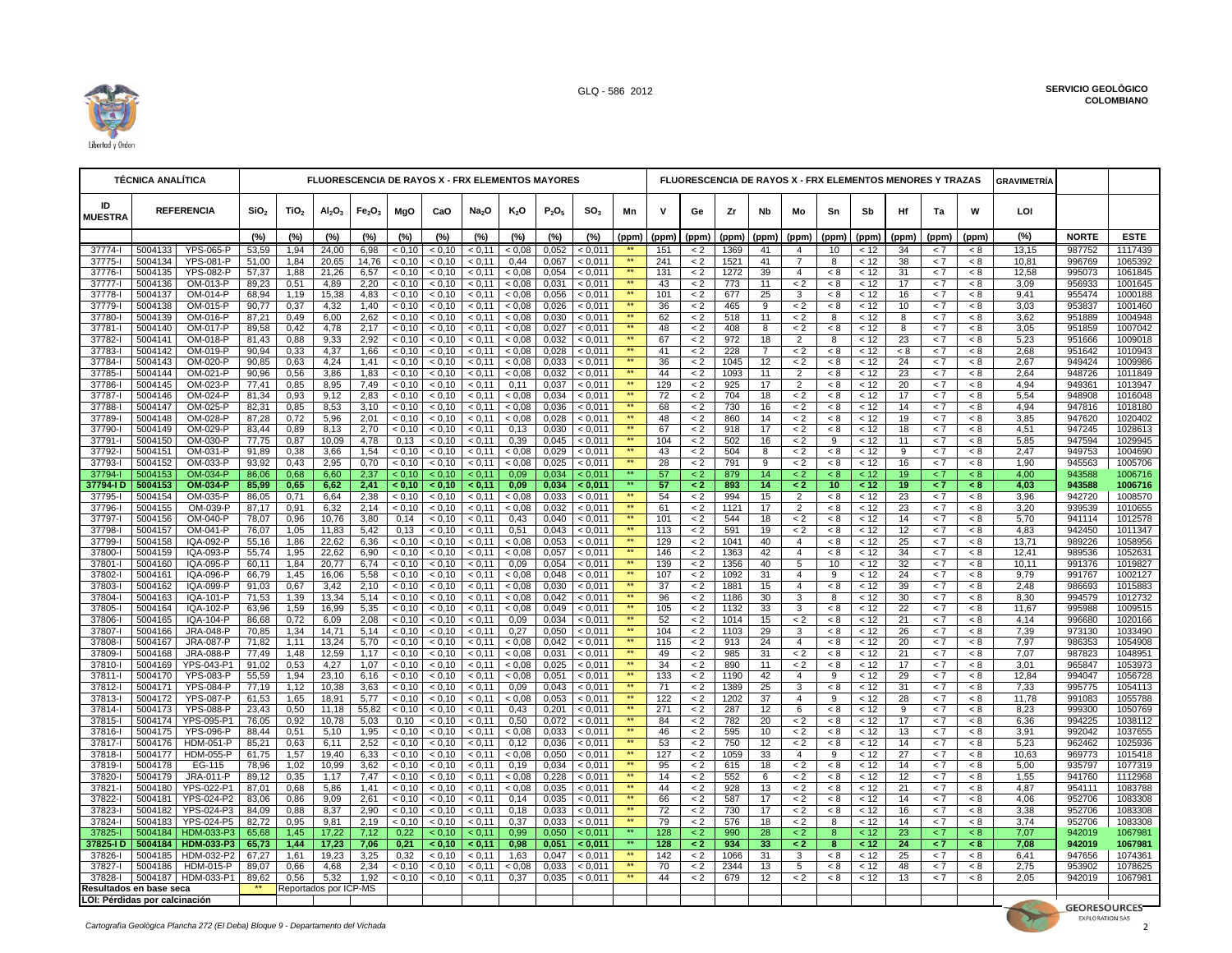

|                      | <b>TÉCNICA ANALÍTICA</b> |                  |                  |                                |                                |      | <b>FLUORESCENCIA DE RAYOS X - FRX ELEMENTOS MAYORES</b> |                   |        |          |                 |                           |       |         |               |           |                                   |    |    |    | <b>FLUORESCENCIA DE RAYOS X - FRX ELEMENTOS MENORES Y TRAZAS</b>                      |       | <b>GRAVIMETRÍA</b> |              |             |
|----------------------|--------------------------|------------------|------------------|--------------------------------|--------------------------------|------|---------------------------------------------------------|-------------------|--------|----------|-----------------|---------------------------|-------|---------|---------------|-----------|-----------------------------------|----|----|----|---------------------------------------------------------------------------------------|-------|--------------------|--------------|-------------|
| ID<br><b>MUESTRA</b> | <b>REFERENCIA</b>        | SiO <sub>2</sub> | TiO <sub>2</sub> | AI <sub>2</sub> O <sub>3</sub> | Fe <sub>2</sub> O <sub>3</sub> | MaO  | CaO                                                     | Na <sub>2</sub> O | $K_2O$ | $P_2O_5$ | SO <sub>3</sub> | Mn                        | v     | Ge      | Zr            | <b>Nb</b> | Mo                                | Sn | Sb | Hf | Ta                                                                                    | W     | LOI                |              |             |
|                      |                          | (°)              | (°/.)            |                                | (9/6)                          | (°/) | (°/.)                                                   | (%)               | (%)    | (%)      | $(\%)$          |                           |       |         |               |           |                                   |    |    |    | (ppm)   (ppm)   (ppm)   (ppm)   (ppm)   (ppm)   (ppm)   (ppm)   (ppm)   (ppm)   (ppm) |       | (%)                | <b>NORTE</b> | <b>ESTE</b> |
|                      |                          |                  |                  |                                |                                |      |                                                         |                   |        |          |                 | LÍMITES DE CUANTIFICACIÓN |       |         |               |           |                                   |    |    |    |                                                                                       |       |                    |              |             |
|                      |                          | SiO <sub>2</sub> | TiO <sub>2</sub> | AI <sub>2</sub> O <sub>3</sub> | Fe <sub>2</sub> O <sub>3</sub> | MgO  | CaO                                                     | Na <sub>2</sub> O | K,O    | $P_2O_5$ | SO.             | Mn                        |       | Ge      | Zr            | Nb        | Mo                                | Sn | Sb | Ηf | Га                                                                                    | w     | LOI                |              |             |
|                      |                          |                  |                  |                                | %)                             | (% ) |                                                         | (%                | (%)    |          | $\frac{10}{6}$  | (ppm)                     | (ppm) | (ppm) I | $ $ (ppm) $ $ |           | $(ppm)$ (ppm) $(ppm)$ (ppm) (ppm) |    |    |    | (ppm) (ppm)                                                                           | (ppm) | (%)                |              |             |
|                      |                          | 0,36             | 0.04             | 0.18                           | 0.10                           | 0,10 | 0.10                                                    | 0.11              | 0,08   | 0,024    | 0.011           | 100                       |       |         |               |           |                                   |    |    |    |                                                                                       |       | 0.10               |              |             |

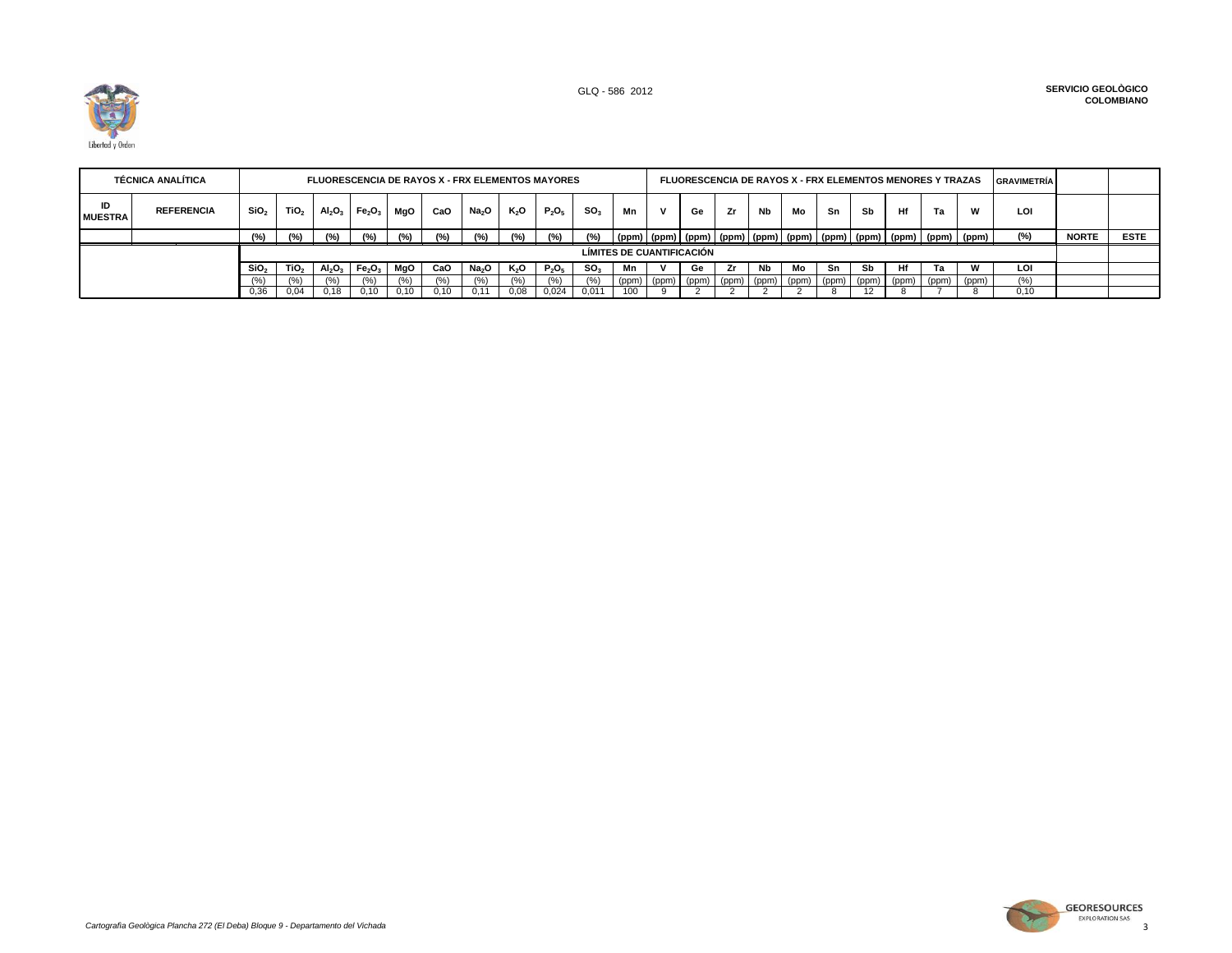┱



 $\sqrt{2}$ 

 $\mathcal{L}$ 

|                |                 | <b>TECNICA</b>              |            |              |            |           |                 |              | ESPECTROMETRIA DE MASAS CON PLASMA ACOPLADO INDUCTIVAMENTE - ICP-MS |            |                 |            |             |                  |            |                         |            |                  |              |                |              |                 |                         |                         |            |            |              |              |            |              |              |              |              | ESPECTROMETRIA DE MASAS CON PLASMA ACOPLADO INDUCTIVAMENTE - ICP-MS - |              |              |              |              |              |            |              |
|----------------|-----------------|-----------------------------|------------|--------------|------------|-----------|-----------------|--------------|---------------------------------------------------------------------|------------|-----------------|------------|-------------|------------------|------------|-------------------------|------------|------------------|--------------|----------------|--------------|-----------------|-------------------------|-------------------------|------------|------------|--------------|--------------|------------|--------------|--------------|--------------|--------------|-----------------------------------------------------------------------|--------------|--------------|--------------|--------------|--------------|------------|--------------|
|                |                 |                             | LL.        | Be           | Sc         | Cr        | Mn              | Co           | Ni                                                                  | Cu         | Zn              | Ga         | As          | Se               | Rb         | Sr                      | Y          | Ag               | Cd           | In             | Cs           | Ba              | La                      | Ce                      | Pr         | Nd         | Sm           | Eu           | Gd         | Tb           | Dy           | Ho           | Er           | Tm                                                                    | Yb           | Lu           | -TI          | Pb           | Bi           | Th         | $\cup$       |
|                | <b>MUESTRA</b>  | <b>NUMERO DE</b><br>CAMPO   | ppm        | ppm          | ppm        | ppm       | ppm             | ppm          | ppm                                                                 | ppm        | ppm             | ppm        | ppm         | ppm              | ppm        | ppm                     | ppm        | ppm              | ppm          | ppm            | ppm          | ppm             | ppm                     | ppm                     | ppm        | ppm        | ppm          | ppm          | ppm        | ppm          | ppm          | ppm          | ppm          | ppm                                                                   | ppm          | ppm          | ppm          | ppm          | ppm          | ppm        | ppm          |
|                |                 |                             | $\mu$ g/g  | $\mu$ g/g    | $\mu$ g/g  | $\mu$ g/g | $\mu$ g/g       | $\mu$ g/g    | µg/g                                                                | $\mu$ g/g  | $\mu$ g/g       | $\mu$ g/g  | µg/g        | $\mu$ g/g        | µg/g       | $\mu$ g/g               | $\mu$ g/g  | $\mu$ g/g        | µg/g         | $\mu$ g/g      | $\mu$ g/g    | $\mu$ g/g       | $\mu$ g/g               | µg/g                    | $\mu$ g/g  | $\mu$ g/g  | $\mu$ g/g    | $\mu$ g/g    | $\mu$ g/g  | $\mu$ g/g    | $\mu$ g/g    | $\mu$ g/g    | $\mu$ g/g    | $\mu$ g/g                                                             | $\mu$ g/g    | $\mu$ g/g    | $\mu$ g/g    | $\mu$ g/g    | $\mu$ g/g    | $\mu$ g/g  | µg/g         |
|                | 36454           | EG-064-S                    | 14         | 1.2          | 12         | 52        | 58              | 2.4          | 7.6                                                                 | 23         | 35              | 18         | 4.4         | $<$ LC           | 26         | 59                      | 14         | $<$ LC           | 0.07         | 0.045          | 3.1          | 160             | 29                      | 64                      | 6.8        | 24         | 4.1          | 1.0          | 4.6        | 0.58         | 2.4          | 0.46         | 1.6          | 0.20                                                                  | 1.5          | 0.22         | 0.27         | 16           | 0.21         | 10         | 2.0          |
| $\overline{2}$ | 364551          | EG-088-G                    | 4.5        | 0.17         | 1.1        | 9.3       | 18              | 0.48         | 0.70                                                                | 5.4        | 7.9             | 0.63       | 0.88        | $<$ LC           | 3.5        | 6                       | 6.1        | $<$ LC           | 0,04         | 0.003          | 0.15         | 24              | $\sim$                  | 8                       | 0.90       | 2.7        | 0.6          | 0.14         | 0.75       | 0.10         | 0.48         | 0.10         | 0.34         | 0.05                                                                  | 0.35         | 0.05         | 0.02         | 1.3          | 0.04         | 2.1        | 0,41         |
| $\mathbf{3}$   | 364561          | EG-089-G                    | 5,8        | 0,21         | 1.4        | 10        | 38              | 0.99         | 1.0                                                                 | 6.7        | 9.7             | 0.98       | 0.99        | $<$ LC           | 5,6        | 9                       | 7,2        | $<$ LC           | 0.06         | 0.005          | 0.26         | 37              | 5,5                     | 11                      | 1.3        | 4.0        | 0.9          | 0.20         | 1.0        | 0.14         | 0.63         | 0.12         | 0.42         | 0.06                                                                  | 0.42         | 0.07         | 0.02         | 2.1          | 0.04         | 2.4        | 0,48         |
|                | 364571          | EG-124-AP                   | 3,0        | < 0.1        | 0,75       | 7,1       | 5,0             | 0,16         | 0,30                                                                | 4.0        | 2,2             | 0,27       | 1.1         | $<$ LC           | 2,3        | 9                       | 116        | $<$ LC           | 0,04         | 0,001          | 0.07         | 12              | 6,3                     | 13                      | 1,4        | 4,0        | 0,8          | 0,15         | 0,93       | 0, 10        | 0,39         | 0,07         | 0,25         | 0,03                                                                  | 0,23         | 0,04         | 0,01         | 4,6          | 0,03         | 1,9        | 0,27         |
|                | 36458           | EG-142-G                    | 6,1        | 0,20         | 1.7        | 11        | 37              | 0,76         | 0.80                                                                | 7,2        | 11              | 1.1        | 1.1         | $<$ LC           | 5,3        | $\mathbf{a}$            | 159        | $<$ LC           | 0,05         | 0.006          | 0,26         | 42              | -6                      | 12                      | 1.4        | 4,2        | 0.9          | 0.19         | 1.0        | 0.14         | 0,68         | 0.14         | 0.51         | 0.07                                                                  | 0,50         | 0,08         | 0.03         | 2,3          | 0,03         | 2,9        | 0,63         |
|                | 364591          | La Primavera                | ${}< 0.5$  | 1,7          | 25         | 33        | 750             | 0,95         | 1,1                                                                 | 15         | 32              | 2,1        | 21          | $<$ LC           | 0,85       | $-1$                    | 63         | $<$ LC           | 0,14         | 0,011          | 0,03         | 20              | 1,5                     | $\overline{\mathbf{3}}$ | 0,40       | 1,4        | 0,8          | 0,20         | 0,84       | 0,17         | 0,89         | 0,16         | 0,43         | 0,06                                                                  | 0,39         | 0,05         | 0,01         | 6,3          | 0,01         | 1,9        | 2,3          |
|                | 36460           | EG-162-S                    | 22         | 1.5          | 13         | 87        | 34              | 2.7          | 14                                                                  | 31         | 44              | 25         | 6.6         | $<$ LC           | 59         | 85                      | 20         | $<$ LC           | 0.06         | 0.077          | 5.8          | 263             | 48                      | 106                     | 12         | 41         | 6.7          | 1.6          | 7.6        | 0.94         | 3,8          | 0.75         | 2.7          | 0.35                                                                  | 2.4          | 0.36         | 0.65         | 26           | 0.47         | 17         | 3.7          |
|                | 36461           | EG-169-G                    | 5.6        | 0.17         | 2,6        | 19        | 10              | 0.44         | 2.6                                                                 | 8.2        | 9.0             | 3.9        | 1.5         | $<$ LC           | 3.4        | 11                      | 5.2        | $<$ LC           | 0.04         | 0.016          | 0.48         | 20              | 8                       | 17                      | 1.8        | 6.3        | 1.2          | 0.24         | 1.3        | 0.18         | 0.86         | 0.16         | 0.58         | 0.08                                                                  | 0.59         | 0.09         | 0.05         | 4.7          | 0.14         | 5.2        | 0.85         |
|                | 364621          | JRA001-G                    | 4,7        | 0,21         | 1,5        | 9.9       | 29              | 0.64         | 1.0                                                                 | 6.6        | 10              | 1,2        | 1.3         | $<$ LC           | 4.0        | $\overline{7}$          | 6.6        | $<$ LC           | 0,05         | 0.010          | 0.30         | 35              | 6                       | 12                      | 1,4        | 4.8        |              | 0.21         | 1.1        | 0.17         | 0.82         | 0.17         | 0.59         | 0.09                                                                  | 0.65         | 0.10         | 0.03         | 3.5          | 0.06         | 3.6        | 0,85         |
| 10             | 364631          | <b>YPS008-G</b>             | 4.6        | 0.19         | 1.3        | 8.8       | 32              | 0.63         | 0.80                                                                | 6.5        | 11              | 1.0        | 0.88        | $<$ LC           | 3.9        | $\overline{7}$          | 6.0        | $<$ LC           | 0.04         | 0.008          | 0.28         | 30 <sup>°</sup> | 5                       | 11                      | 1.3        | 4.3        | 0.8          | 0.19         | 0.96       | 0.14         | 0.64         | 0.13         | 0.47         | 0.07                                                                  | 0.48         | 0.08         | 0.03         | 4.0          | 0.05         | 3.1        | 0.63         |
| 11             | 364641          | <b>JRA019-G</b>             | 3,4        | 0, 13        | 0.67       | 5,3       | 18              | 0,39         | 0.40                                                                | 4,5        | 7,1             | 0,41       | 0.74        | $<$ LC           | 2,0        | $\sim$                  | 119        | $<$ LC           | 0,04         | 0.005          | 0, 15        | 14              | $\overline{\mathbf{3}}$ | 6                       | 0,60       | 1,9        | 0,4          | 0.10         | 0,49       | 0,07         | 0,32         | 0.07         | 0,22         | 0.03                                                                  | 0,22         | 0.03         | 0.02         | 3,0          | 0.04         | 2,0        | 0,32         |
| 12             | 36465           | <b>JRA025-G</b>             | 3,2        | 0,13         | 1,5        | 8.1       | 82              | 0,89         | 0.30                                                                | 9,2        | 19              | 0.78       | 0.86        | $<$ LC           | 1,6        | -5                      | 169        | $<$ LC           | 0,04         | 0,01           | 0, 10        | 15              | 10                      | 21                      | 2,4        | 8.3        | 1.5          | 0,20         | 1.7        | 0,23         | 0,97         | 0,20         | 0,71         | 0,09                                                                  | 0,68         | 0,11         | 0,02         | 6,0          | 0,05         | 4.9        | 0,94         |
| 13             | 364661          | <b>JRA028-G</b>             | 4,4        | 0, 19        | 1,5        | 10        | 25              | 0,52         | 1,0                                                                 | 7,0        | 12              | 1,8        | 0,85        | $<$ LC           | 3,5        | $\overline{7}$          | 6,0        | $<$ LC           | 0,04         | 0,011          | 0,34         | 23<br>27        | 6                       | 12                      | 1,3        | 4,6        | 0,9          | 0,18         | 1,0        | 0,15         | 0,67         | 0,14         | 0,49         | 0.08                                                                  | 0,53         | 0,08         | 0,03         | 4.7          | 0,06         | 3,8        | 0,74         |
| 14             | 364671<br>36468 | <b>JRA031-G</b><br>JRA032-G | 4.4        | 0.18         | 1.2        | 9.7       | 32              | 0.54         | 1.0                                                                 | 6.6        | 11<br>16        | 1.2        | 0.93        | $<$ LC           | 3.3        | 6                       | 5.9        | $<$ LC           | 0.04         | 0.009          | 0.27         |                 | -6<br>$\overline{7}$    | 13                      | 1.4<br>1.7 | 5.0        | 0.9          | 0.18         | 1.1        | 0.15         | 0.65         | 0.13         | 0.46         | 0.07                                                                  | 0.47         | 0.07         | 0.03         | 4.7<br>6.3   | 0.05         | 3.4        | 0.66         |
| 15<br>16       | 364691          | <b>JRA033-G</b>             | 5,8<br>4.7 | 0,28<br>0.19 | 2,0<br>1.4 | 13<br>9.8 | 36<br>34        | 0,85<br>0.61 | 1.7<br>0.90                                                         | 8.7<br>7.2 | 13              | 2.3<br>1.3 | 0.94<br>1.0 | $<$ LC<br>$<$ LC | 5,2<br>4.1 | 9                       | 6,3<br>107 | $<$ LC<br>$<$ LC | 0,05<br>0.04 | 0.013<br>0.010 | 0,50<br>0.31 | 38<br>34        |                         | 15<br>15                | 1.6        | 5.9<br>5.8 | 1.1<br>1.1   | 0,26<br>0.21 | 1.3<br>1.3 | 0.18<br>0.17 | 0,89<br>0.72 | 0.19<br>0.14 | 0.64<br>0.50 | 0.10<br>0.07                                                          | 0.69<br>0.51 | 0.11<br>0.08 | 0.05<br>0.03 | 4.8          | 0,06<br>0.05 | 4.2<br>3.8 | 0,95<br>0,73 |
| 17             | 364701          | JRA034-G                    | 5,1        | 0,22         | 1,5        | 11        | 23              | 0,64         | 1.1                                                                 | 6.6        | 11              | 1,5        | 0,59        | $<$ LC           | 5,1        | 8                       | 6,0        | $<$ LC           | 0,05         | 0.009          | 0,36         | 39              | 6                       | 13                      | 1,4        | 4.9        |              | 0.22         | 1.1        | 0.16         | 0,76         | 0.16         | 0,53         | 0.08                                                                  | 0,57         | 0,09         | 0,04         | 4.1          | 0,05         | 3,5        | 0,75         |
| 18             | 364711          | CAG 082-G                   | 2.6        | 0.13         | 0.71       | 7.4       | 4.0             | 0.23         | 0.80                                                                | 3.6        | 4.1             | 0.85       | 1.0         | $<$ LC           | 2.1        | 6                       | 4.0        | $<$ LC           | 0.04         | 0.005          | 0.19         | 11              | $\mathbf{4}$            | 10                      | 1.0        | 3.5        | 0.7          | 0.13         | 0.75       | 0.09         | 0.37         | 0.07         | 0.25         | 0.03                                                                  | 0.24         | 0.04         | 0.02         | 2.9          | 0.04         | 2.3        | 0,31         |
| 19             | 364721          | YPS-008-G                   | 3,5        | 0, 16        | 1,1        | 7,9       | 19              | 0,47         | 1,2                                                                 | 5,1        | 8,5             | 0,92       | 0,69        | $<$ LC $\,$      | 2,0        | 6                       | 154        | $<$ LC           | 0,04         | 0.006          | 0,21         | 18              | $\mathbf{4}$            | 9                       | 1,0        | 3,5        | 0,7          | 0,15         | 0,83       | 0,12         | 0,61         | 0,13         | 0,47         | 0.06                                                                  | 0,47         | 0,08         | 0,02         | 3,1          | 0,04         | 2,8        | 0,61         |
| 20             | 364731          | IQA-035-P                   | 10         | 0.78         | 7.9        | 45        | 35              | 1.5          | 6.3                                                                 | 17         | 28              | 13         | 3.4         | $<$ LC           | 21         | 31                      | 12         | $<$ LC           | 0.04         | 0.048          | 1.7          | 105             | 24                      | 53                      | 5.6        | 20         | 3.6          | 0.80         | 4.0        | 0.51         | 2,2          | 0.42         | 1.5          | 0.21                                                                  | 1.6          | 0.23         | 0.17         | 13           | 0.17         | 12         | 2,2          |
| 21             | 364741          | IQA-039-P                   | 8.7        | 0.55         | 6.4        | 36        | 34              | 1.5          | 5.1                                                                 | 14         | 22              | 8.7        | 2.7         | $<$ LC           | 14         | 22                      | 10         | $<$ LC           | 0.04         | 0.033          | 1.4          | 69              | 18                      | 46                      | 4.5        | 16         | $\mathbf{3}$ | 0.65         | 3.3        | 0.44         | 1.9          | 0.37         | 1.3          | 0.18                                                                  | 1.4          | 0.20         | 0.13         | 10           | 0.15         | 9.2        | 1.9          |
| 22             | 364751          | <b>HDM-003-G</b>            | 4.0        | 0,21         | 1.9        | 13        | 109             | 1,4          | 1.1                                                                 | 11         | 19              | 1.1        | 1.4         | $<$ LC           | 4.6        | $\mathbf{a}$            | 8.0        | $<$ LC           | 0.05         | 0.012          | 0,21         | 42              | $\mathbf{a}$            | 17                      | 1.9        | 6.9        | 1.4          | 0.27         | 1.6        | 0.21         | 0.91         | 0.18         | 0.63         | 0.09                                                                  | 0.66         | 0.10         | 0.03         | 5.1          | 0.05         | 4.2        | 0,91         |
| 23             | 364761          | <b>HDM-010-S</b>            | 6.0        | 0.34         | 6.4        | 47        | 23              | 0.76         | 6.4                                                                 | 14         | 18              | 12         | 4.4         | $<$ LC           | 4.9        | 25                      | 28         | $<$ LC           | 0.04         | 0.041          | 1.1          | 31              | 18                      | 41                      | 4.4        | 16         | 2.8          | 0.55         | 3.0        | 0.37         | 1,4          | 0.28         | 1.1          | 0.14                                                                  | 1.1          | 0.15         | 0.08         | 10           | 0.2          | 11         | 1.7          |
| 24             | 364771          | <b>HDM-013-G</b>            | 4,9        | 0.19         | 1.3        | 90        | 30              | 0.71         | 0.60                                                                | 6.5        | $-10$           | 0.78       | 0.91        | $<$ LC           | 4.4        | $\mathbf{R}$            | 143        | $<$ LC           | 0.05         | 0.00           | 0.26         | 46              | 7                       | 15                      | 1.7        | 6.1        | 1.1          | 0,26         | 1.3        | 0.19         | 0.90         | 0.18         | 0.66         | 0.09                                                                  | 0.68         | 0.10         | 0.04         | 4.1          | 0,15         | 3.8        | 0,86         |
| 25             | 364771          | <b>HDM-013-G</b>            | 4.7        | 0.18         | 1.2        | 8.3       | 30 <sup>°</sup> | 0.70         | 0.60                                                                | 6.5        | 10 <sup>1</sup> | 0.75       | 1.3         | $<$ LC           | 4.1        | $\overline{\mathbf{a}}$ | $142$      | $<$ LC           | 0.05         | 0.008          | 0.25         | 46              | $-7$                    | 14                      | 1,5        | 5,6        | 1.1          | 0.25         | 1,2        | 0.18         | 0,88         | 0.19         | 0.67         | 0.09                                                                  | 0.69         | 0,11         | 0.04         | $\sim$       | 0,08         | 3.7        | 0,87         |
| 26             | 364781          | HDM-020-G                   | 3,5        | 0, 15        | 3,3        | 28        | 8,0             | 0,33         | 3,0                                                                 | 9,6        | 9,3             | 6,1        | 2,8         | $<$ LC $\,$      | 3,4        | 11                      | 95         | $<$ LC           | 0,04         | 0,023          | 0,79         | 15              | 9                       | 19                      | 2,1        | 7,6        | 1,4          | 0,27         | 1,5        | 0,20         | 0,86         | 0,17         | 0,60         | 0,08                                                                  | 0,62         | 0,09         | 0,04         | 5,3          | 0, 19        | 6,9        | 0,97         |
| 27             | 364791          | HDM-021-S                   | 44         | 3.2          | 19         | 95        | 40              | 11           | 28                                                                  | 43         | 94              | 30         | 5.1         | $<$ LC           | 38         | 70                      | 29         | $<$ LC           | 0.10         | 0.093          | 7.1          | 237             | 67                      | 167                     | 19         | 68         | 13           | 3.0          | 14         | 1.86         | 7.1          | 1.29         | 4.3          | 0.51                                                                  | 3.6          | 0.51         | 0.78         | 39           | 0.53         | 23         | 5.1          |
| 28             | 36480           | <b>HDM-022-G</b>            | 2,9        | 0, 12        | 0,63       | 6.0       | 9.0             | 0,29         | 0.50                                                                | 3.8        | 4.2             | 0,42       | 0.81        | $<$ LC           | 1,8        | -5                      | 5,2        | $<$ LC           | 0,04         | 0.005          | 0.16         | 18              | $\overline{a}$          | 8                       | 0.90       | 3,2        | 0.6          | 0.14         | 0,67       | 0,09         | 0,38         | 0.07         | 0,26         | 0.03                                                                  | 0,24         | 0,04         | 0.02         | 2,8          | 0,05         | 2.1        | 0,33         |
| 29             | 364811          | <b>HDM-023-S</b>            | 5,1        | 0,25         | 6.3        | 31        | 37              | 1,0          | 5,4                                                                 | 15         | 16              | 8,3        | 3,7         | $<$ LC           | 3,5        | 16                      | 7,2        | $<$ LC           | 0,04         | 0,029          | 0,64         | 25              | 11                      | 23                      | 2,4        | 8,3        | 1,5          | 0,33         | 1,8        | 0,26         | 1,2          | 0,28         | 0,97         | 0.15                                                                  | 1,1          | 0,17         | 0.1          | 7,2          | 0.17         | 8,9        | 1,7          |
| 30             | 364821          | <b>HDM-029-S</b>            | 15         | 0.71         | 13         | 49        | 70              | 3.7          | 12                                                                  | 32         | 45              | 19         | 3.3         | $<$ LC           | 21         | 31                      | 36         | $<$ LC           | 0.05         | 0.057          | 5.4          | 92              | 39                      | 127                     | 12         | 46         | 10           | 2.4          | 11         | 1.61         | 6.7          | 1.19         | 3.7          | 0.45                                                                  | 3.1          | 0.43         | 0.4          | 29           | 0.28         | 16         | 3,3          |
| 31             | 364831          | <b>HDM-040-G</b>            | 3.5        | 0.13         | 1.1        | 8.3       | 7.0             | 0,26         | 0.90                                                                | 4.9        | 5.3             | 0.88       | 0.80        | $<$ LC           | 2.4        | $\overline{7}$          | 142        | $<$ LC           | 0.04         | 0.006          | 0.26         | 21              | - 5                     | 12                      | 1.3        | 4.7        | 0.9          | 0.20         | 1.0        | 0.15         | 0.70         | 0.14         | 0.53         | 0.07                                                                  | 0,53         | 0.08         | 0.03         | 3.6          | 0.06         | 3.1        | 0.68         |
| 32             | 36484           | <b>HDM-058-G</b>            | 1,8        | < 0.1        | 0.58       | 6.1       | 6.0             | 0.19         | 0.30                                                                | 3.4        | 4.5             | 0.14       | 0.77        | $<$ LC           | 1.4        | -5                      | 111        | $<$ LC           | 0,04         | 0.004          | 0,09         | 19              | $\sim$                  | 9                       | 1.0        | 3.6        | 0.7          | 0,15         | 0.80       | 0,12         | 0,50         | 0.10         | 0.34         | 0.05                                                                  | 0,35         | 0,05         | 0.01         | 2.9          | 0.04         | 2.4        | 0,45         |
| 33             | 36485           | <b>VEA-004-G</b>            | 4.4        | 0,25         | 2,5        | 23        | 10              | 0.76         | 3.1                                                                 | 6.5        | 12              | 4,2        | 2,2         | $<$ LC           | 3.4        | 11                      | 121        | $<$ LC           | 0,04         | 0.018          | 0.64         | 26              | 10                      | 21                      | 2,3        | 8.3        | 1.5          | 0.31         | 1.6        | 0,21         | 0.80         | 0.14         | 0.51         | 0.06                                                                  | 0.46         | 0,07         | 0.05         | 7,2          | 0.1          | 5.0        | 0,77         |
| 34             | 36486           | <b>VEA-007-G</b>            | 1,7        | < 0.1        | 0,86       | 7.0       | 12              | 0, 16        | 0,20                                                                | 3.9        | 3,6             | 0,29       | 1.0         | $<$ LC           | 1,9        | -5                      | 7,5        | $<$ LC           | 0,04         | 0.004          | 0, 10        | 12              | 5                       | 10                      | 1,1        | 4.1        | 0.8          | 0,16         | 0,95       | 0.15         | 0.71         | 0,15         | 0,50         | 0.08                                                                  | 0,58         | 0,09         | 0.01         | $\mathbf{3}$ | 0.04         | 2,9        | 0,75         |
| 35             | 36487           | <b>VEA-008-G</b>            | 1,8        | < 0.1        | 0,33       | 4.8       | 2,0             | 0.11         | 0.20                                                                | 2.7        | 1,8             | 0.10       | 0.70        | $<$ LC           | 1,2        | $\boldsymbol{A}$        | 5,3        | $<$ LC           | 0.04         | 0.002          | 0.10         | 13              | $\mathbf{3}$            | 6                       | 0,60       | 2,3        | 0.4          | 0.09         | 0,49       | 0,06         | 0,25         | 0,05         | 0.17         | 0.02                                                                  | 0.16         | 0,02         | 0.01         | 2,2          | 0,03         | 1.8        | 0,21         |
| 36             | 364881          | <b>VEA-009-G</b>            | 2,0        | < 0.1        | 0,39       | 5,1       | 5,0             | 0,23         | 0,70                                                                | 3,3        | 4,1             | 0,22       | 0,80        | $<$ LC           | 1,6        | $\sim$                  | 5,4        | $<$ LC           | 0,04         | 0,003          | 0, 11        | 14              | $\mathbf{3}$            | $\overline{7}$          | 0,70       | 2,7        | 0.5          | 0,12         | 0,57       | 0,08         | 0,28         | 0,05         | 0,19         | 0,03                                                                  | 0,18         | 0,03         | 0,02         | 2,7          | 0,03         | 1,9        | 0,25         |
| 37             | 364891          | <b>VEA-011-G</b>            | 2.9        | 0.10         | 1.0        | 7.1       | 33              | 0.47         | 0.40                                                                | 6.2        | 10              | 0.70       | 0.67        | $<$ LC           | 2.0        | 5                       | 143        | $<$ LC           | 0.04         | 0.009          | 0.17         | 17              | -5                      | 11                      | 1.2        | 4.2        | 0.8          | 0.16         | 0.93       | 0.13         | 0.61         | 0.12         | 0.43         | 0.06                                                                  | 0.45         | 0.07         | 0.02         | -5           | 0.04         | 3.2        | 0.62         |
| 38             | 364901          | <b>VEA-012-G</b>            | 2.5        | < 0.1        | 0.77       | 6.4       | 16              | 0.29         | 0.50                                                                | 4.8        | 6.4             | 0.56       | 0.73        | $<$ LC           | 2.1        | 5                       | 149        | $<$ LC           | 0.04         | 0.005          | 0.13         | 13              | 5                       | 9                       | 1,0        | 3.7        | 0.7          | 0.14         | 0.81       | 0.12         | 0.56         | 0.11         | 0.42         | 0.06                                                                  | 0.41         | 0.07         | 0.01         | 3.7          | 0.03         | 2.9        | 0,53         |
| 39             | 36491           | <b>VEA-013-G</b>            | 2.8        | 0.11         | 1.1        | 7.8       | 17              | 0.39         | 0.80                                                                | 5.7        | 8.2             | 0.82       | 0.77        | $<$ LC           | 1.8        | -5                      | 216        | $<$ LC           | 0.04         | 0.007          | 0.17         | 17              | 5                       | 10                      | 1.1        | 4.0        | 0.8          | 0.16         | 0,92       | 0.14         | 0.75         | 0.16         | 0.55         | 0.08                                                                  | 0.61         | 0, 10        | 0.02         | 3.9          | 0.04         | 3.3        | 0,77         |
| 40             | 364921          | <b>VEA-014-G</b>            | 2,4        | < 0.1        | 0,60       | 5,6       | 13              | 0,22         | 0,20                                                                | 4.3        | 5,1             | 0,33       | 0,62        | $<$ LC           | 1,5        | $\sim$                  | 155        | $<$ LC           | 0,04         | 0.004          | 0,12         | 13              | $\sim$                  | $\overline{7}$          | 0,80       | 2,8        | 0.5          | 0.11         | 0,61       | 0,09         | 0.40         | 0.08         | 0,30         | 0.04                                                                  | 0,28         | 0,04         | 0,01         | 3,2          | 0,03         | 2,3        | 0.37         |



 $\overline{\phantom{a}}$ 

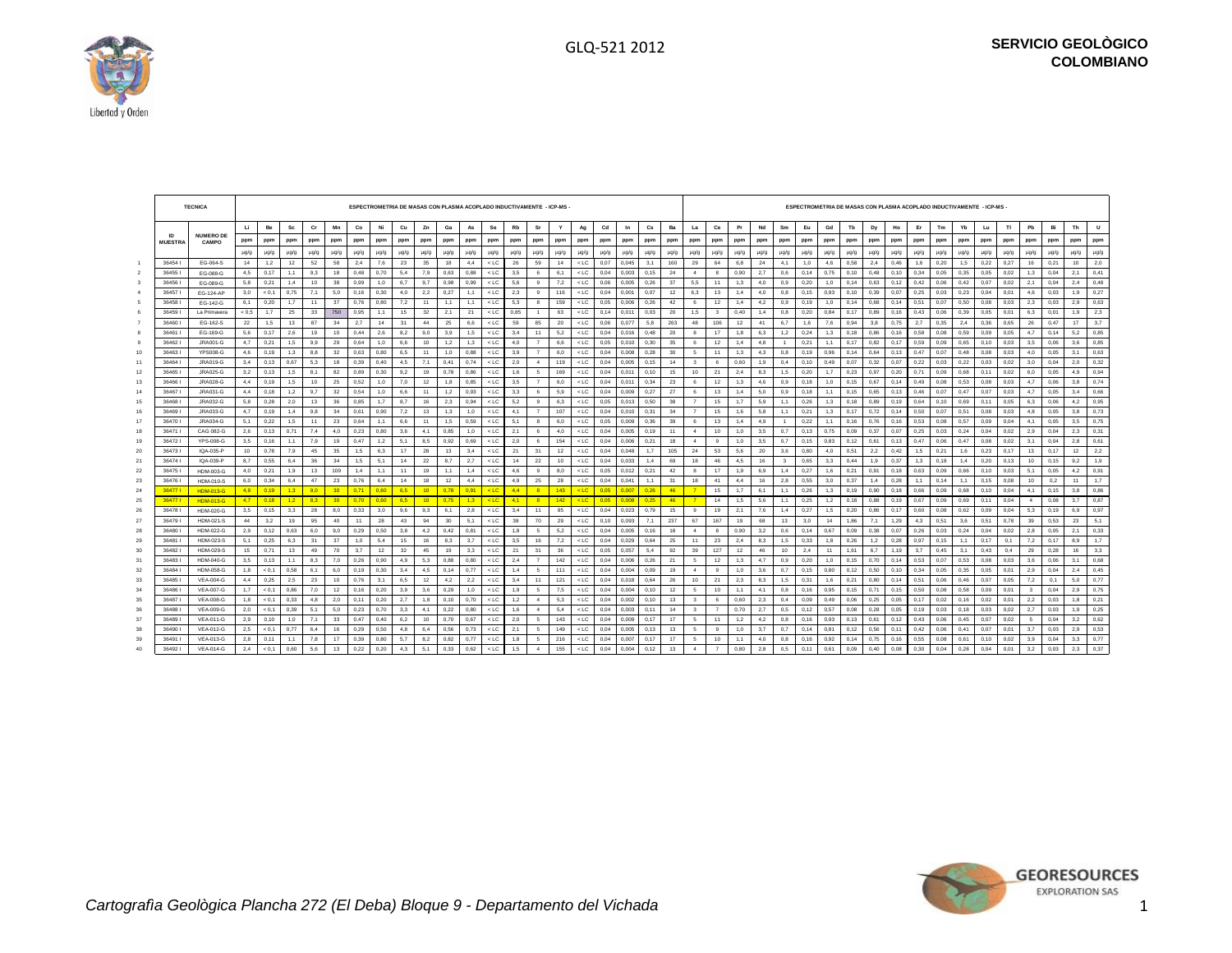

**IGGE GSD-5a**

|    |                      | <b>TECNICA</b>            |           |           |           |           |           |           | ESPECTROMETRIA DE MASAS CON PLASMA ACOPLADO INDUCTIVAMENTE - ICP-MS |           |                |                                  |           |             |           |                 |           |                |           |           |                        |                  |                          |                |                  |           |                |           |                  |           |                                  |           |           |           |           | ESPECTROMETRIA DE MASAS CON PLASMA ACOPLADO INDUCTIVAMENTE - ICP-MS - |           |                         |           |           |           |
|----|----------------------|---------------------------|-----------|-----------|-----------|-----------|-----------|-----------|---------------------------------------------------------------------|-----------|----------------|----------------------------------|-----------|-------------|-----------|-----------------|-----------|----------------|-----------|-----------|------------------------|------------------|--------------------------|----------------|------------------|-----------|----------------|-----------|------------------|-----------|----------------------------------|-----------|-----------|-----------|-----------|-----------------------------------------------------------------------|-----------|-------------------------|-----------|-----------|-----------|
|    |                      |                           | H.        | Be        | Sc        | Cr        | Mn        | Co        | Ni                                                                  | Cu        | Zn             | Ga                               | As        | Se          | <b>Rb</b> | Sr              | Y         | Ag             | Cd        | $\ln$     | $\mathbf{c}\mathbf{s}$ | Ba               | La                       | Ce             | Pr               | Nd        | Sm             | Eu        | Gd               | Tb        | Dy                               | Ho        | Er        | Tm        | Yb        | Lu.                                                                   | T1        | Pb                      | Bi        | Th        | <b>U</b>  |
|    | ID<br><b>MUESTRA</b> | <b>NUMERO DE</b><br>CAMPO | ppm       | ppm       | ppm       | ppm       | ppm       | ppm       | ppm                                                                 | ppm       | ppm            | ppm                              | ppm       | ppm         | ppm       | ppm             | ppm       | ppm            | ppm       | ppm       | ppm                    | ppm              | ppm                      | ppm            | ppm              | ppm       | ppm            | ppm       | ppm              | ppm       | ppm                              | ppm       | ppm       | ppm       | ppm       | ppm                                                                   | ppm       | ppm                     | ppm       | ppm       | ppm       |
|    |                      |                           | $\mu$ g/g | $\mu$ g/g | $\mu$ g/g | $\mu$ g/g | $\mu$ g/g | $\mu$ g/g | $\mu$ g/g                                                           | $\mu$ g/g | $\mu$ g/g      | $\mu$ g/g                        | $\mu$ g/g | $\mu$ g/g   | $\mu$ g/g | $\mu$ g/g       | $\mu$ g/g | $\mu$ g/g      | µg/g      | ug/g      | $\mu$ g/g              | $\mu$ g/g        | $\mu$ g/g                | $\mu$ g/g      | $\mu$ g/g        | $\mu$ g/g | $\mu$ g/g      | $\mu$ g/g | µg/g             | $\mu$ g/g | $\mu$ g/g                        | $\mu$ g/g | $\mu$ g/g | $\mu$ g/g | $\mu$ g/g | $\mu$ g/g                                                             | $\mu$ g/g | $\mu$ g/g               | $\mu$ g/g | $\mu$ g/g | $\mu$ g/g |
| 41 | 364931               | <b>VEA-015-G</b>          | 2,0       | < 0.1     | 0,44      | 6,8       | 4,0       | 0,38      | 1,3                                                                 | 3,3       | 5,3            | 0,52                             | 0,58      | $<$ LC      | 1,6       | $\mathbf{4}$    | 214       | $<$ LC         | 0,04      | 0.003     | 0, 12                  | 11               | $\mathbf{3}$             | $\overline{7}$ | 0,80             | 2,8       | 0,5            | 0,11      | 0,59             | 0,07      | 0,30                             | 0,06      | 0,19      | 0,02      | 0, 16     | 0,02                                                                  | 0,01      | 2,8                     | 0,03      | 1,9       | 0,21      |
| 42 | 36494                | <b>VEA-016-G</b>          | 2,3       | 0,11      | 0,58      | 7,1       | 14        | 0,22      | 0,50                                                                | 4,3       | 5,3            | 0,30                             | 0,91      | $<$ LC      | 2,0       | $\overline{4}$  | 8,5       | $<$ LC         | 0,04      | 0,006     | 0,11                   | 11               | $\overline{4}$           | $\overline{7}$ | 0,70             | 2,9       | 0,5            | 0,10      | 0,61             | 0,09      | 0,37                             | 0,08      | 0,25      | 0,04      | 0,26      | 0,04                                                                  | 0,01      | 3,2                     | 0,1       | 2,2       | 0,37      |
| 43 | 364951               | MB-001-SI                 | 2,7       | 0, 14     | 0,77      | 7,0       | 29        | 0,84      | 0,40                                                                | 4,8       | 6,9            | 0,23                             | 0,91      | $<$ LC      | 3,2       | $\overline{7}$  | 136       | $<$ LC         | 0,04      | 0,006     | 0, 14                  | 39               | $\overline{\phantom{a}}$ | 10             | 1,0              | 4,0       | 0,7            | 0,20      | 0,84             | 0,12      | 0,53                             | 0,11      | 0,36      | 0,05      | 0,37      | 0,06                                                                  | 0,02      | 3,1                     | 0,05      | 2,5       | 0,46      |
| 44 | 364961               | MB-010-SI                 | 2,3       | 0, 14     | 0,56      | 6.1       | 19        | 0,75      | 0,40                                                                | 4,1       | 6,0            | 0,05                             | 0.94      | $<$ LC      | 1,9       | 6               | 141       | $<$ LC $\,$    | 0,05      | 0.005     | 0,11                   | 31               | $\mathbf{4}$             | $\overline{9}$ | 1,0              | 3,8       | 0,7            | 0,17      | 0,78             | 0, 10     | 0,42                             | 0,08      | 0.30      | 0,04      | 0,24      | 0,04                                                                  | 0,02      | $\overline{\mathbf{3}}$ | 0,04      | 2,2       | 0,32      |
| 45 | 364971               | MB-012-SI                 | 2,3       | 0, 10     | 0,87      | 8,4       | 12        | 0,22      | 0,20                                                                | 4,5       | 4.9            | 0,56                             | 1,2       | $<$ LC      | 1,9       | 5               | 173       | $<$ LC         | 0,04      | 0.007     | 0, 13                  | 12               | $\overline{a}$           | 9              | 0,90             | 3,6       | 0.7            | 0,13      | 0,74             | 0,11      | 0,49                             | 0,10      | 0,35      | 0,05      | 0,35      | 0,06                                                                  | 0,02      | $\overline{\mathbf{3}}$ | 0.06      | 2,8       | 0,47      |
| 46 | 364981               | MB-042-SI                 | 1,5       | < 0.1     | 1,8       | 10        | 8,0       | 0.18      | 0,50                                                                | 5,0       | 4,2            | 0,73                             | 1.7       | $<$ LC      | 1,6       | -6              | 4.6       | $<$ LC         | 0,04      | 0.010     | 0, 12                  | 9,0              | -5                       | 11             | 1,2              | 4,4       | 0.8            | 0.16      | 0,93             | 0,13      | 0,53                             | 0.11      | 0.38      | 0,05      | 0,36      | 0,06                                                                  | 0,01      | 3,6                     | 0.06      | 2.8       | 0,64      |
| 47 | 364991               | MB-043-S1                 | 6.0       | 1.6       | 11        | 35        | 161       | 7.9       | 22                                                                  | 11        | 100            | 7.3                              | 21        | $<$ LC      | 8.4       | 29              | 6.9       | $<$ LC         | 0.15      | 0.032     | 0.65                   | 78               | 20                       | 44             | 4.8              | 18        | 3.5            | 0.82      | 3.8              | 0.50      | 1.8                              | 0.32      | 1.1       | 0.13      | 0.97      | 0.14                                                                  | 0.08      | 30                      | 0.16      | 8.7       | 2.3       |
| 48 | 365001               | MB-043-S2                 | 10        | 0,29      | 7,6       | 54        | 19        | 1,1       | 6,7                                                                 | 16        | 21             | 10 <sup>1</sup>                  | 37        | $<$ LC      | 5,3       | 20              | 11        | $<$ LC         | 0,05      | 0.047     | 0.66                   | 33               | 17                       | 39             | 4,2              | 15        | 28             | 0,57      | 3,2              | 0,47      | 2,1                              | 0.46      | 1,6       | 0.25      | 1,7       | 0,26                                                                  | 0,09      | 11                      | 02        | 13        | 3,0       |
| 49 | 365011               | MB-074-SI                 | 2,2       | 0.10      | 0.73      | 8.2       | 15        | 0.25      | 0.30                                                                | 4.5       | 5,2            | 0,25                             | 0.60      | $<$ LC      | 3.1       | -5              | 7.4       | $<$ LC         | 0,04      | 0.005     | 0.13                   | 22               | $5\phantom{.0}$          | 10             | 1,0              | 4,0       | 0.8            | 0.16      | 0.85             | 0,12      | 0.50                             | 0.10      | 0.35      | 0.05      | 0.37      | 0,06                                                                  | 0.02      | $\mathbf{3}$            | 0.04      | 2.5       | 0.48      |
| 50 | 365021               | MB-075-SI                 | 3,8       | 0,17      | 1,1       | 11        | 9,0       | 0,48      | 1,0                                                                 | 5,1       | 7,1            | 1,0                              | 1,1       | $<$ LC      | 4,8       | 9               | 6,6       | $<$ LC         | 0,04      | 0,007     | 0,33                   | 39               | 6                        | 13             | 1,4              | 5,1       | $\overline{1}$ | 0,24      | 1,1              | 0,16      | 0,68                             | 0,14      | 0,49      | 0,08      | 0,48      | 0,08                                                                  | 0,04      | 3,7                     | 0.05      | 3,0       | 0,64      |
| 51 | 365031               | MB-076-SI                 | 1,7       | 0,12      | 0,67      | 7.7       | 8,0       | 0,33      | 0,30                                                                | 3,7       | 4,6            | 0,24                             | 0,66      | $<$ LC      | 2,4       | $5\overline{5}$ | 127       | $<$ LC         | 0,04      | 0,006     | 0, 11                  | 18               | 5                        | 11             | 1,2              | 4,4       | 0,8            | 0,16      | 0,93             | 0,13      | 0,55                             | 0.11      | 0,38      | 0,05      | 0,38      | 0,06                                                                  | 0,01      | $\overline{\mathbf{3}}$ | 0.04      | 2,6       | 0,48      |
| 52 | 365041               | VEA019                    | 2,7       | 0,12      | 0,97      | 8,3       | 7.0       | 0,25      | 0,50                                                                | 4,2       | 4,1            | 0,63                             | 0,67      | $<$ LC $\,$ | 3,2       | -6              | 122       | $<$ LC         | 0,04      | 0,006     | 0,23                   | 17               | 5                        | 11             | 1,1              | 4,3       | 0,8            | 0,17      | 0,94             | 0,14      | 0,69                             | 0,13      | 0,49      | 0,07      | 0,49      | 0,08                                                                  | 0,02      | 3,1                     | 0.04      | 2,8       | 0,66      |
| 53 | 365051               | <b>VEA020</b>             | 4,6       | 0,18      | 1.7       | 13        | 8,0       | 0,38      | 1,5                                                                 | 6,0       | 7,8            | 2,0                              | 1.0       | $<$ LC $\,$ | 4,5       | $\mathbf{a}$    | 121       | $<$ LC         | 0,04      | 0.009     | 0.47                   | 25               | $\mathbf{a}$             | 16             | 1.7              | 6,4       | 1,2            | 0,26      | 1,3              | 0, 19     | 0,85                             | 0.17      | 0.61      | 0,08      | 0,62      | 0,09                                                                  | 0,04      | 4,8                     | 0,06      | 4,0       | 0,84      |
| 54 | 365061               | <b>VEA023</b>             | 2,5       | 0, 16     | 3.1       | 16        | 34        | 0,51      | 0.70                                                                | 8.8       | 12             | 1.0                              | 1.3       | $<$ LC $\,$ | 3.1       | 6.              | 17        | $<$ LC         | 0,05      | 0.013     | 0.18                   | 19               | 11                       | 24             | 2.8              | 10        | 2.1            | 0.39      | 2,5              | 0.45      | 2,5                              | 0.53      | 1.8       | 0.29      | 2,2       | 0,35                                                                  | 0,02      | 4.6                     | 0.05      | 8.1       | 3,5       |
| 55 | 365071               | <b>VEA024</b>             | 1.3       | 6.0       | 2.9       | 50        | 6152      | 125       | 40                                                                  | 51        | 499            | 2.0                              | 282       | $<$ LC      | 4.3       | 6               | 13        | $<$ LC         | 0.72      | 0.012     | 0.26                   | 1465             | $5\phantom{.0}$          | 11             | 1.1              | 4.4       | $\overline{1}$ | 2.7       | 1.5              | 0.29      | 1.7                              | 0.37      | 1.1       | 0.14      | 0.87      | 0.14                                                                  | 4.52      | 8.5                     | 0.05      | 2.8       | 2,6       |
| 56 | 365081               | VFA026                    | 3,4       | 0, 13     | 0,99      | 9,3       | 19        | 0,45      | 0,70                                                                | 5,3       | 6,5            | 0,68                             | 2,6       | $<$ LC      | 3,3       | 6               | 7,2       | $<$ LC         | 0,04      | 0,006     | 0,26                   | 30 <sup>°</sup>  | 5 <sub>5</sub>           | 11             | 1,2              | 4,6       | 0,9            | 0,21      | 0,98             | 0, 15     | 0,68                             | 0.14      | 0.48      | 0.07      | 0,51      | 0,08                                                                  | 0,06      | 31                      | 0,04      | 2,9       | 0,63      |
| 57 | 365091               | <b>VEA028</b>             | 4.3       | 0.25      | 2.1       | 17        | 51        | 1,2       | 2.1                                                                 | 8.6       | 15             | 1.7                              | 2.1       | $<$ LC      | 5,6       | 11              | 7,5       | $<$ LC         | 0.06      | 0.013     | 0.41                   | 49               | 10                       | 22             | 2.5              | 9,4       | 1.9            | 0.42      | 2,0              | 0.28      | 1,2                              | 0.22      | 0.75      | 0.10      | 0.75      | 0.12                                                                  | 0.06      | 4,6                     | 0.07      | 4.7       | 1,1       |
| 58 | 365101               | VFA032                    | 28        | 1,1       | 9,8       | 62        | 66        | 5,2       | 14                                                                  | 26        | 57             | 14                               | 5,0       | $<$ LC      | 37        | 47              | 28        | $<$ LC         | 0,06      | 0,054     | 4,0                    | 191              | 34                       | 77             | 8,8              | 32        | 6              | 1,5       | 6,7              | 0,95      | 4,0                              | 0,76      | 2,5       | 0,32      | 2,3       | 0,33                                                                  | 0,45      | 18                      | 0,25      | 14        | 3,2       |
| 59 | 365111               | <b>VEA037</b>             | 11        | 0,52      | 7,5       | 42        | 32        | 1,2       | 5,5                                                                 | 16        | 24             | 10                               | 3,7       | $<$ LC      | 10        | 36              | 14        | $<$ LC         | 0,05      | 0.039     | 1,2                    | 73               | 23                       | 51             | 5,7              | 20        | 3,4            | 0,73      | 3,8              | 0,50      | 2,1                              | 0,45      | 1,6       | 0.23      | 1,6       | 0,26                                                                  | 0,22      | 13                      | 0,32      | 12        | 2,7       |
| 60 | 365121               | <b>VEA043</b>             | 12        | 0.82      | 11        | 60        | 45        | 1,5       | 7,0                                                                 | 24        | 33             | 14                               | 7,2       | $<$ LC      | 28        | 47              | 17        | $<$ LC         | 0,05      | 0.056     | 3,0                    | 150              | 28                       | 58             | 6,6              | 22        | 3,8            | 0,94      | 4,4              | 0,55      | 2,2                              | 0.47      | 1,8       | 0,25      | 1,8       | 0,27                                                                  | 0,38      | 16                      | 0.37      | 15        | 3,3       |
| 61 | 365131               | <b>VEA047</b>             | 15        | 0.56      | 8,8       | 47        | 31        | 1,6       | 7,4                                                                 | 19        | 27             | 12                               | 41        | $<$ LC      | 15        | 37              | 11        | $<$ LC         | 0,05      | 0.044     | 2,4                    | 80               | 25                       | 58             | 6,4              | 23        | 4,2            | 0,89      | 4,5              | 0,58      | 2,4                              | 0.49      | 1,8       | 0,25      | 1,8       | 0,27                                                                  | 0,35      | 14                      | 0.31      | 13        | 2,9       |
| 62 | 365141               | <b>VEA050</b>             | 16        | 1.1       | 11        | 62        | 48        | 1.9       | 9.5                                                                 | 25        | 38             | 17                               | 7.7       | $<$ LC      | 33        | 56              | 11        | $<$ LC         | 0.06      | 0.067     | 3.4                    | 151              | 40                       | 87             | 9.5              | 31        | 4.9            | 1.1       | 6.1              | 0.71      | 2.5                              | 0.47      | 1.9       | 0.24      | 1.8       | 0,27                                                                  | 0.42      | 24                      | 0.36      | 17        | 3,3       |
| 63 | 365151               | OM-006                    | 6,2       | 0,28      | 7,5       | 56        | 20        | 0,97      | 7,9                                                                 | 19        | 22             | 15                               | 5,6       | $<$ LC      | 4,4       | 28              | 8,5       | $<$ LC         | 0,04      | 0,052     | 0,61                   | $22\,$           | 22                       | 50             | 5,5              | 19        | 3,3            | 0,63      | 3,8              | 0,50      | 2,0                              | 0,40      | 1,5       | 0,21      | 1,6       | 0,23                                                                  | 0,1       | 10                      | 0,34      | 16        | 2,6       |
| 64 | 365161               | OM-026                    | 1,9       | 4.9       | 9.3       | 21        | 46        | 4.4       | 7,9                                                                 | 13        | 92             | 3,1                              | 102       | $<$ LC      | 4.6       | 9               | 48        | $<$ LC         | 0,08      | 0.014     | 0,28                   | 20               | $\overline{7}$           | 16             | 1,8              | 6.7       | 1.6            | 0.33      | 1,6              | 0,25      | 1.1                              | 0.18      | 0.61      | 0.08      | 0.55      | 0,08                                                                  | 0.05      | 11                      | 0.1       | 5.1       | 2,1       |
| 65 | 365171               | OM-027                    | 14        | 0,53      | 8,2       | 42        | 27        | 1,3       | 6,8                                                                 | 18        | 25             | 11                               | 4,4       | $<$ LC      | 14        | 36              | 13        | $<$ LC         | 0,05      | 0,040     | 2,3                    | 76               | 24                       | 56             | 6,2              | 22        | $\mathbf{4}$   | 0,84      | 4,4              | 0,57      | 2,3                              | 0,46      | 1,7       | 0,23      | 1,7       | 0,27                                                                  | 0,34      | 13                      | 0,26      | 12        | 2,8       |
| 66 | 365181               | OM-038                    | 11        | 0,50      | 7.6       | 45        | 30        | 1,3       | 5,5                                                                 | 17        | 24             | 11                               | 3,9       | $<$ LC $\,$ | 12        | 36              | 12        | $<$ LC         | 0,04      | 0,040     | 1,3                    | $77\,$           | 24                       | 52             | 5,8              | 20        | 3,5            | 0,78      | 4,1              | 0,52      | 2,1                              | 0,43      | 1,7       | 0,24      | 1,7       | 0,27                                                                  | 0,23      | 14                      | 0,25      | 13        | 2,8       |
| 67 | 365191               | YSP-058-G                 | 3,2       | 0, 10     | 0,65      | 7,9       | 8,0       | 0,23      | 0,30                                                                | 4,0       | 4,2            | 0,66                             | 0,79      | $<$ LC      | 4,6       | $\overline{7}$  | 6,2       | $<$ LC         | 0,04      | 0,005     | 0,23                   | 36               | $\sim$                   | $\mathbf{a}$   | 1,0              | 3,7       | 0,7            | 0,19      | 0,81             | 0,12      | 0,49                             | 0,09      | 0,34      | 0,05      | 0,34      | 0,05                                                                  | 0,03      | $\mathbf{4}$            | 0,06      | 2,6       | 0,46      |
| 68 | 365201               | <b>YSP-062-G</b>          | 0.44      | 0.90      | 25        | 336       | 50        | 2.3       | 2.7                                                                 | 15        | 59             | 3.6                              | 37        | 3.8         | 2.9       | 3 <sup>1</sup>  | 2.6       | $<$ LC         | 0.17      | 0.023     | 0.14                   | $10 -$           | $\overline{2}$           | $\overline{7}$ | 0.90             | 4,2       | 1.6            | 0.38      | 1.5              | 0.30      | 1.4                              | 0.20      | 0.55      | 0.07      | 0.51      | 0,07                                                                  | 0.08      | 14                      | 0.06      | 4.0       | 5,9       |
| 69 | 365201               | <b>YSP-062-G</b>          | 0.39      | 0.85      | 24        | 330       | 50        | 2,2       | 2,5                                                                 | 14        | 57             | 3.7                              | 37        | 3,4         | 3,0       | 3 <sup>1</sup>  | 2.7       | $<$ LC         | 0.16      | 0.024     | 0.13                   | 10 <sub>10</sub> | 3 <sup>1</sup>           | $\overline{7}$ | 1.0 <sub>1</sub> | 4,5       | 1.7            | 0.39      | 1.5 <sub>1</sub> | 0.31      | 1,4                              | 0.21      | 0.58      | 0.08      | 0.53      | 0.07                                                                  | 0,06      | 15                      | 0.06      | 4.1       | 6,2       |
| 70 | 365211               | YSP-062-G                 | 2,7       | 4,3       | 22        | 159       | 22        | 1,0       | 2,7                                                                 | 14        | 20             | 8,4                              | 19        | 1,8         | 11        | 19              | 5,8       | $<$ LC         | 0,09      | 0,083     | 0,81                   | 63               | 13                       | 30             | 3,4              | 12        | 2,6            | 0,63      | 3,0              | 0,46      | 2,1                              | 0,39      | 1,3       | 0,17      | 1,2       | 0, 16                                                                 | 0,1       | 36                      | 0,18      | 8,0       | 4,2       |
| 71 | 365221               | YSP-073-G                 | 2,0       | 0, 10     | 1,2       | 14        | 6,0       | 0, 16     | 0,90                                                                | 4,8       | 4,9            | 1,8                              | 0,95      | $<$ LC      | 3,4       | 5               | 4,8       | $<$ LC         | 0,04      | 0,010     | 0,22                   | 10               | $5\overline{5}$          | 11             | 1,3              | 4,5       | 0,9            | 0,17      | 1,0              | 0, 15     | 0,67                             | 0,13      | 0,48      | 0,07      | 0,50      | 0,08                                                                  | 0,02      | 4,2                     | 0,07      | 4,1       | 0,72      |
| 72 | 365231               | <b>YSP-078-G</b>          | 3,2       | 0,13      | 2,2       | 22        | 8,0       | 0,30      | 1,7                                                                 | 6,8       | 8,1            | 3,7                              | 3.0       | $<$ LC      | 3,8       | 10              | 52        | $<$ LC         | 0,04      | 0,016     | 0,38                   | 15               | $\mathbf{a}$             | 17             | 1,9              | 6,5       | 1,2            | 0,24      | 1,4              | 0,18      | 0,71                             | 0,14      | 0,55      | 0,07      | 0,53      | 0.08                                                                  | 0,04      | 4,9                     | 0, 14     | 5,7       | 0,83      |
| 73 | 365241               | <b>YSP-080-G</b>          | 9,3       | 0,39      | 4.4       | 34        | 13        | 1,0       | 6,5                                                                 | 14        | 24             | 9,0                              | 1,5       | $<$ LC $\,$ | 9,0       | 20              | 15        | $<$ LC         | 0,06      | 0,030     | 1,6                    | 50               | 19                       | 41             | 4,5              | 16        | 2,8            | 0,60      | 3,2              | 0,43      | 1,7                              | 0,37      | 1,2       | 0,16      | 1,2       | 0, 18                                                                 | 0,12      | 14                      | 0.18      | 11        | 2,0       |
| 74 | 36525                | JRA-101-G                 | 3.9       | 0,17      | 2,4       | 26        | 7,0       | 0.40      | 31                                                                  | 8,6       | 9.9            | 5,6                              | 1,3       | $<$ LC      | 5,0       | 12              | 59        | $<$ LC $\,$    | 0,04      | 0.020     | 0.62                   | 18               | 10                       | 21             | 2,3              | 8,1       | 1,5            | 0,29      | 1,7              | 0,20      | 0,77                             | 0.14      | 0.58      | 0.07      | 0.52      | 0,08                                                                  | 0,05      | 7,2                     | 0.14      | 7,0       | 1,0       |
| 75 | 365261               | IQA-076-G                 | 3.3       | 0.13      | 1.3       | 14        | 6.0       | 0.45      | 2.3                                                                 | 5.7       | 7.9            | 2.7                              | 0.71      | $<$ LC      | 3.5       | $\overline{7}$  | 71        | $<$ LC         | 0.04      | 0.010     | 0.37                   | 19               | 6                        | 14             | 1.5              | 5,3       | $\overline{1}$ | 0.21      | 1.1              | 0.15      | 0.58                             | 0.11      | 0.42      | 0.05      | 0.37      | 0.06                                                                  | 0.03      | 4.6                     | 0.07      | 4.2       | 0.59      |
| 76 | 365271               | IOA-109-G                 | 1,7       | < 0.1     | 0,62      | 10        | 2,0       | 0,14      | 0,70                                                                | 3,6       | 3,1            | 1,3                              | 0,51      | $<$ LC      | 2,5       | $\mathbf{4}$    | 158       | $<$ LC         | 0,04      | 0,007     | 0,17                   | 8,0              | $\mathbf{4}$             | $\mathbf{a}$   | 0,90             | 3,4       | 0,6            | 0,12      | 0,74             | 0, 10     | 0,36                             | 0,07      | 0,25      | 0,03      | 0,21      | 0,03                                                                  | 0,01      | 3,1                     | 0,05      | 2,9       | 0,3       |
| 77 | 365281               | IQA-006                   | 12        | 0.60      | 8,0       | 49        | 21        | 1,1       | 6,1                                                                 | 19        | 27             | 14                               | 4.2       | $<$ LC      | 17        | 47              | 14        | $<$ LC         | 0,05      | 0.045     | 1.7                    | 89               | 32                       | 67             | 7,4              | 25        | 4.1            | 0.91      | 4,9              | 0.60      | 2,2                              | 0.45      | 1,8       | 0.24      | 1,8       | 0,28                                                                  | 0,22      | 18                      | 0.43      | 14        | 2,8       |
|    |                      |                           |           |           |           |           |           |           | reporte por FRX                                                     |           |                |                                  |           |             |           |                 |           |                |           |           |                        |                  |                          |                |                  |           |                |           |                  |           |                                  |           |           |           |           |                                                                       |           |                         |           |           |           |
|    |                      |                           |           |           |           |           |           |           |                                                                     |           |                | <b>LIMITES DE CUANTIFICACIÓN</b> |           |             |           |                 |           |                |           |           |                        |                  |                          |                |                  |           |                |           |                  |           | <b>LIMITES DE CUANTIFICACIÓN</b> |           |           |           |           |                                                                       |           |                         |           |           |           |
|    |                      |                           | LI.       | Be        | Sc        | Cr        | Mn        | Co        | Ni                                                                  | Cu        | Zn             | Ga                               | As        | Se          | Rb        | Sr              | Y         | Ag             | Cd        | In        | $\mathbf{c}\mathbf{s}$ | Ba               | La                       | Сe             | Pr               | Nd        | Sm             | Eu        | Gd               | Tb        | Dy                               | Ho        | Er        | Tm        | Yb        | Lu                                                                    | TI        | Pb                      | Bi        | Th        | U         |
|    |                      |                           | ppm       | ppm       | ppm       | ppm       | ppm       | ppm       | ppm                                                                 | ppm       | ppm            | ppm                              | ppm       | ppm         | ppm       | ppm             | ppm       | ppm            | ppm       | ppm       | ppm                    | ppm              | ppm                      | ppm            | ppm              | ppm       | ppm            | ppm       | ppm              | ppm       | ppm                              | ppm       | ppm       | ppm       | ppm       | ppm                                                                   | ppm       | ppm                     | ppm       | ppm       | ppm       |
|    |                      |                           | $\mu$ g/g | $\mu$ g/g | µg/g      | $\mu$ g/g | $\mu$ g/g | $\mu$ g/g | $\mu$ g/g                                                           | $\mu$ g/g | $\mu$ g/g      | $\mu$ g/g                        | $\mu$ g/g | $\mu$ g/g   | µg/g      | µg/g            | $\mu$ g/g | $\mu$ g/g      | $\mu$ g/g | $\mu$ g/g | $\mu$ g/g              | $\mu$ g/g        | $\mu$ g/g                | $\mu$ g/g      | $\mu$ g/g        | $\mu$ g/g | $\mu$ g/g      | $\mu$ g/g | µg/g             | $\mu$ g/g | $\mu$ g/g                        | µg/g      | µg/g      | µg/g      | $\mu$ g/g | $\mu$ g/g                                                             | $\mu$ g/g | $\mu$ g/g               | µg/g      | $\mu$ g/g | $\mu$ g/g |
|    |                      |                           | 0,5       | 0,1       | 0,05      | 0,5       | 0,8       | 0,8       | 0,5                                                                 |           | $\overline{a}$ | 0,2                              |           | $-1$        | 0,2       |                 | 0,05      | $\overline{1}$ | 0,08      | 0,005     | 0,05                   |                  | 0,1                      | 0,1            | 0,1              | 0,1       | 0,005          | 0,005     | 0,005            | 0,005     | 0,005                            | 0,005     | 0,005     | 0,005     | 0,005     | 0,005                                                                 | 0,01      |                         |           | 0,1       | 0,005     |
|    |                      |                           |           |           |           |           |           |           |                                                                     |           |                |                                  |           |             |           |                 |           |                |           |           |                        |                  |                          |                |                  |           |                |           |                  |           |                                  |           |           |           |           |                                                                       |           |                         |           |           |           |
|    |                      | MRC                       | <b>Li</b> | Be        | Sc        | Cr        | Mn        | Co        | Ni                                                                  | Cu        | Zn             | Ga                               | As        | Se          | Rb        | Sr              | Y         | Ag             | Cd        | In        | $\mathbf{c}\mathbf{s}$ | Ba               | La                       | Сe             | Pr               | Nd        | Sm             | Eu        | Gd               | Tb        | Dy                               | Ho        | Er        | Tm        | Yb        | Lu                                                                    | TI        | Pb                      | Bi        | Th        | $\cup$    |

ppm | ppm | ppm | ppm | ppm | ppm | ppm | ppm | ppm | ppm | ppm | ppm | ppm | ppm | ppm | ppm | ppm | ppm | ppm | ppm | ppm | ppm | ppm | ppm | ppm | ppm | ppm | ppm | ppm | ppm | ppm | ppm | ppm | ppm | ppm | ppm | ppm | Valor Certificado | 42 | 2,5 | 12,1 | 68 | 917 | 15,3 | 31 | 118 | 263 | 18,7 | 74 | 0,37 | 129 | 78 | 29 | 0,63 | 1,37 | 0,117 | 10,4 | 681 | 41 | 82 | 9,3 | 34 | 6,1 | 1,23 | 5,5 | 0,9 | 5,1 | 1,03 | 3 | 0,48 | 3,1 | 0,4 Promedio de lecturas | 45 | 2,55 | 11 | 68 | 890 | 14 | 30 | 120 | 256 | 17,5 | 50 | <LC | 129 | 73 | 16 | <LC | 1,4 | 0,115 | 10 | 652 | 38 | 81 | 8,8 | 31,5 | 5,9 | 2 | 6 | 0,88 | 3,5 | 0,7 | 2,4 | 0,3 | 2,16 | 0,33 | 0,

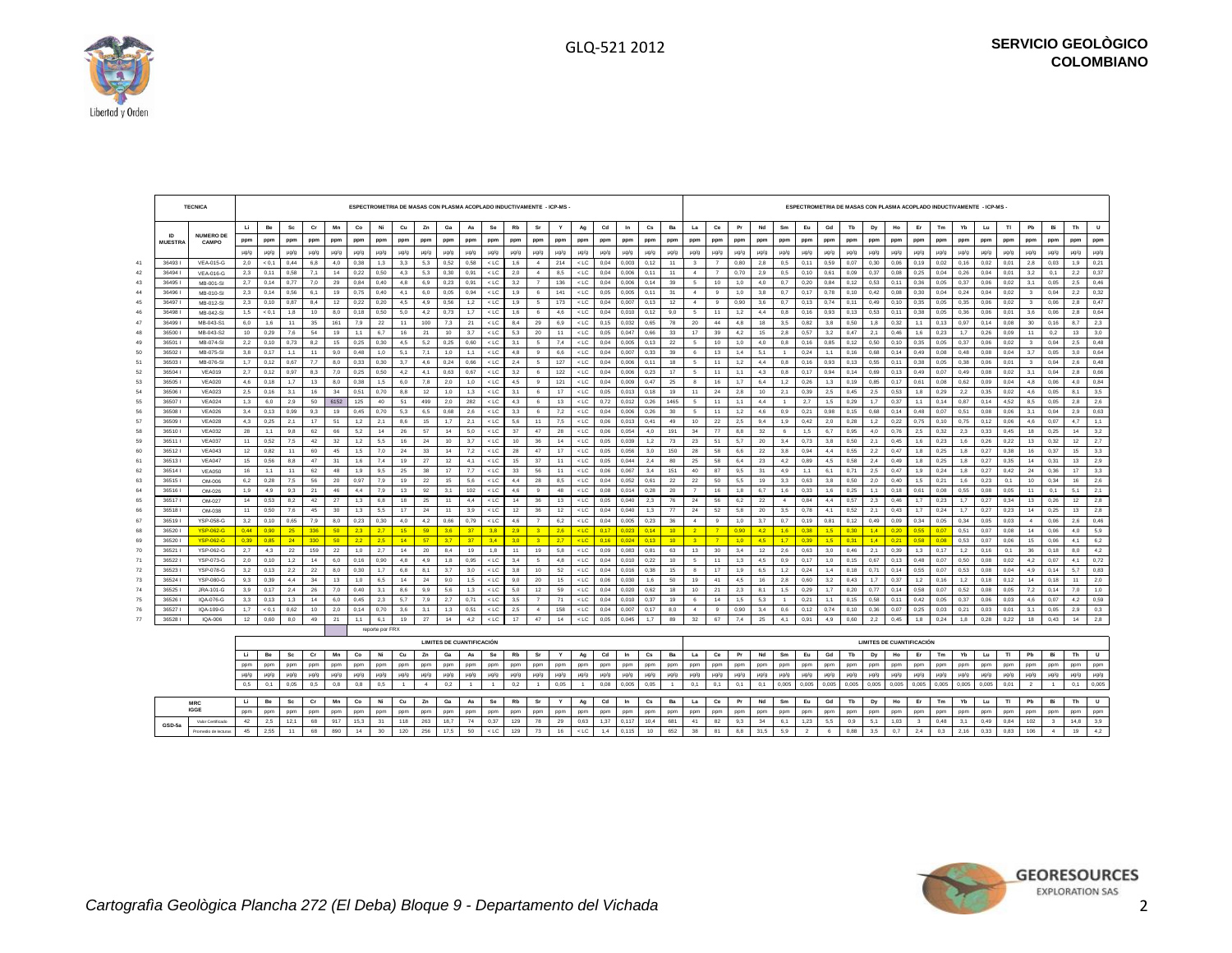|                     |                              |                        |                                                                    |                    |                                |               |                                                |                          |                             | <b>VERSION 1</b>                           |                |                               |
|---------------------|------------------------------|------------------------|--------------------------------------------------------------------|--------------------|--------------------------------|---------------|------------------------------------------------|--------------------------|-----------------------------|--------------------------------------------|----------------|-------------------------------|
|                     |                              |                        | INGEOMINAS<br><b>INSTITUTO COLOMBIANO</b><br>DE GEOLOGÍA Y MINERÍA |                    |                                |               | SOLICITUD INTERNA DE SERVICIOS DE LABORATORIO. |                          |                             | F-LAB-PES-009                              |                |                               |
|                     | <b>Libertad y Order</b>      |                        | República de Colombia                                              |                    |                                |               | SOLICITUD 87 DE 2012                           |                          |                             | numero de páginas 5                        |                |                               |
|                     | FECHA DE SOLICITUD:          |                        |                                                                    |                    | Junio 6 de 2012                |               |                                                | Numero de muestras :     |                             | 75                                         |                |                               |
|                     | <b>PROYECTO</b>              |                        |                                                                    |                    | <b>CONTRATO 941 DE 2011</b>    |               |                                                |                          |                             | Sedimentos y roca                          |                |                               |
|                     |                              |                        |                                                                    |                    |                                |               |                                                | Tipo de muestras:        |                             |                                            |                |                               |
|                     | JEFE PROYECTO                |                        |                                                                    |                    | Ing. Geol. Alberto Ochoa Yarza |               |                                                |                          |                             |                                            |                |                               |
|                     | <b>SERVICIOS SOLICITADOS</b> |                        |                                                                    |                    |                                |               | DRX, Mayores FRX, Menores Y Trazas por ICP-Ms  |                          |                             |                                            |                |                               |
|                     | <b>OBSERVACIONES:</b>        |                        |                                                                    |                    |                                |               |                                                |                          |                             |                                            |                |                               |
|                     | SUBDIRECCIÓN:                |                        |                                                                    | Geología Básica    |                                |               | Vo.Bo. SUBDIRECTOR:                            |                          |                             | Leopoldo González Oviedo                   |                |                               |
|                     |                              |                        |                                                                    |                    |                                |               |                                                |                          |                             |                                            |                |                               |
|                     | <b>ID MUESTRA</b>            |                        | <b>REFERENCIA</b>                                                  |                    | <b>COORDENADAS</b>             | <b>ORIGEN</b> | <b>LOCALIZACIÓN</b>                            |                          |                             | DESCRIPCIÓN DE LA MUESTRA /                |                |                               |
|                     |                              | <b>IGM</b>             | <b>No. DE CAMPO</b>                                                | <b>NORTE</b>       | <b>ESTE</b>                    |               | <b>GEOGRAFICA</b>                              | <b>Tipo de Análisis</b>  |                             | <b>COMENTARIOS</b>                         |                |                               |
| $\mathbf{1}$        | 364541                       | 5.003.983              | EG-064-S                                                           | 940119             | 1101857                        | EC            | El Tropezón                                    | Geoquímica               | Material limo-arenoso       |                                            | 36454          | EG-064-S                      |
| $\overline{2}$<br>3 | 364551                       | 5.003.984              | EG-088-G                                                           | 959775             | 1105540                        | EC            | Caño Aleba                                     | Geoguímica               | Material areno - lodoso     |                                            | 36455          | EG-088-G                      |
|                     | 364561                       | 5.003.985              | EG-089-G                                                           | 959300             | 1104600                        | EC<br>EC      | Caño Cabace                                    | Geoquímica               | Material areno - lodoso     |                                            | 36456          | EG-089-G                      |
| 4<br>5              | 364571                       | 5.003.986              | <b>EG-124-AP</b>                                                   | 941017             | 1071843                        |               | Tienda Nueva<br>Río Cada                       | Geoquímica               | Material arenoso            | Arenas blancas grano fino                  | 36457          | EG-124-AP                     |
| 6                   | 364581<br>364591             | 5.003.987<br>5.003.988 | EG-142-G<br>La Primavera                                           | 928044             | 1076887                        | EC<br>EC      | La Primavera                                   | Geoguímica<br>Geoguímica | Arenita con ilmenita?       |                                            | 36458<br>36459 | EG-142-G<br>La Primavera      |
| $\overline{7}$      | 36460                        | 5.003.989              | EG-162-S                                                           | 940287             | 1014292                        | EC            | Puerto Oriente                                 | Geoquímica               | Material lodoso arcilloso   |                                            | 36460          | EG-162-S                      |
| 8                   | 364611                       | 5.003.990              | EG-169-G                                                           | 937758             | 1021904                        | EC            | Puerto Oriente - Tienda                        | Geoguímica               | Arena                       |                                            | 36461          | EG-169-G                      |
| 9                   | 36462                        | 5.003.991              | JRA001-G                                                           | 939832             | 1102139                        | EC            | Caño Chupave                                   | Geoguímica               | Sedimento fino              |                                            | 36462          | <b>JRA001-G</b>               |
| 10                  | 364631                       | 5.003.992              | <b>YPS008-G</b>                                                    | 941083             | 1109793                        | EC            | Caño Chupave                                   | Geoquímica               | Sedimento fino              |                                            | 36463          | YPS008-G                      |
| 11                  | 364641                       | 5.003.993              | JRA019-G                                                           | 932382             | 1130815                        | EC            | Caño Chupave                                   | Geoguímica               | Sedimento fino              |                                            | 36464          | JRA019-G                      |
| 12                  | 364651                       | 5.003.994              | JRA025-G                                                           | 921569             | 1151298                        | EC            | Caño Chupave                                   | Geoguímica               | Sedimento fino              |                                            | 36465          | JRA025-G                      |
| 13                  | 364661                       | 5.003.995              | <b>JRA028-G</b>                                                    | 926044             | 1146239                        | EC            | Caño Chupave                                   | Geoquímica               | Sedimento fino              |                                            | 36466          | JRA028-G                      |
| 14                  | 364671                       | 5.003.996              | JRA031-G                                                           | 933673             | 1126859                        | EC            | Caño Chupave                                   | Geoguímica               | Sedimento fino              |                                            | 36467          | JRA031-G                      |
| 15                  | 364681                       | 5.003.997              | JRA032-G                                                           | 934498             | 1125206                        | EC            | Caño Chupave                                   | Geoguímica               | Sedimento fino              |                                            | 36468          | JRA032-G                      |
| 16                  | 364691                       | 5.003.998              | JRA033-G                                                           | 936961             | 1121556                        | EC            | Caño Chupave                                   | Geoquímica               | Sedimento fino              |                                            | 36469          | JRA033-G                      |
| 17                  | 364701                       | 5.003.999              | JRA034-G                                                           | 939082             | 1116659                        | EC            | Caño Chupave                                   | Geoquímica               | Sedimento fino              |                                            | 364701         | JRA034-G                      |
| 18                  | 364711                       | 5.004.000              | CAG 082-G                                                          | 999101             | 1087271                        | EC            | Caño Beberí, debajo del                        | Geoguímica               |                             | Arenas de grano fino a muy fino cuarzosas  | 36471          | CAG 082-G                     |
| 19                  | 364721                       | 5.004.001              | YPS-008-G                                                          | 927138             | 1082063                        | EC            | Desembocadura Caño                             | Geoguímica               | Sedimento Activo            |                                            | 36472          | YPS-008-G                     |
| 20                  | 364731                       | 5.004.002              | IQA-035-P                                                          | 952496             | 1159851                        | EC            | Caño Dume (margen                              | Geoquímica               | Material limo-arcilloso     |                                            | 36473          | IQA-035-P                     |
| 21                  | 364741                       | 5.004.003              | IQA-039-P                                                          | 951369             | 1156191                        | EC            | Caño Dume (margen                              | Geoguímica               | Material limo-arcilloso     |                                            | 364741         | IQA-039-P                     |
| 22                  | 364751                       | 5.004.004              | HDM-003-G                                                          | 961556             | 1083427                        | EC            | Caño San José de Ocuné                         | Geoguímica               |                             | Material Arenoso de color amarillo         | 36475          | HDM-003-G                     |
| 23                  | 364761                       | 5.004.005              | HDM-010-S                                                          | 958323             | 1089688                        | EC            | Vía San José de Ocuné-                         | Geoquímica               |                             | Arena poco consolidada de tamaño de        | 36476          | HDM-010-S                     |
| 24                  | 364771                       | 5.004.006              | HDM-013-G                                                          | 953024             | 1077756                        | EC            | Caño Guerra (Comunidad                         | Geoguímica               |                             | Material Fino arena y limo de color café   | 36477          | HDM-013-G                     |
| 25                  | 364781                       | 5.004.007              | HDM-020-G                                                          | 949531             | 1086948                        | EC            | Vía San José de Ocuné-                         | Geoguímica               | Arena poco consolidada      |                                            | 36478          | HDM-020-G                     |
| 26                  | 364791                       | 5.004.008              | HDM-021-S                                                          | 959444             | 1080908                        | EC            | Rincon de Pipirimí                             | Geoquímica               |                             | Lodo arenoso de color negro                | 36479          | HDM-021-S                     |
| 27                  | 364801                       | 5.004.009              | HDM-022-G                                                          | 957963             | 1082626                        | EC            | Caño Guache                                    | Geoquímica               | Material fino de color café |                                            | 36480          | HDM-022-G                     |
| 28                  | 364811                       | 5.004.010              | HDM-023-S                                                          | 957659             | 1082566                        | EC            | Pipirimí                                       | Geoquímica               |                             | Arena muy fina de color rojizo             | 36481          | HDM-023-S                     |
| 29                  | 364821                       | 5.004.011              | HDM-029-S                                                          | 951296             | 1068917                        | EC            | Via Saracure- Tienda Nueva                     | Geoquímica               |                             | Lodo arenoso de color oscuro               | 36482          | HDM-029-S                     |
| 30                  | 364831                       | 5.004.012              | HDM-040-G                                                          | 962311             | 1041944                        | EC            | Rio Guaturia (Margen der                       | Geoquímica               |                             | Sedimento fino con poco contenido de       | 36483          | HDM-040-G                     |
| 31                  | 364841                       | 5.004.013              | HDM-058-G                                                          | 960327             | 1018762                        | EC            | Rio Guarrojo                                   | Geoguímica               |                             | Arena de color amarillo claro              | 36484          | HDM-058-G                     |
| 32                  | 36485                        | 5.004.014              | <b>VEA-004-G</b>                                                   | 992,117            | 1162862                        | EC            | Sector de Internado                            | Geoquímica               |                             | Arena rojizas de grano medio               | 36485          | <b>VEA-004-G</b>              |
| 33                  | 364861                       | 5.004.015              | <b>VEA-007-G</b>                                                   | 981,979            | 1126990                        | EC            | Caño Dume, margen                              | Geoquímica               | Arenas cuazosas             |                                            | 36486          | <b>VEA-007-G</b>              |
| 34                  | 36487                        | 5.004.016              | <b>VEA-008-G</b>                                                   | 979.030            | 1152530                        | EC            | Sector Las Brisas, margen                      | Geoguímica               |                             | Arenas bien seleccionadas cuarzosas        | 36487          | <b>VEA-008-G</b>              |
| 35                  | 364881                       | 5.004.017              | <b>VEA-009-G</b>                                                   | 974,139            | 1149099                        | EC            | Sector Puente Bocone                           | Geoquímica               |                             | Superficie de suelo amarillenta            | 36488          | <b>VEA-009-G</b>              |
| 36                  | 364891                       | 5.004.018              | <b>VEA-011-G</b>                                                   | 955,226            | 1167134                        | EC            | Caño Dume                                      | Geoquímica               |                             | Arenitas de grano fino de cuarzo           | 36489          | <b>VEA-011-G</b>              |
| 37                  | 364901<br>364911             | 5.004.019<br>5.004.020 | <b>VEA-012-G</b>                                                   | 952,753            | 1160578                        | EC<br>EC      | Caño Ciwalapa<br>Caño Pecho-Pecho              | Geoguímica<br>Geoguímica | Arenitas muy finas con Fe   | Arenitas de grano muy fino con Fe          | 36490<br>36491 | <b>VEA-012-G</b>              |
| 38                  | 364921                       | 5.004.021              | <b>VEA-013-G</b><br><b>VEA-014-G</b>                               | 950,513<br>948,064 | 1148918<br>1145350             | EC            | Caño Zorro                                     |                          |                             | Arenas cuarzo con algo de Fe, de grano muy | 36492          | VEA-013-G<br><b>VEA-014-G</b> |
| 39<br>40            | 364931                       | 5.004.022              |                                                                    | 945,899            | 1136420                        | EC            | Caño Las Nutrias                               | Geoguímica<br>Geoquímica |                             | Granos de arenas fina a medias de cuarzo y | 364931         | <b>VEA-015-G</b>              |
|                     |                              |                        | <b>VEA-015-G</b>                                                   |                    |                                |               |                                                |                          |                             |                                            |                |                               |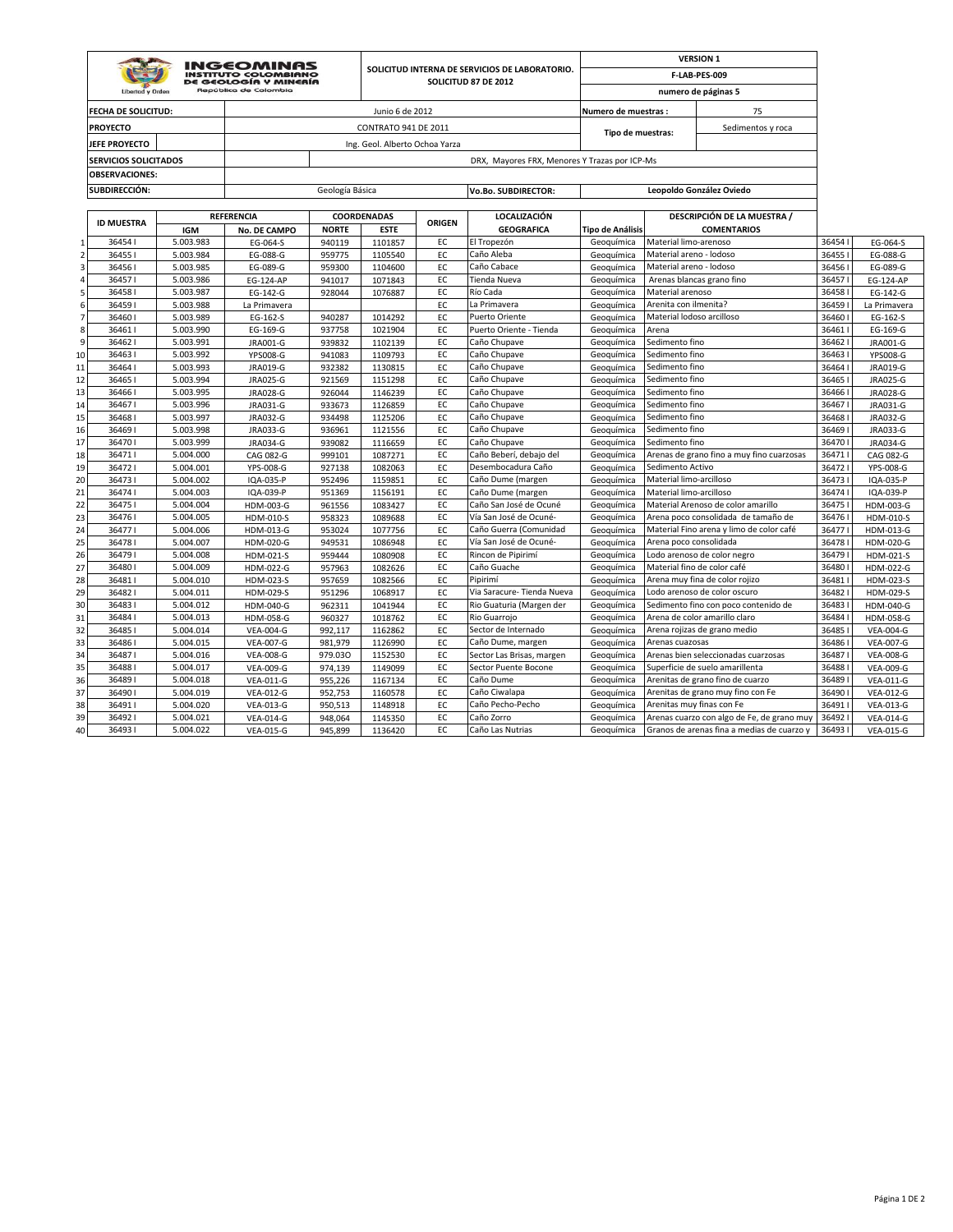|    |                   |            | <b>REFERENCIA</b> |              | COORDENADAS | <b>ORIGEN</b> | <b>LOCALIZACIÓN</b>         |                         | DESCRIPCIÓN DE LA MUESTRA /                 |       |                  |
|----|-------------------|------------|-------------------|--------------|-------------|---------------|-----------------------------|-------------------------|---------------------------------------------|-------|------------------|
|    | <b>ID MUESTRA</b> | <b>IGM</b> | No. DE CAMPO      | <b>NORTE</b> | <b>ESTE</b> |               | <b>GEOGRAFICA</b>           | <b>Tipo de Análisis</b> | <b>COMENTARIOS</b>                          |       |                  |
| 41 | 364941            | 5.004.023  | <b>VEA-016-G</b>  | 945,659      | 1136987     | EC            | Caño Dume                   | Geoguímica              | Arenas de grano fino, de cuarzo             | 36494 | <b>VEA-016-G</b> |
| 42 | 364951            | 5.004.024  | MB-001-SI         | 981907       | 1145076     | EC            | Puerto Mosco                | Geoguímica              | Material arenoso                            | 36495 | MB-001-SI        |
| 43 | 364961            | 5.004.025  | MB-010-SI         | 979732       | 1133807     | EC            | Cumariana                   | Geoguímica              | Material arenoso                            | 36496 | MB-010-SI        |
| 44 | 364971            | 5.004.026  | MB-012-SI         | 981427       | 1133632     | EC            | Caño Cuna                   | Geoguímica              | Material areno - lodoso                     | 36497 | MB-012-SI        |
| 45 | 364981            | 5.004.027  | MB-042-SI         | 986807       | 1027608     | EC            | Caño Mayoragua              | Geoguímica              | Material areno - lodoso                     | 36498 | MB-042-SI        |
| 46 | 364991            | 5.004.028  | MB-043-S1         | 987664       | 1031703     | EC            | Sitio intermedio del caño   | Geoguímica              | conglomerados                               | 36499 | MB-043-S1        |
| 47 | 365001            | 5.004.029  | MB-043-S2         | 987664       | 1031703     | EC            | Sitio intermedio del caño   | Geoguímica              | Lodolitas arenosas de color amarillo ocre a | 36500 | MB-043-S2        |
| 48 | 365011            | 5.004.030  | MB-074-SI         | 965223       | 1071320     | EC            | Caño Chamanaribo            | Geoguímica              | Material areno - lodoso                     | 36501 | MB-074-SI        |
| 49 | 365021            | 5.004.031  | MB-075-SI         | 966395       | 1069632     | EC.           | Cerca Caño Muco             | Geoguímica              | Arenita cuarzosa                            | 36502 | MB-075-SI        |
| 50 | 365031            | 5.004.032  | MB-076-SI         | 968325       | 1065389     | EC            | Caño Muco                   | Geoguímica              | Material arenoso                            | 36503 | MB-076-SI        |
| 51 | 365041            | 5.004.033  | <b>VEA019</b>     | 981521       | 1095185     | EC            |                             | Geoguímica              | Arenas cuarzosas de grano fino              | 36504 | <b>VEA019</b>    |
| 52 | 365051            | 5.004.034  | <b>VEA020</b>     | 981912       | 1096113     | EC            | Caño Guacamayas             | Geoguímica              | Arenas cuarzosas de grano fino              | 36505 | <b>VEA020</b>    |
| 53 | 365061            | 5.004.035  | <b>VEA023</b>     | 951473       | 1026866     | EC            | Caño Sisipia                | Geoquímica              | Arenitas de grano medio y costras           | 36506 | <b>VEA023</b>    |
| 54 | 365071            | 5.004.036  | <b>VEA024</b>     | 949774       | 1025405     | EC            |                             | Geoguímica              | Costras de grano medio a fino               | 36507 | <b>VEA024</b>    |
| 55 | 365081            | 5.004.037  | <b>VEA026</b>     | 943743       | 1025596     | EC            | Caño Cumachagua             | Geoguímica              | Arenitas de grano fino                      | 36508 | <b>VEA026</b>    |
| 56 | 365091            | 5.004.038  | <b>VEA028</b>     | 935743       | 1024453     | EC            | Cerca al rio Vichada        | Geoguímica              | Arenitas cuarzosas de grano fino            | 36509 | <b>VEA028</b>    |
| 57 | 365101            | 5.004.039  | <b>VEA032</b>     | 933905       | 1025358     | EC            | Río Vichada, Puerto Oriente | Geoguímica              | Arcillo-arenitas ferruginosas               | 36510 | <b>VEA032</b>    |
| 58 | 365111            | 5.004.040  | <b>VEA037</b>     | 937325       | 1040012     | EC            | Caño Guandé                 | Geoguímica              | Arenas arcillosas                           | 36511 | <b>VEA037</b>    |
| 59 | 365121            | 5.004.041  | <b>VEA043</b>     | 943871       | 1053792     | EC            | Intersección a Cumaca       | Geoguímica              | Arenas - lodos                              | 36512 | <b>VEA043</b>    |
| 60 | 365131            | 5.004.042  | <b>VEA047</b>     | 941867       | 1060015     | EC            |                             | Geoguímica              | Arenas lodosas                              | 36513 | <b>VEA047</b>    |
| 61 | 365141            | 5.004.043  | <b>VEA050</b>     | 934657       | 1047925     | EC            |                             | Geoguímica              | Arenas arcillosas                           | 36514 | <b>VEA050</b>    |
| 62 | 365151            | 5.004.044  | OM-006            | 997305       | 1176764     | EC            |                             | Geoguímica              | Arcilla arenosa                             | 36515 | OM-006           |
| 63 | 365161            | 5.004.045  | OM-026            | 947800       | 1022034     | EC            |                             | Geoguímica              | Arenitas de cemento ferruginoso.            | 36516 | OM-026           |
| 64 | 365171            | 5.004.046  | OM-027            | 947572       | 1024371     | EC            |                             | Geoguímica              | Arenna arcillosa                            | 36517 | OM-027           |
| 65 | 365181            | 5.004.047  | OM-038            | 937765       | 1009632     | EC            |                             | Geoguímica              | Arcillas                                    | 36518 | OM-038           |
| 66 | 365191            | 5.004.048  | YSP-058-G         | 978894       | 1120224     | EC            | Caño Guacamayas             | Geoguímica              | Sedimentos activos                          | 36519 | YSP-058-G        |
| 67 | 365201            | 5.004.049  | YSP-062-G         | 1120445      | 984617      | EC            |                             | Geoguímica              | Costras ferruginosas                        | 36520 | YSP-062-G        |
| 68 | 365211            | 5.004.050  | YSP-062-G         | 1120445      | 984617      | EC            |                             | Geoguímica              | Costras ferruginosas                        | 36521 | YSP-062-G        |
| 69 | 365221            | 5.004.051  | YSP-073-G         | 1140300      | 989739      | EC            |                             | Geoguímica              | Sedimentos activos                          | 36522 | YSP-073-G        |
| 70 | 365231            | 5.004.052  | YSP-078-G         | 1130483      | 996493      | EC            |                             | Geoguímica              | Sedimentos activos                          | 36523 | YSP-078-G        |
| 71 | 365241            | 5.004.053  | YSP-080-G         | 1125705      | 1000467     | EC            |                             | Geoguímica              | Sedimentos activos                          | 36524 | YSP-080-G        |
| 72 | 365251            | 5.004.054  | JRA-101-G         | 1139422      | 993765      | EC            |                             | Geoguímica              | Sedimentos activos                          | 36525 | JRA-101-G        |
| 73 | 365261            | 5.004.055  | IQA-076-G         | 1158750      | 990117      | EC            |                             | Geoguímica              | Sedimentos activos                          | 36526 | IQA-076-G        |
| 74 | 365271            | 5.004.056  | IQA-109-G         | 1140355      | 989749      | EC            |                             | Geoguímica              | Sedimentos activos                          | 36527 | IQA-109-G        |
| 75 | 365281            | 5.004.057  | IQA-006           | 1154966      | 987219      | EC            | Vía Cumaribo - Puerto       | Geoquímica              | costras ferruginosas                        | 36528 | IQA-006          |